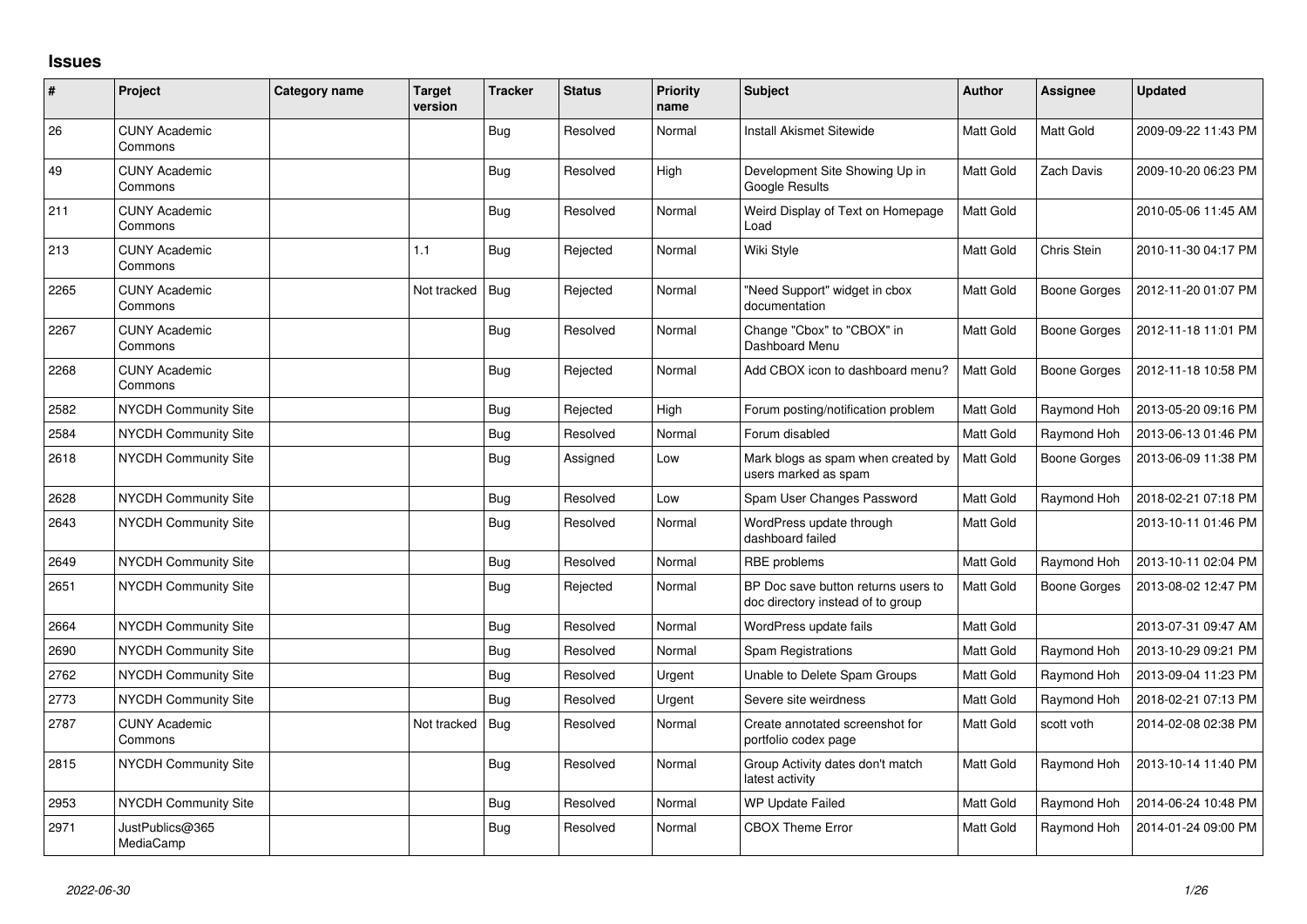| $\pmb{\#}$ | Project                         | <b>Category name</b> | <b>Target</b><br>version | <b>Tracker</b> | <b>Status</b> | <b>Priority</b><br>name | <b>Subject</b>                                                     | <b>Author</b>    | <b>Assignee</b>     | <b>Updated</b>      |
|------------|---------------------------------|----------------------|--------------------------|----------------|---------------|-------------------------|--------------------------------------------------------------------|------------------|---------------------|---------------------|
| 3263       | <b>NYCDH Community Site</b>     |                      |                          | Bug            | Resolved      | Normal                  | RBE could not be posted                                            | Matt Gold        | Raymond Hoh         | 2014-06-24 10:48 PM |
| 3266       | <b>NYCDH Community Site</b>     |                      |                          | Bug            | Resolved      | Normal                  | Report of difficulty posting the<br>NYCDH forum                    | Matt Gold        | Raymond Hoh         | 2014-06-12 03:27 PM |
| 3286       | NYCDH Community Site            |                      |                          | Bug            | Resolved      | Normal                  | Have BP Docs take on Access<br>Defaults of group                   | Matt Gold        | Raymond Hoh         | 2018-02-21 07:23 PM |
| 3287       | NYCDH Community Site            |                      |                          | Bug            | Resolved      | Normal                  | Link to Private Doc bounces<br>non-logged-in users to homepage     | Matt Gold        | Raymond Hoh         | 2014-06-25 05:30 PM |
| 3289       | NYCDH Community Site            |                      |                          | Bug            | Resolved      | Normal                  | BP Docs revision overflowing div<br>containers                     | Matt Gold        | Raymond Hoh         | 2014-06-26 05:19 PM |
| 3429       | <b>NYCDH Community Site</b>     |                      |                          | <b>Bug</b>     | Resolved      | Normal                  | Forum Attachments not working                                      | Matt Gold        | Raymond Hoh         | 2014-09-01 04:04 PM |
| 3640       | <b>CUNY Academic</b><br>Commons |                      | Future<br>release        | <b>Bug</b>     | Rejected      | Normal                  | Logged out of commons when trying<br>to publish a post             | Matt Gold        | Daniel Jones        | 2015-03-09 11:27 AM |
| 3642       | <b>CUNY Academic</b><br>Commons |                      |                          | Bug            | Rejected      | Normal                  | Group search hanging                                               | Matt Gold        | Boone Gorges        | 2014-11-10 12:50 PM |
| 4196       | <b>CUNY Academic</b><br>Commons |                      |                          | <b>Bug</b>     | Rejected      | High                    | News feed weirdness                                                | Matt Gold        | Boone Gorges        | 2015-06-25 03:41 PM |
| 4640       | <b>CUNY Academic</b><br>Commons |                      |                          | Bug            | Resolved      | Normal                  | Group forum problem                                                | Matt Gold        | <b>Boone Gorges</b> | 2015-09-21 03:44 PM |
| 4641       | <b>CUNY Academic</b><br>Commons |                      | Not tracked              | Bug            | Resolved      | Normal                  | Reply by email going to the wrong<br>address                       | Matt Gold        | Boone Gorges        | 2015-09-21 04:05 PM |
| 4736       | <b>NYCDH Community Site</b>     |                      |                          | Bug            | Resolved      | Normal                  | NYCDH email notifications don't list<br>attachments                | Matt Gold        | Raymond Hoh         | 2015-10-08 09:35 PM |
| 4763       | <b>NYCDH Community Site</b>     |                      |                          | Bug            | Resolved      | Normal                  | Embedded HTML link doesn't appear<br>in email notification         | Matt Gold        | Raymond Hoh         | 2015-10-10 10:11 AM |
| 5055       | <b>NYCDH Community Site</b>     |                      |                          | <b>Bug</b>     | Resolved      | Normal                  | Up file size limit on forum<br>attachments                         | Matt Gold        |                     | 2015-12-21 01:30 PM |
| 5274       | <b>CUNY Academic</b><br>Commons |                      |                          | Bug            | Resolved      | Normal                  | RBE - received erroneous notification<br>of reply not being posted | <b>Matt Gold</b> |                     | 2016-02-29 03:46 PM |
| 5440       | <b>CUNY Academic</b><br>Commons |                      |                          | Bug            | Rejected      | Normal                  | New account notification email<br>question                         | <b>Matt Gold</b> | Raymond Hoh         | 2016-04-21 12:12 AM |
| 5445       | <b>NYCDH Community Site</b>     |                      |                          | <b>Bug</b>     | Resolved      | Normal                  | Private group question                                             | Matt Gold        | Raymond Hoh         | 2016-04-13 01:58 PM |
| 5447       | <b>NYCDH Community Site</b>     |                      |                          | Bug            | Resolved      | Normal                  | Forum post notification doesn't note<br>presence of an attachment  | Matt Gold        | Raymond Hoh         | 2016-04-15 12:19 PM |
| 5530       | NYCDH Community Site            |                      |                          | <b>Bug</b>     | Resolved      | Normal                  | Error updating plugin                                              | Matt Gold        | Raymond Hoh         | 2018-02-21 07:16 PM |
| 5742       | <b>NYCDH Community Site</b>     |                      |                          | <b>Bug</b>     | Resolved      | Normal                  | images in slideshow not working                                    | Matt Gold        | Raymond Hoh         | 2016-07-20 07:24 PM |
| 5840       | NYCDH Community Site            |                      |                          | Bug            | Resolved      | Normal                  | request membership in private group<br>issue                       | Matt Gold        | Raymond Hoh         | 2016-07-26 06:58 AM |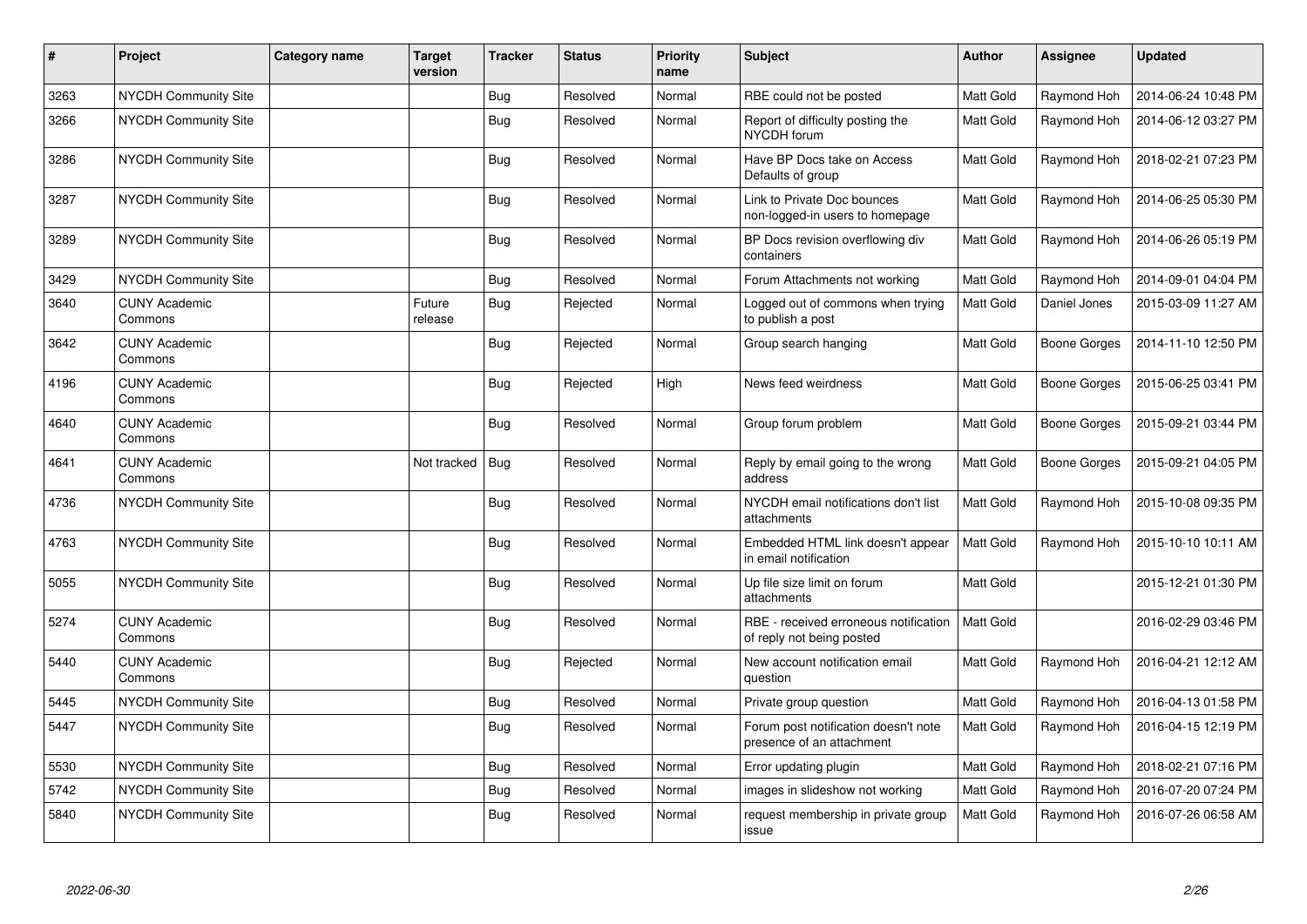| $\pmb{\#}$ | Project                         | <b>Category name</b> | <b>Target</b><br>version | <b>Tracker</b> | <b>Status</b> | <b>Priority</b><br>name | <b>Subject</b>                                                       | <b>Author</b>    | Assignee     | <b>Updated</b>      |
|------------|---------------------------------|----------------------|--------------------------|----------------|---------------|-------------------------|----------------------------------------------------------------------|------------------|--------------|---------------------|
| 5939       | <b>NYCDH Community Site</b>     |                      |                          | Bug            | Resolved      | Normal                  | Embedded link doesn't come through<br>CBOX/NYCDH email notification  | Matt Gold        | Raymond Hoh  | 2018-02-21 07:16 PM |
| 7448       | NYCDH Community Site            |                      |                          | <b>Bug</b>     | Duplicate     | Normal                  | Email subscription changed                                           | Matt Gold        | Raymond Hoh  | 2018-02-21 07:20 PM |
| 7689       | <b>CUNY Academic</b><br>Commons |                      |                          | <b>Bug</b>     | Duplicate     | Immediate               | Commons in Blank State                                               | Matt Gold        | Boone Gorges | 2017-02-15 10:19 PM |
| 8050       | NYCDH Community Site            |                      |                          | <b>Bug</b>     | Rejected      | Normal                  | problem resetting pw                                                 | Matt Gold        | Raymond Hoh  | 2017-04-27 03:54 PM |
| 8051       | <b>NYCDH Community Site</b>     |                      |                          | <b>Bug</b>     | Resolved      | Normal                  | User reports registration problem                                    | Matt Gold        | Raymond Hoh  | 2017-04-27 04:29 PM |
| 8161       | <b>CUNY Academic</b><br>Commons |                      |                          | Bug            | Rejected      | Normal                  | Contact form info sent to Commons<br>email                           | Matt Gold        | Boone Gorges | 2017-05-21 10:52 PM |
| 8239       | <b>CUNY Academic</b><br>Commons |                      |                          | Bug            | Duplicate     | Normal                  | Help page should have an email<br>address on it                      | Matt Gold        | Paige Dupont | 2017-10-11 11:28 AM |
| 8397       | NYCDH Community Site            |                      |                          | <b>Bug</b>     | Resolved      | Normal                  | Profile question                                                     | Matt Gold        | Raymond Hoh  | 2018-02-21 07:21 PM |
| 8582       | <b>NYCDH Community Site</b>     |                      |                          | <b>Bug</b>     | Resolved      | High                    | Forum post doesn't work                                              | Matt Gold        | Raymond Hoh  | 2018-02-21 07:13 PM |
| 8992       | <b>NYCDH Community Site</b>     |                      |                          | <b>Bug</b>     | Assigned      | Normal                  | Multiple RBE error reports                                           | Matt Gold        | Raymond Hoh  | 2017-12-11 05:43 PM |
| 9076       | <b>NYCDH Community Site</b>     |                      |                          | <b>Bug</b>     | Resolved      | Normal                  | Email group subscription reset<br>erroneously                        | Matt Gold        | Raymond Hoh  | 2018-09-25 09:52 AM |
| 9089       | NYCDH Community Site            |                      |                          | Bug            | Rejected      | Normal                  | User experiences phishing warning                                    | Matt Gold        | Raymond Hoh  | 2020-11-23 08:43 PM |
| 9112       | <b>CUNY Academic</b><br>Commons |                      | Not tracked              | <b>Bug</b>     | Resolved      | High                    | GCDI site down                                                       | Matt Gold        | Boone Gorges | 2018-01-23 10:18 PM |
| 9242       | NYCDH Community Site            |                      |                          | Bug            | Resolved      | Normal                  | Default subscription to NYCDH<br>Announcements group                 | Matt Gold        | Raymond Hoh  | 2018-02-22 12:47 PM |
| 10325      | NYCDH Community Site            |                      |                          | <b>Bug</b>     | Resolved      | Normal                  | Digest email formatting                                              | Matt Gold        | Raymond Hoh  | 2018-09-14 09:34 PM |
| 10538      | <b>CUNY Academic</b><br>Commons |                      |                          | Bug            | Resolved      | Normal                  | "This Site Can't be Reached"                                         | Matt Gold        | Boone Gorges | 2018-10-16 09:39 PM |
| 10563      | <b>CUNY Academic</b><br>Commons |                      | 1.13.12                  | <b>Bug</b>     | Resolved      | Urgent                  | cllicking on links from site menu leads<br>to 500 error              | <b>Matt Gold</b> | Boone Gorges | 2018-10-23 10:48 AM |
| 11000      | <b>NYCDH Community Site</b>     |                      |                          | <b>Bug</b>     | Rejected      | Normal                  | SSL / link redirection issue for DH<br>Week site from NYCDH homepage | Matt Gold        | Raymond Hoh  | 2019-01-24 10:00 PM |
| 11280      | <b>NYCDH Community Site</b>     |                      |                          | Bug            | Resolved      | Normal                  | Member search not working                                            | Matt Gold        | Raymond Hoh  | 2019-04-01 06:23 PM |
| 11456      | NYCDH Community Site            |                      |                          | <b>Bug</b>     | Resolved      | Normal                  | Group has no admins                                                  | Matt Gold        | Raymond Hoh  | 2019-06-01 04:24 PM |
| 11610      | <b>CUNY Academic</b><br>Commons |                      | 1.15.5                   | <b>Bug</b>     | Resolved      | Normal                  | Homepage thumbnails not loading                                      | <b>Matt Gold</b> | Boone Gorges | 2019-06-29 10:38 PM |
| 11619      | <b>CUNY Academic</b><br>Commons |                      | 1.15.5                   | <b>Bug</b>     | Rejected      | Normal                  | Homepage thumbnails not loading                                      | Matt Gold        | Raymond Hoh  | 2019-07-09 03:49 AM |
| 12185      | <b>CUNY Academic</b><br>Commons |                      | 1.16.1                   | <b>Bug</b>     | Resolved      | Immediate               | Group links not working                                              | Matt Gold        | Boone Gorges | 2019-12-10 10:35 AM |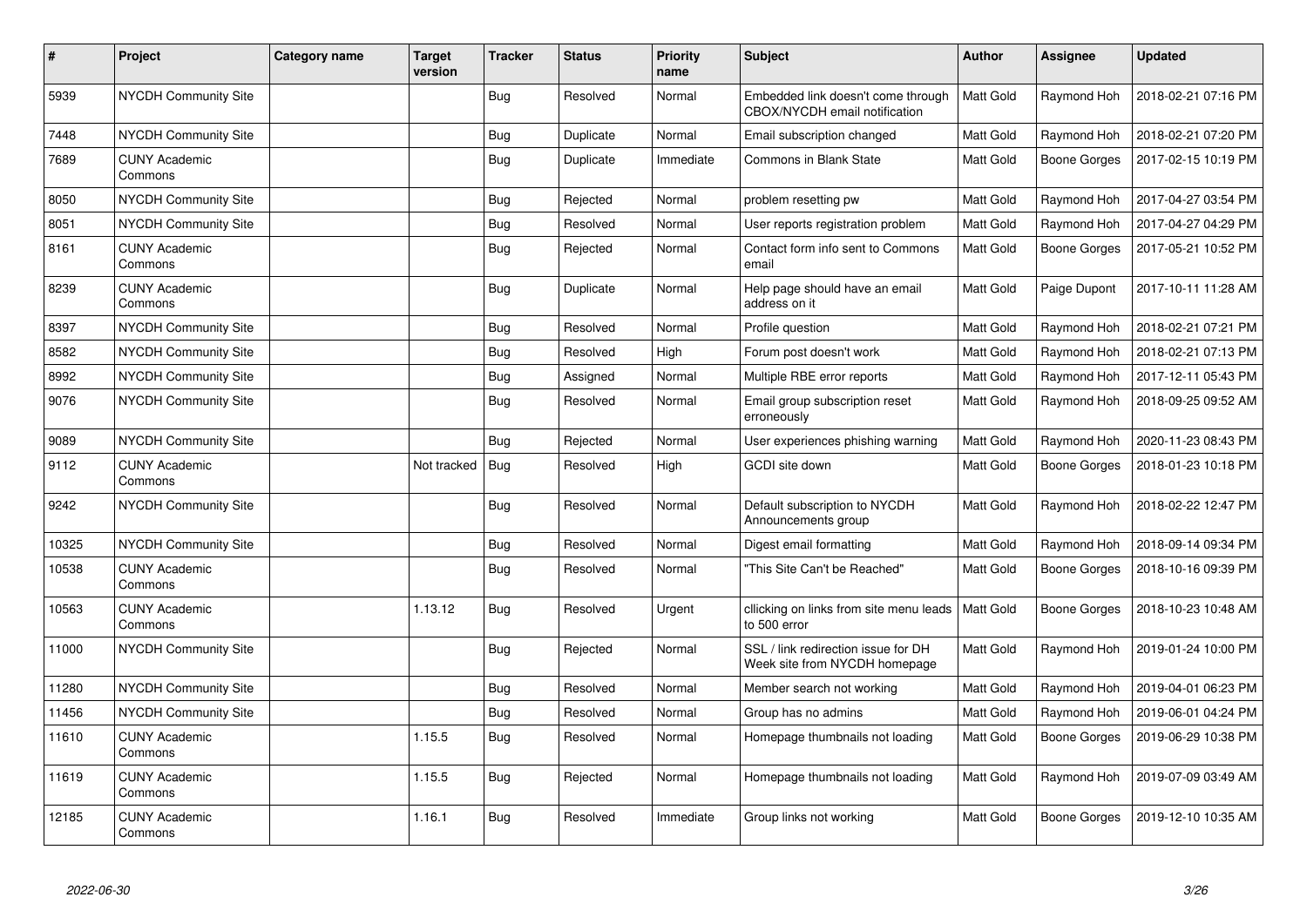| #     | Project                         | <b>Category name</b> | <b>Target</b><br>version | <b>Tracker</b> | <b>Status</b> | <b>Priority</b><br>name | Subject                                                               | <b>Author</b>    | <b>Assignee</b>     | <b>Updated</b>      |
|-------|---------------------------------|----------------------|--------------------------|----------------|---------------|-------------------------|-----------------------------------------------------------------------|------------------|---------------------|---------------------|
| 12341 | <b>CUNY Academic</b><br>Commons |                      |                          | Bug            | Abandoned     | High                    | Commons down                                                          | Matt Gold        |                     | 2020-02-11 10:45 AM |
| 12433 | NYCDH Community Site            |                      |                          | <b>Bug</b>     | Resolved      | Normal                  | hyperlinks not accepted in forum post                                 | Matt Gold        | Raymond Hoh         | 2020-11-23 08:42 PM |
| 12893 | NYCDH Community Site            |                      |                          | Bug            | Resolved      | Normal                  | Login issue                                                           | Matt Gold        | Raymond Hoh         | 2020-06-05 10:31 AM |
| 13491 | <b>NYCDH Community Site</b>     |                      |                          | <b>Bug</b>     | Resolved      | Normal                  | User unable to register                                               | Matt Gold        | Raymond Hoh         | 2020-10-23 12:43 AM |
| 13862 | <b>CUNY Academic</b><br>Commons |                      |                          | <b>Bug</b>     | Resolved      | Normal                  | Under maintenance message                                             | Matt Gold        | <b>Boone Gorges</b> | 2021-01-28 08:56 PM |
| 13949 | <b>CUNY Academic</b><br>Commons |                      | Not tracked              | Bug            | New           | Normal                  | Continued debugging of runaway<br>MySQL connections                   | Matt Gold        | <b>Boone Gorges</b> | 2021-09-14 10:42 AM |
| 14737 | <b>CUNY Academic</b><br>Commons |                      |                          | Bug            | Duplicate     | Normal                  | Final step of group/site clone reloads<br>page                        | Matt Gold        | <b>Boone Gorges</b> | 2021-08-31 11:41 AM |
| 14861 | NYCDH Community Site            |                      |                          | Bug            | Resolved      | Normal                  | User unable to access profile editing<br>page                         | Matt Gold        | Raymond Hoh         | 2021-10-14 08:38 PM |
| 14896 | <b>CUNY Academic</b><br>Commons |                      |                          | <b>Bug</b>     | Resolved      | Urgent                  | site down for maintenance                                             | Matt Gold        | <b>Boone Gorges</b> | 2021-10-26 11:01 AM |
| 14951 | <b>CUNY Academic</b><br>Commons |                      | Not tracked              | Bug            | Resolved      | Normal                  | Commons down                                                          | Matt Gold        | <b>Boone Gorges</b> | 2021-11-23 04:21 PM |
| 15247 | <b>NYCDH Community Site</b>     |                      |                          | Bug            | Resolved      | Normal                  | Registration issue                                                    | Matt Gold        | Raymond Hoh         | 2022-02-03 08:02 PM |
| 16307 | <b>CUNY Academic</b><br>Commons |                      |                          | <b>Bug</b>     | New           | Normal                  | Add brief messaging to<br>accept/decline group membership<br>requests | Matt Gold        | <b>Boone Gorges</b> | 2022-06-27 06:13 PM |
| 13496 | <b>CUNY Academic</b><br>Commons | Accessibility        | 1.18.0                   | <b>Bug</b>     | Resolved      | Normal                  | Review contrast issues on registration<br>page and profile page       | <b>Matt Gold</b> | Sonja Leix          | 2020-12-08 11:31 AM |
| 5691  | <b>CUNY Academic</b><br>Commons | Blogs (BuddyPress)   | Future<br>release        | Bug            | Assigned      | High                    | Differing numbers on Sites display                                    | Matt Gold        | Raymond Hoh         | 2016-06-13 01:37 PM |
| 6350  | <b>CUNY Academic</b><br>Commons | Blogs (BuddyPress)   | 1.9.31                   | Bug            | Resolved      | Normal                  | Editing blog posts results in activity<br>items                       | Matt Gold        | <b>Boone Gorges</b> | 2016-10-18 09:24 PM |
| 7     | <b>CUNY Academic</b><br>Commons | BuddyPress (misc)    |                          | Bug            | Resolved      | Normal                  | BuddyPress theme error on iPhone                                      | Matt Gold        | <b>Boone Gorges</b> | 2009-09-15 07:39 PM |
| 30    | <b>CUNY Academic</b><br>Commons | BuddyPress (misc)    |                          | Bug            | Resolved      | Normal                  | Hidden Forum Activity Showing up in<br>News Feed                      | Matt Gold        | Boone Gorges        | 2009-09-30 02:51 PM |
| 41    | <b>CUNY Academic</b><br>Commons | BuddyPress (misc)    |                          | Bug            | Resolved      | Normal                  | User listed twice in group                                            | Matt Gold        | Matt Gold           | 2009-12-08 07:35 PM |
| 47    | <b>CUNY Academic</b><br>Commons | BuddyPress (misc)    |                          | Bug            | Resolved      | Normal                  | Request to Join Group Lost                                            | Matt Gold        |                     | 2009-10-19 04:08 PM |
| 53    | <b>CUNY Academic</b><br>Commons | BuddyPress (misc)    |                          | Bug            | Resolved      | Normal                  | Search on Group Page Not Working,<br>Leads to Home Page               | Matt Gold        | <b>Boone Gorges</b> | 2009-10-22 10:51 AM |
| 56    | <b>CUNY Academic</b><br>Commons | BuddyPress (misc)    |                          | <b>Bug</b>     | Resolved      | Normal                  | Addition of a Profile Field Option<br>Removes Existing One            | Matt Gold        | Zach Davis          | 2009-10-27 05:14 PM |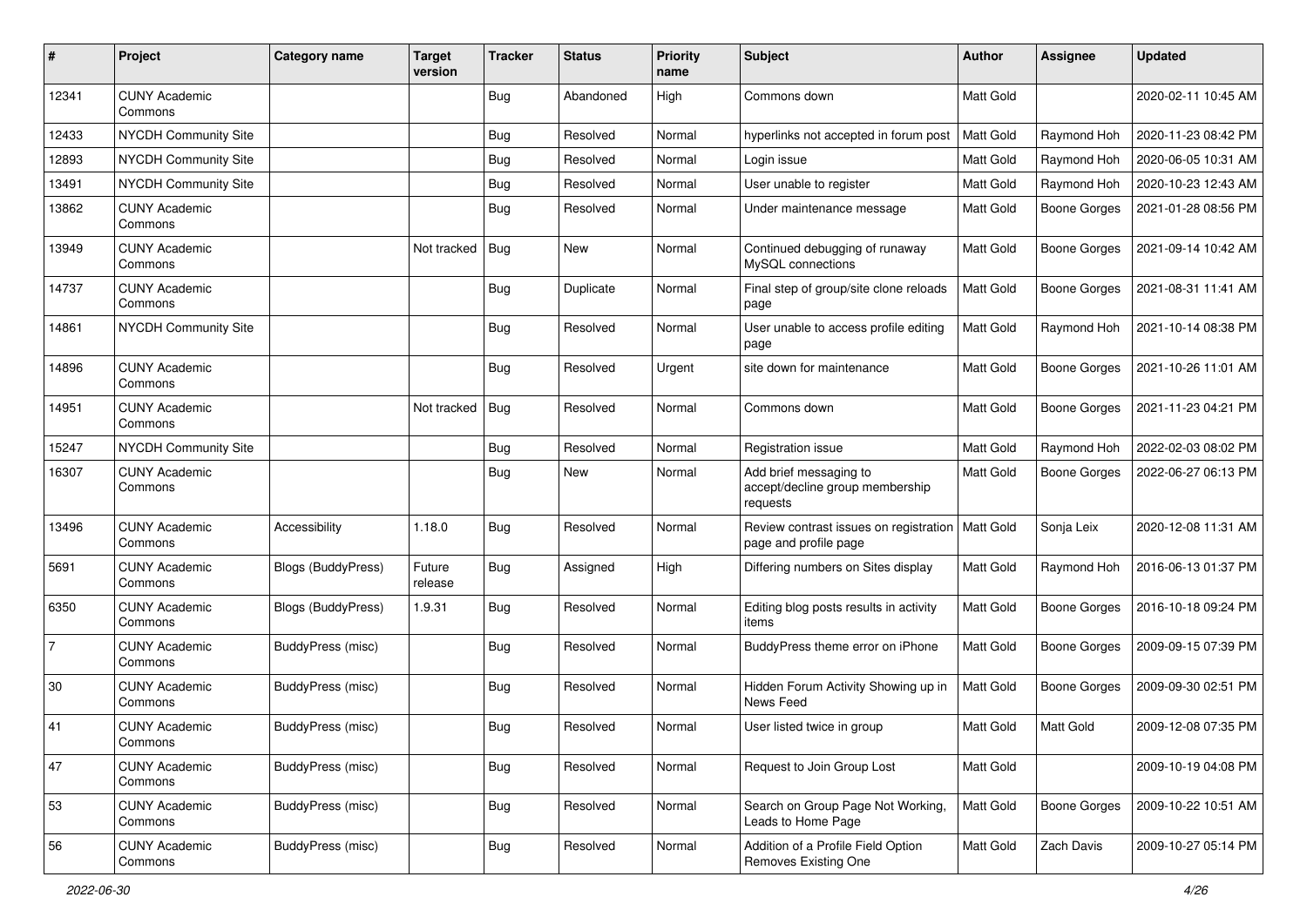| #   | Project                         | Category name            | <b>Target</b><br>version | <b>Tracker</b> | <b>Status</b> | <b>Priority</b><br>name | <b>Subject</b>                                                     | Author    | Assignee            | <b>Updated</b>      |
|-----|---------------------------------|--------------------------|--------------------------|----------------|---------------|-------------------------|--------------------------------------------------------------------|-----------|---------------------|---------------------|
| 69  | <b>CUNY Academic</b><br>Commons | BuddyPress (misc)        |                          | <b>Bug</b>     | Resolved      | Normal                  | UserName doesn't appear in News<br>Feed Wiki Edit                  | Matt Gold | Boone Gorges        | 2009-12-03 09:33 AM |
| 130 | <b>CUNY Academic</b><br>Commons | BuddyPress (misc)        |                          | Bug            | Resolved      | Normal                  | Link to Blog on Group Pages leads<br>back to Group                 | Matt Gold | Boone Gorges        | 2009-12-10 01:28 PM |
| 134 | <b>CUNY Academic</b><br>Commons | BuddyPress (misc)        |                          | Bug            | Resolved      | Low                     | Div Overflow Issue on Mail Interface                               | Matt Gold | Boone Gorges        | 2009-12-13 06:28 PM |
| 138 | <b>CUNY Academic</b><br>Commons | <b>BuddyPress (misc)</b> |                          | <b>Bug</b>     | Resolved      | Normal                  | Broken Links in Forum Notification<br>Emails                       | Matt Gold | Boone Gorges        | 2010-03-02 07:59 PM |
| 143 | <b>CUNY Academic</b><br>Commons | BuddyPress (misc)        |                          | Bug            | Resolved      | Normal                  | Friendship Acceptance Error<br>Message                             | Matt Gold | Boone Gorges        | 2010-05-11 04:44 PM |
| 145 | <b>CUNY Academic</b><br>Commons | BuddyPress (misc)        |                          | Bug            | Resolved      | Normal                  | Trackbacks are being attributed to<br>'ungooglable'                | Matt Gold | Boone Gorges        | 2010-05-20 03:07 PM |
| 148 | <b>CUNY Academic</b><br>Commons | BuddyPress (misc)        |                          | <b>Bug</b>     | Resolved      | Normal                  | TinyMCE Problem with URLs in Posts                                 | Matt Gold | Boone Gorges        | 2010-02-25 12:22 PM |
| 149 | <b>CUNY Academic</b><br>Commons | BuddyPress (misc)        |                          | <b>Bug</b>     | Resolved      | Normal                  | Email Notifications and TinyMCE                                    | Matt Gold | <b>Boone Gorges</b> | 2010-01-08 09:33 PM |
| 152 | <b>CUNY Academic</b><br>Commons | BuddyPress (misc)        |                          | Bug            | Resolved      | Normal                  | HTML Tags Added to Email<br><b>Notifications</b>                   | Matt Gold | Boone Gorges        | 2010-05-11 04:52 PM |
| 153 | <b>CUNY Academic</b><br>Commons | BuddyPress (misc)        |                          | <b>Bug</b>     | Resolved      | Normal                  | User Asked to login again while trying<br>to submit wire post      | Matt Gold | Boone Gorges        | 2010-05-11 04:48 PM |
| 154 | <b>CUNY Academic</b><br>Commons | BuddyPress (misc)        |                          | <b>Bug</b>     | Resolved      | Low                     | Order of posts on Forum page                                       | Matt Gold | Boone Gorges        | 2010-05-11 04:53 PM |
| 155 | <b>CUNY Academic</b><br>Commons | BuddyPress (misc)        |                          | <b>Bug</b>     | Resolved      | Normal                  | Problem with Group Blog BuddyPress<br>Plugin                       | Matt Gold | Boone Gorges        | 2010-01-23 07:19 AM |
| 156 | <b>CUNY Academic</b><br>Commons | BuddyPress (misc)        |                          | Bug            | Resolved      | Low                     | Sticky Posts and Recently Active<br><b>Topics List</b>             | Matt Gold | Boone Gorges        | 2010-05-11 05:22 PM |
| 159 | <b>CUNY Academic</b><br>Commons | BuddyPress (misc)        |                          | <b>Bug</b>     | Resolved      | Normal                  | Member reports trouble with<br><b>Notification Settings</b>        | Matt Gold | Boone Gorges        | 2010-05-11 04:50 PM |
| 160 | <b>CUNY Academic</b><br>Commons | BuddyPress (misc)        |                          | <b>Bug</b>     | Resolved      | Low                     | Sticky Posts and Recently Active<br><b>Topics List</b>             | Matt Gold | Boone Gorges        | 2010-01-21 02:02 PM |
| 172 | <b>CUNY Academic</b><br>Commons | BuddyPress (misc)        |                          | <b>Bug</b>     | Resolved      | Normal                  | Forum Notifications not working                                    | Matt Gold |                     | 2010-03-04 07:28 AM |
| 173 | <b>CUNY Academic</b><br>Commons | BuddyPress (misc)        |                          | <b>Bug</b>     | Resolved      | Normal                  | Blockquote display cut off in mac<br>browsers                      | Matt Gold | Boone Gorges        | 2010-05-11 04:58 PM |
| 174 | <b>CUNY Academic</b><br>Commons | BuddyPress (misc)        |                          | <b>Bug</b>     | Resolved      | Normal                  | College names no longer active links<br>on profiles                | Matt Gold | Boone Gorges        | 2010-05-11 05:00 PM |
| 180 | CUNY Academic<br>Commons        | BuddyPress (misc)        |                          | <b>Bug</b>     | Resolved      | Normal                  | Incorrect Link on Friendship Request<br><b>Notification Issues</b> | Matt Gold | Boone Gorges        | 2010-03-13 08:47 AM |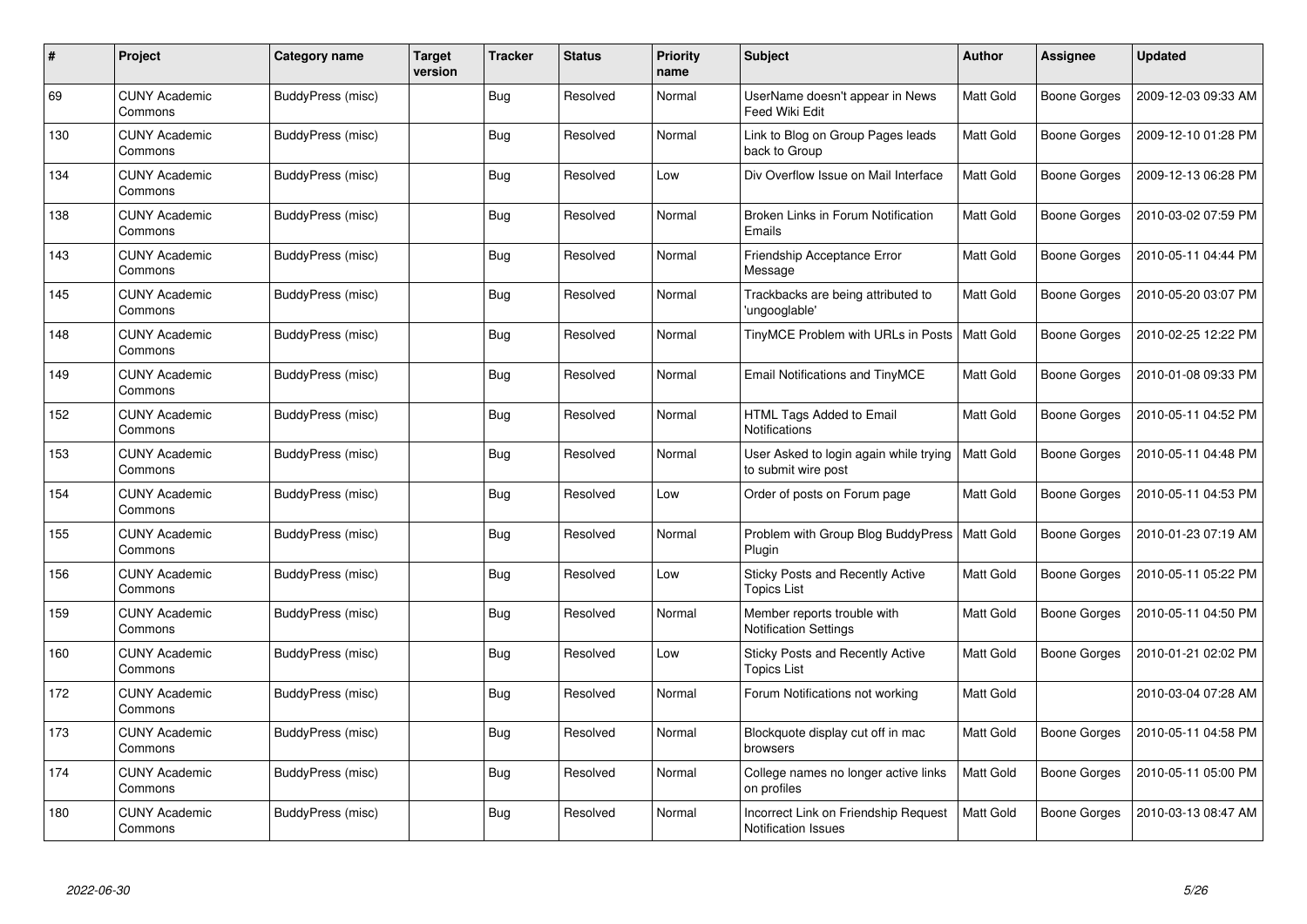| #   | <b>Project</b>                  | Category name            | <b>Target</b><br>version | <b>Tracker</b> | <b>Status</b> | <b>Priority</b><br>name | <b>Subject</b>                                                            | Author    | Assignee     | <b>Updated</b>      |
|-----|---------------------------------|--------------------------|--------------------------|----------------|---------------|-------------------------|---------------------------------------------------------------------------|-----------|--------------|---------------------|
| 181 | <b>CUNY Academic</b><br>Commons | BuddyPress (misc)        |                          | <b>Bug</b>     | Resolved      | Low                     | spam comments showing up in<br>activity stream                            | Matt Gold | Boone Gorges | 2010-06-22 06:53 PM |
| 185 | <b>CUNY Academic</b><br>Commons | BuddyPress (misc)        |                          | Bug            | Resolved      | Immediate               | Private Group Info/Documents on<br><b>Activity Stream</b>                 | Matt Gold | Boone Gorges | 2010-05-11 05:01 PM |
| 187 | <b>CUNY Academic</b><br>Commons | BuddyPress (misc)        |                          | Bug            | Resolved      | Normal                  | Group Member unable to be<br>promoted to admin status                     | Matt Gold | Boone Gorges | 2010-04-02 09:26 PM |
| 189 | <b>CUNY Academic</b><br>Commons | BuddyPress (misc)        |                          | <b>Bug</b>     | Resolved      | Normal                  | <b>Trouble Uploading Document</b>                                         | Matt Gold | Boone Gorges | 2010-05-11 04:31 PM |
| 204 | <b>CUNY Academic</b><br>Commons | BuddyPress (misc)        |                          | Bug            | Resolved      | Normal                  | Embiggen list of my groups                                                | Matt Gold | Boone Gorges | 2010-05-11 05:13 PM |
| 205 | <b>CUNY Academic</b><br>Commons | BuddyPress (misc)        |                          | <b>Bug</b>     | Resolved      | High                    | <b>Cannot Create Account</b>                                              | Matt Gold | Boone Gorges | 2010-05-20 03:18 PM |
| 209 | <b>CUNY Academic</b><br>Commons | <b>BuddyPress (misc)</b> |                          | <b>Bug</b>     | Resolved      | High                    | Members Report that Forum<br>Attachments not working                      | Matt Gold | Boone Gorges | 2010-05-14 12:13 PM |
| 215 | <b>CUNY Academic</b><br>Commons | BuddyPress (misc)        |                          | <b>Bug</b>     | Resolved      | Low                     | Inaccurate dates on group page`                                           | Matt Gold | Boone Gorges | 2010-05-12 12:11 PM |
| 220 | <b>CUNY Academic</b><br>Commons | BuddyPress (misc)        |                          | Bug            | Resolved      | High                    | Hidden Groups showing up in<br>homepage group listing                     | Matt Gold | Boone Gorges | 2010-05-07 10:30 AM |
| 222 | <b>CUNY Academic</b><br>Commons | BuddyPress (misc)        |                          | <b>Bug</b>     | Resolved      | High                    | No way for group admins to invite<br>new members                          | Matt Gold | Boone Gorges | 2010-05-11 09:02 PM |
| 223 | <b>CUNY Academic</b><br>Commons | BuddyPress (misc)        |                          | Bug            | Resolved      | Normal                  | Uploaded Group Document Failed to<br><b>Create Email Notification</b>     | Matt Gold | Boone Gorges | 2010-05-11 10:12 PM |
| 235 | <b>CUNY Academic</b><br>Commons | BuddyPress (misc)        |                          | <b>Bug</b>     | Resolved      | Normal                  | BP Admin Bar Not Appearing on Help<br>Blog                                | Matt Gold | Boone Gorges | 2010-05-20 06:15 PM |
| 239 | <b>CUNY Academic</b><br>Commons | BuddyPress (misc)        |                          | Bug            | Resolved      | Normal                  | Forum Post Error                                                          | Matt Gold | Boone Gorges | 2010-05-12 11:48 AM |
| 240 | <b>CUNY Academic</b><br>Commons | BuddyPress (misc)        |                          | <b>Bug</b>     | Resolved      | Normal                  | Invite Anyone - CUNY email domain<br>produces error                       | Matt Gold | Boone Gorges | 2010-05-14 12:39 PM |
| 241 | <b>CUNY Academic</b><br>Commons | BuddyPress (misc)        |                          | <b>Bug</b>     | Resolved      | Normal                  | <b>Emailed Group Activity Updates</b><br><b>Contain Escape Characters</b> | Matt Gold | Boone Gorges | 2010-08-25 01:30 PM |
| 244 | <b>CUNY Academic</b><br>Commons | BuddyPress (misc)        |                          | <b>Bug</b>     | Rejected      | Low                     | Some notifications persist after being<br>clicked                         | Matt Gold | Boone Gorges | 2014-05-01 09:20 AM |
| 247 | <b>CUNY Academic</b><br>Commons | BuddyPress (misc)        |                          | <b>Bug</b>     | Resolved      | Normal                  | Email problem on signup                                                   | Matt Gold | Boone Gorges | 2010-05-18 03:09 PM |
| 249 | <b>CUNY Academic</b><br>Commons | BuddyPress (misc)        |                          | <b>Bug</b>     | Resolved      | Normal                  | New group contains activity stream<br>post from older group               | Matt Gold | Boone Gorges | 2010-05-20 03:00 PM |
| 256 | <b>CUNY Academic</b><br>Commons | BuddyPress (misc)        | Not tracked              | <b>Bug</b>     | Resolved      | High                    | Security warnings on site                                                 | Matt Gold | Boone Gorges | 2014-05-01 09:23 AM |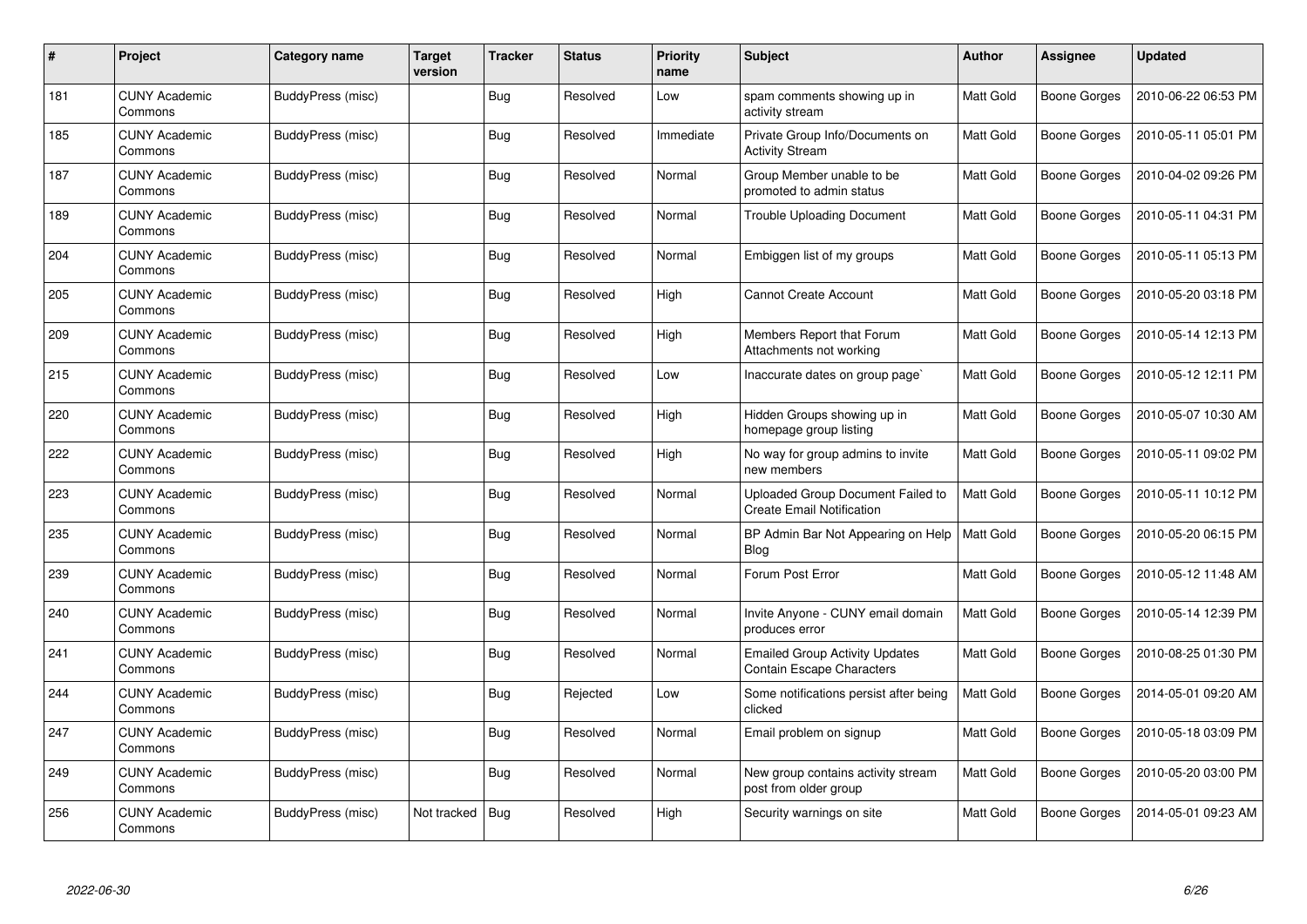| #   | Project                         | Category name     | <b>Target</b><br>version | <b>Tracker</b> | <b>Status</b> | <b>Priority</b><br>name | <b>Subject</b>                                                               | <b>Author</b> | Assignee            | <b>Updated</b>      |
|-----|---------------------------------|-------------------|--------------------------|----------------|---------------|-------------------------|------------------------------------------------------------------------------|---------------|---------------------|---------------------|
| 264 | <b>CUNY Academic</b><br>Commons | BuddyPress (misc) |                          | <b>Bug</b>     | Resolved      | Normal                  | user reports receiving two<br>notifications for each new group<br>forum post | Matt Gold     | <b>Boone Gorges</b> | 2010-08-26 02:57 PM |
| 266 | <b>CUNY Academic</b><br>Commons | BuddyPress (misc) | 1.0.1                    | <b>Bug</b>     | Resolved      | Normal                  | <b>Account Deletion Process</b>                                              | Matt Gold     | Boone Gorges        | 2010-07-19 11:07 AM |
| 278 | <b>CUNY Academic</b><br>Commons | BuddyPress (misc) | 1.0.1                    | Bug            | Resolved      | Normal                  | Group Blog plugin creates<br>subdirectory, not subdomain blogs               | Matt Gold     | <b>Boone Gorges</b> | 2010-08-29 01:52 PM |
| 279 | <b>CUNY Academic</b><br>Commons | BuddyPress (misc) | $1.1$                    | <b>Bug</b>     | Rejected      | Normal                  | Members Report Problems with<br>Notifications                                | Matt Gold     | <b>Boone Gorges</b> | 2010-11-16 04:37 PM |
| 301 | <b>CUNY Academic</b><br>Commons | BuddyPress (misc) |                          | Bug            | Resolved      | High                    | User unable to upload documents                                              | Matt Gold     | Boone Gorges        | 2010-08-25 12:06 PM |
| 306 | <b>CUNY Academic</b><br>Commons | BuddyPress (misc) | 1.0.1                    | Bug            | Rejected      | Low                     | Text on Group Page should be<br>darker                                       | Matt Gold     | Boone Gorges        | 2010-08-26 04:23 PM |
| 314 | <b>CUNY Academic</b><br>Commons | BuddyPress (misc) | 1.0.2                    | <b>Bug</b>     | Resolved      | Normal                  | Changing Blog Title in BuddyPress<br>Menus                                   | Matt Gold     | Boone Gorges        | 2010-09-02 10:59 AM |
| 320 | <b>CUNY Academic</b><br>Commons | BuddyPress (misc) | Not tracked              | Bug            | Resolved      | Normal                  | Multiple listings of account in BP<br>group                                  | Matt Gold     | Boone Gorges        | 2010-09-01 07:37 AM |
| 323 | <b>CUNY Academic</b><br>Commons | BuddyPress (misc) | 1.0.3                    | <b>Bug</b>     | Resolved      | Normal                  | Multiple listings of member account in<br>BP group                           | Matt Gold     | Boone Gorges        | 2010-09-08 02:40 PM |
| 340 | <b>CUNY Academic</b><br>Commons | BuddyPress (misc) | 1.1                      | <b>Bug</b>     | Resolved      | High                    | BP Admin Bar Menu Mouseover<br>Areas Too Sensitive                           | Matt Gold     | Boone Gorges        | 2010-12-01 09:48 AM |
| 346 | <b>CUNY Academic</b><br>Commons | BuddyPress (misc) | 1.0.3                    | Bug            | Resolved      | High                    | News Nav Bar Link on Wiki Pages<br>Points to Wrong Page                      | Matt Gold     | Boone Gorges        | 2010-09-20 05:28 PM |
| 351 | <b>CUNY Academic</b><br>Commons | BuddyPress (misc) | Not tracked              | Bug            | Rejected      | Normal                  | Invited Group Members Aren't<br>Automatically Added to Groups                | Matt Gold     | Boone Gorges        | 2011-08-22 06:54 PM |
| 352 | <b>CUNY Academic</b><br>Commons | BuddyPress (misc) | 1.1                      | Bug            | Resolved      | Normal                  | Member reports problems with avatar<br>cropping                              | Matt Gold     | Boone Gorges        | 2010-11-16 05:07 PM |
| 360 | <b>CUNY Academic</b><br>Commons | BuddyPress (misc) | 1.0.3                    | <b>Bug</b>     | Resolved      | High                    | <b>Activity Feed Problems</b>                                                | Matt Gold     | Boone Gorges        | 2010-09-28 11:45 AM |
| 363 | <b>CUNY Academic</b><br>Commons | BuddyPress (misc) | Not tracked              | Bug            | Resolved      | Normal                  | Member listed twice in group                                                 | Matt Gold     | Boone Gorges        | 2010-10-06 10:35 AM |
| 387 | <b>CUNY Academic</b><br>Commons | BuddyPress (misc) | 1.1                      | Bug            | Resolved      | Normal                  | Disable activity replies for group<br>announcements                          | Matt Gold     | Boone Gorges        | 2010-11-16 04:20 PM |
| 436 | <b>CUNY Academic</b><br>Commons | BuddyPress (misc) | 1.1.1                    | Bug            | Resolved      | Normal                  | Who's Online Widget                                                          | Matt Gold     | Boone Gorges        | 2010-12-07 08:14 AM |
| 450 | <b>CUNY Academic</b><br>Commons | BuddyPress (misc) |                          | <b>Bug</b>     | Duplicate     | Normal                  | Email Notifications Summary vs. Full<br>Posts                                | Matt Gold     | Boone Gorges        | 2010-12-08 07:30 AM |
| 451 | <b>CUNY Academic</b><br>Commons | BuddyPress (misc) | Not tracked              | Bug            | Resolved      | High                    | Members Unable to Upload<br>Documents to Groups                              | Matt Gold     | Boone Gorges        | 2010-12-09 12:32 PM |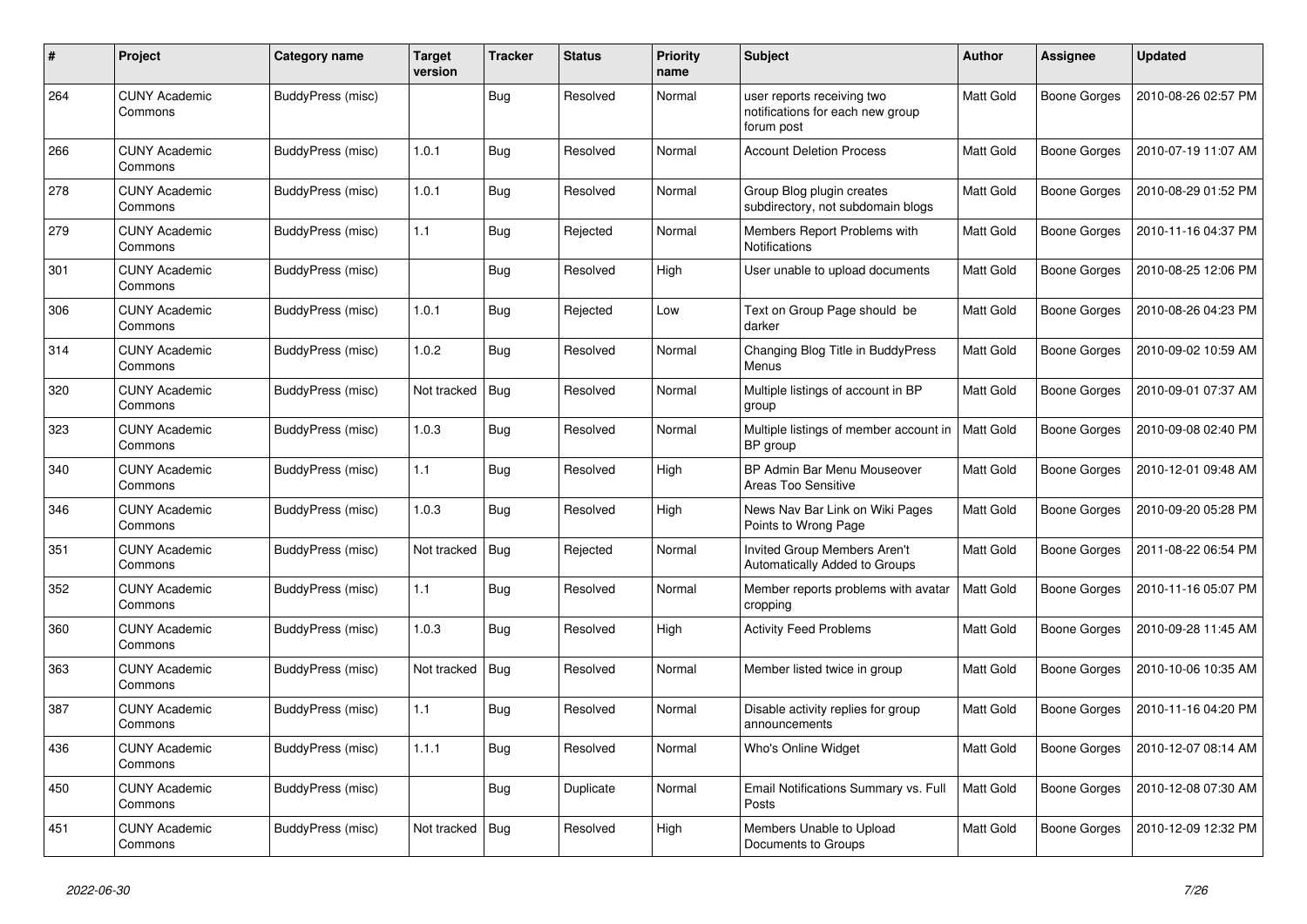| #   | Project                         | Category name            | <b>Target</b><br>version | <b>Tracker</b> | <b>Status</b> | <b>Priority</b><br>name | <b>Subject</b>                                                                           | <b>Author</b> | Assignee            | <b>Updated</b>      |
|-----|---------------------------------|--------------------------|--------------------------|----------------|---------------|-------------------------|------------------------------------------------------------------------------------------|---------------|---------------------|---------------------|
| 456 | <b>CUNY Academic</b><br>Commons | <b>BuddyPress (misc)</b> | Not tracked              | Bug            | Resolved      | Normal                  | <b>Check Sitewide Plugins</b>                                                            | Matt Gold     | Boone Gorges        | 2010-12-21 12:31 PM |
| 457 | <b>CUNY Academic</b><br>Commons | BuddyPress (misc)        | 1.1.2                    | <b>Bug</b>     | Resolved      | High                    | Unable to Upload Documents as<br>Forum Attachments                                       | Matt Gold     | <b>Boone Gorges</b> | 2010-12-10 06:56 PM |
| 458 | <b>CUNY Academic</b><br>Commons | BuddyPress (misc)        | 1.1.3                    | <b>Bug</b>     | Resolved      | Normal                  | Notifications Not Received for Own<br>Messages                                           | Matt Gold     | Boone Gorges        | 2010-12-13 08:28 PM |
| 466 | <b>CUNY Academic</b><br>Commons | BuddyPress (misc)        | Not tracked              | Bug            | Rejected      | Normal                  | Friendship Requests coming out of<br>nowhere                                             | Matt Gold     | Boone Gorges        | 2011-08-22 06:52 PM |
| 467 | <b>CUNY Academic</b><br>Commons | BuddyPress (misc)        | Not tracked              | <b>Bug</b>     | Resolved      | Low                     | CAC Blog no longer listed on<br>BP-Admin Bar "My Blogs" list                             | Matt Gold     | Boone Gorges        | 2010-12-21 12:38 PM |
| 507 | <b>CUNY Academic</b><br>Commons | BuddyPress (misc)        | 1.1.6                    | <b>Bug</b>     | Resolved      | High                    | Invite Anyone Rejects CUNY Email<br>Addresses                                            | Matt Gold     | Boone Gorges        | 2010-12-21 11:26 AM |
| 527 | <b>CUNY Academic</b><br>Commons | BuddyPress (misc)        | 1.1.7                    | Bug            | Resolved      | Low                     | BP Admin Bar Doesn't Show up on<br>Cityscape Theme                                       | Matt Gold     | Boone Gorges        | 2011-01-04 03:39 PM |
| 531 | <b>CUNY Academic</b><br>Commons | BuddyPress (misc)        | 1.1.7                    | <b>Bug</b>     | Resolved      | Low                     | Member reports problems with avatar<br>cropping                                          | Matt Gold     | Boone Gorges        | 2011-01-04 05:10 PM |
| 533 | CUNY Academic<br>Commons        | BuddyPress (misc)        | 1.1.8                    | <b>Bug</b>     | Resolved      | Normal                  | Minor CSS issue on group page                                                            | Matt Gold     | Boone Gorges        | 2011-02-02 09:44 AM |
| 538 | <b>CUNY Academic</b><br>Commons | BuddyPress (misc)        | 1.1.8                    | <b>Bug</b>     | Resolved      | Normal                  | News feed assigns incorrect<br>trackback origins                                         | Matt Gold     | Boone Gorges        | 2011-02-02 11:22 AM |
| 540 | <b>CUNY Academic</b><br>Commons | BuddyPress (misc)        | 1.1.8                    | <b>Bug</b>     | Resolved      | Normal                  | Long BP Group Doc Names Hide<br>Edit/Delete Options                                      | Matt Gold     | Boone Gorges        | 2011-02-02 10:58 AM |
| 546 | <b>CUNY Academic</b><br>Commons | <b>BuddyPress (misc)</b> | 1.1.8                    | <b>Bug</b>     | Resolved      | Normal                  | Add Group/Group Blog Author<br>Syncing on an Automated Basis to<br>the Group Blog Plugin | Matt Gold     | Boone Gorges        | 2011-02-03 08:44 AM |
| 561 | <b>CUNY Academic</b><br>Commons | BuddyPress (misc)        |                          | <b>Bug</b>     | Resolved      | Normal                  | Copyright Violation                                                                      | Matt Gold     | Matt Gold           | 2011-02-05 03:10 PM |
| 568 | <b>CUNY Academic</b><br>Commons | BuddyPress (misc)        | 1.1.10                   | <b>Bug</b>     | Resolved      | High                    | Member reports trouble uploading<br>documents to groups                                  | Matt Gold     | Boone Gorges        | 2011-02-10 02:33 PM |
| 574 | <b>CUNY Academic</b><br>Commons | <b>BuddyPress (misc)</b> | 1.1.10                   | <b>Bug</b>     | Resolved      | High                    | Members unable to read documents<br>posted to groups                                     | Matt Gold     | Boone Gorges        | 2011-02-10 03:01 PM |
| 590 | <b>CUNY Academic</b><br>Commons | BuddyPress (misc)        | Not tracked              | <b>Bug</b>     | Resolved      | Normal                  | Roadmap Discussion                                                                       | Matt Gold     | Boone Gorges        | 2011-08-22 06:51 PM |
| 605 | <b>CUNY Academic</b><br>Commons | <b>BuddyPress (misc)</b> | 1.1.10                   | <b>Bug</b>     | Rejected      | Normal                  | Member search on Group Invite Page<br>Not Working                                        | Matt Gold     | Boone Gorges        | 2011-02-24 11:41 PM |
| 606 | <b>CUNY Academic</b><br>Commons | BuddyPress (misc)        | 1.1.10                   | Bug            | Rejected      | Low                     | Avatars don't show up in list of<br>members on group invite tool                         | Matt Gold     | Boone Gorges        | 2011-02-24 11:47 PM |
| 612 | <b>CUNY Academic</b><br>Commons | BuddyPress (misc)        | 1.1.10                   | Bug            | Resolved      | Normal                  | Member reports trouble uploading<br>documents to groups                                  | Matt Gold     | Boone Gorges        | 2011-03-07 10:12 PM |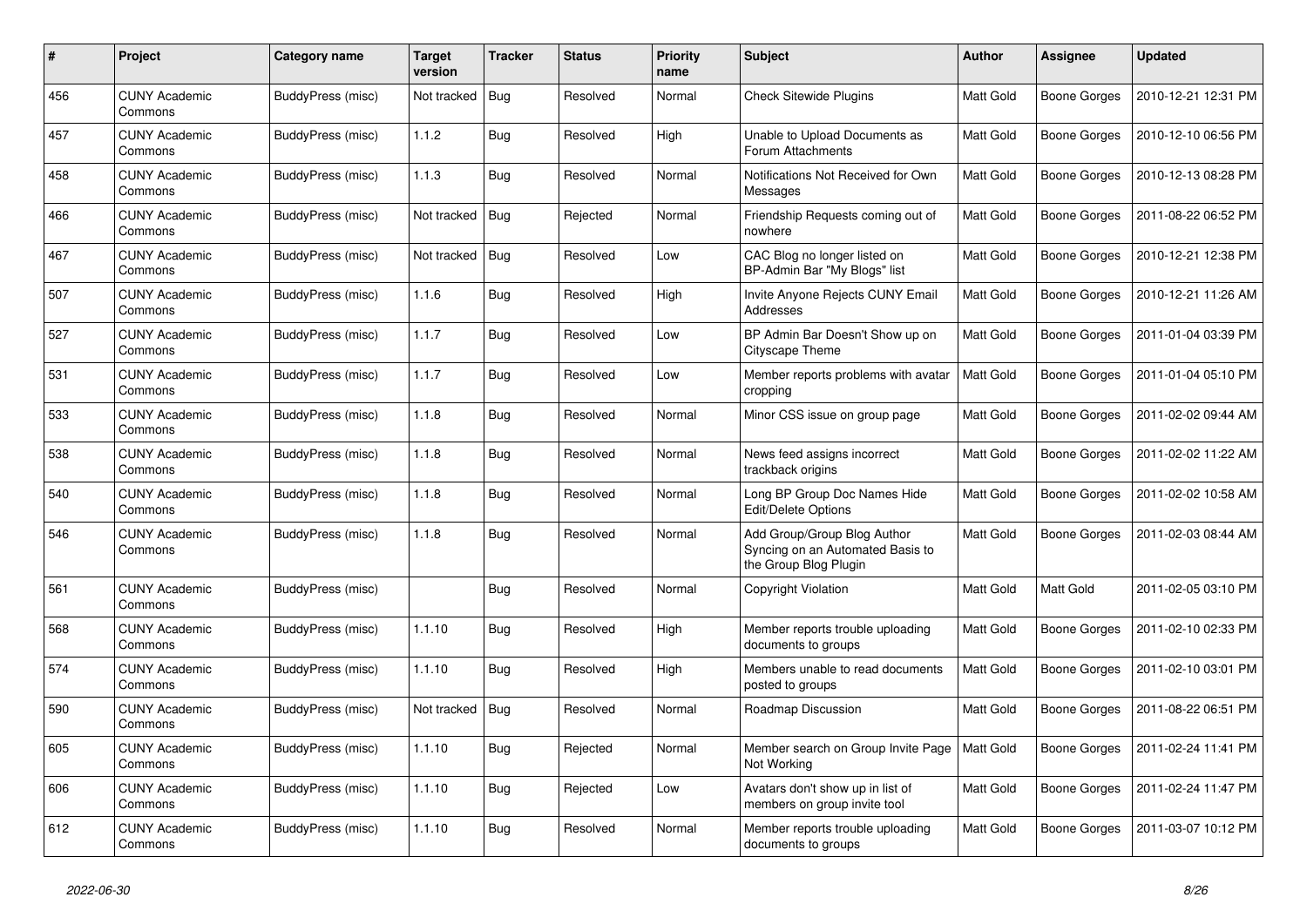| $\#$ | <b>Project</b>                  | Category name     | <b>Target</b><br>version | <b>Tracker</b> | <b>Status</b> | <b>Priority</b><br>name | <b>Subject</b>                                                                                        | <b>Author</b> | <b>Assignee</b>     | <b>Updated</b>      |
|------|---------------------------------|-------------------|--------------------------|----------------|---------------|-------------------------|-------------------------------------------------------------------------------------------------------|---------------|---------------------|---------------------|
| 613  | <b>CUNY Academic</b><br>Commons | BuddyPress (misc) | 1.1.10                   | Bug            | Resolved      | Normal                  | Member reports group blog / group<br>member syncing                                                   | Matt Gold     | Boone Gorges        | 2011-03-03 09:26 AM |
| 614  | <b>CUNY Academic</b><br>Commons | BuddyPress (misc) | 1.1.10                   | Bug            | Rejected      | Low                     | Log out button on BP Admin bar<br>covers logo                                                         | Matt Gold     | Boone Gorges        | 2011-03-04 05:58 PM |
| 626  | <b>CUNY Academic</b><br>Commons | BuddyPress (misc) | Not tracked              | Bug            | Resolved      | Normal                  | Edit Help Blog Post on Syncing<br>Group/Blog Authorship                                               | Matt Gold     | Sarah Morgano       | 2011-10-13 11:29 AM |
| 638  | <b>CUNY Academic</b><br>Commons | BuddyPress (misc) | 1.1.11                   | Bug            | Resolved      | Normal                  | Email Notifications Include Odd<br>Characters                                                         | Matt Gold     | Boone Gorges        | 2011-03-16 11:06 AM |
| 646  | <b>CUNY Academic</b><br>Commons | BuddyPress (misc) | 1.2                      | <b>Bug</b>     | Resolved      | Low                     | Change Error Message Non<br>Logged-In Users See When<br>Authorized Page is Requested<br>Without Login | Matt Gold     | Boone Gorges        | 2011-03-22 10:28 AM |
| 656  | <b>CUNY Academic</b><br>Commons | BuddyPress (misc) | 1.2                      | <b>Bug</b>     | Resolved      | Low                     | <b>Conflicting Email Subscription</b><br>Messages                                                     | Matt Gold     | <b>Boone Gorges</b> | 2011-04-10 10:10 PM |
| 660  | <b>CUNY Academic</b><br>Commons | BuddyPress (misc) | 1.2                      | Bug            | Resolved      | Low                     | HTML Markup appears in activity<br>comment                                                            | Matt Gold     | Boone Gorges        | 2011-04-04 02:39 PM |
| 661  | <b>CUNY Academic</b><br>Commons | BuddyPress (misc) | 1.2                      | <b>Bug</b>     | Resolved      | Low                     | HTML Special Characters Appear in<br><b>Email Notification Text</b>                                   | Matt Gold     | Raymond Hoh         | 2011-05-04 08:55 AM |
| 674  | <b>CUNY Academic</b><br>Commons | BuddyPress (misc) | Not tracked              | Bug            | Rejected      | Normal                  | <b>Errant Friend Request?</b>                                                                         | Matt Gold     | Boone Gorges        | 2011-04-06 11:28 PM |
| 724  | <b>CUNY Academic</b><br>Commons | BuddyPress (misc) | 1.2.1                    | <b>Bug</b>     | Rejected      | Normal                  | Word Limit on Email Notifications of<br>Forum Posts?                                                  | Matt Gold     | Boone Gorges        | 2011-05-11 12:04 PM |
| 731  | <b>CUNY Academic</b><br>Commons | BuddyPress (misc) | 1.2.1                    | <b>Bug</b>     | Resolved      | Normal                  | Member reports a problem posting to<br>a private group                                                | Matt Gold     | Boone Gorges        | 2011-05-03 07:10 PM |
| 746  | <b>CUNY Academic</b><br>Commons | BuddyPress (misc) | 1.3                      | <b>Bug</b>     | Resolved      | Normal                  | Create Pop-Up Login Overlay                                                                           | Matt Gold     | Raymond Hoh         | 2011-05-16 06:32 PM |
| 762  | <b>CUNY Academic</b><br>Commons | BuddyPress (misc) |                          | <b>Bug</b>     | Resolved      | Normal                  | <b>Resolve Email Notification Problems</b><br>with Lehman addresses                                   | Matt Gold     |                     | 2012-02-28 10:52 AM |
| 763  | <b>CUNY Academic</b><br>Commons | BuddyPress (misc) | 1.2.3                    | Bug            | Resolved      | Low                     | Resaving BP Docs Preferences on<br>Same Setting Produces Unclear Error<br>Message                     | Matt Gold     | Boone Gorges        | 2011-06-02 09:19 AM |
| 778  | <b>CUNY Academic</b><br>Commons | BuddyPress (misc) | 1.2.2                    | <b>Bug</b>     | Resolved      | Normal                  | Private BP Docs Comment<br>Notification in RSS Feed                                                   | Matt Gold     | Boone Gorges        | 2011-06-02 09:29 AM |
| 783  | <b>CUNY Academic</b><br>Commons | BuddyPress (misc) | 1.2.4                    | <b>Bug</b>     | Resolved      | Normal                  | Broken Avatar Images                                                                                  | Matt Gold     | Boone Gorges        | 2011-06-06 02:49 PM |
| 806  | <b>CUNY Academic</b><br>Commons | BuddyPress (misc) | 1.2.4                    | <b>Bug</b>     | Resolved      | Normal                  | BP Docs Notification Throttling Issues   Matt Gold                                                    |               | Boone Gorges        | 2011-06-08 12:17 PM |
| 810  | <b>CUNY Academic</b><br>Commons | BuddyPress (misc) | 1.2.4                    | <b>Bug</b>     | Resolved      | Normal                  | Can't see all blogs in "My Blogs"                                                                     | Matt Gold     | Boone Gorges        | 2011-07-12 10:51 PM |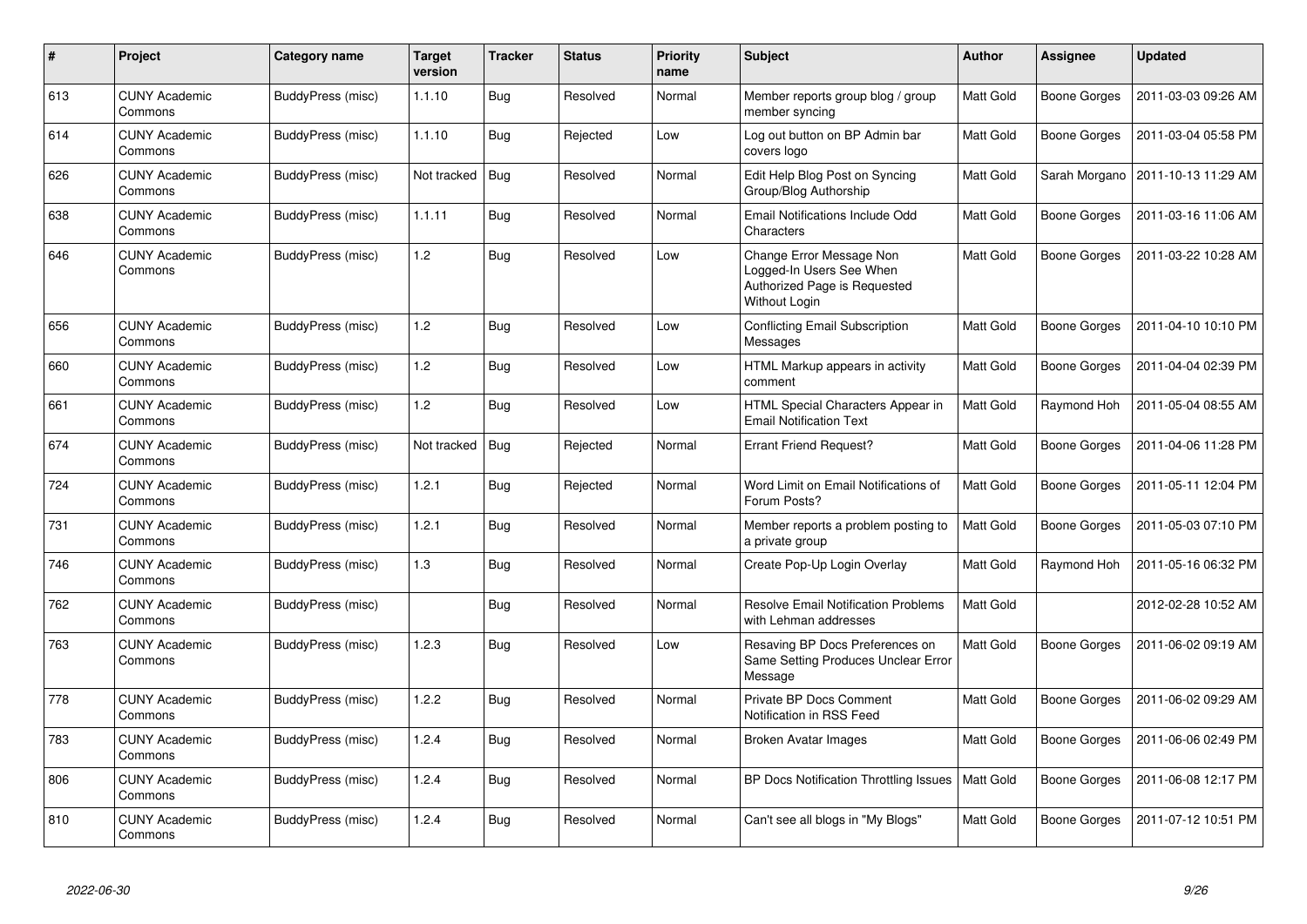| #    | Project                         | Category name     | <b>Target</b><br>version | <b>Tracker</b> | <b>Status</b> | <b>Priority</b><br>name | <b>Subject</b>                                                                     | Author           | Assignee            | <b>Updated</b>      |
|------|---------------------------------|-------------------|--------------------------|----------------|---------------|-------------------------|------------------------------------------------------------------------------------|------------------|---------------------|---------------------|
| 856  | <b>CUNY Academic</b><br>Commons | BuddyPress (misc) | 1.2.4                    | Bug            | Resolved      | Low                     | Text-alignment issue on group                                                      | <b>Matt Gold</b> | Raymond Hoh         | 2011-06-22 10:02 PM |
| 905  | <b>CUNY Academic</b><br>Commons | BuddyPress (misc) | 1.2.4                    | Bug            | Resolved      | Low                     | BP Docs Authentication Issue                                                       | Matt Gold        | <b>Boone Gorges</b> | 2011-07-12 01:39 PM |
| 908  | CUNY Academic<br>Commons        | BuddyPress (misc) | 1.2.4                    | Bug            | Resolved      | Normal                  | Free a BP Doc from Locked Status                                                   | Matt Gold        | <b>Boone Gorges</b> | 2011-07-02 11:15 PM |
| 950  | <b>CUNY Academic</b><br>Commons | BuddyPress (misc) | 1.2.4                    | Bug            | Rejected      | Normal                  | Spam/Moderation Issue                                                              | Matt Gold        | <b>Boone Gorges</b> | 2011-07-11 09:15 AM |
| 992  | <b>CUNY Academic</b><br>Commons | BuddyPress (misc) | 1.2.5                    | <b>Bug</b>     | Resolved      | Normal                  | BP Docs comments show up on WP<br>Dashboard                                        | <b>Matt Gold</b> | <b>Boone Gorges</b> | 2011-07-19 02:17 PM |
| 993  | <b>CUNY Academic</b><br>Commons | BuddyPress (misc) | 1.2.5                    | Bug            | Resolved      | Low                     | <b>BP Docs Notification Issue</b>                                                  | Matt Gold        | <b>Boone Gorges</b> | 2011-07-20 12:10 AM |
| 1117 | <b>CUNY Academic</b><br>Commons | BuddyPress (misc) | 1.2.5                    | Bug            | Resolved      | Normal                  | Character Display Error in Feed                                                    | Matt Gold        | <b>Boone Gorges</b> | 2011-09-12 06:29 PM |
| 1143 | <b>CUNY Academic</b><br>Commons | BuddyPress (misc) | 1.2.5                    | <b>Bug</b>     | Resolved      | Normal                  | Notifications of Old Posts                                                         | Matt Gold        |                     | 2011-08-30 09:56 PM |
| 1145 | <b>CUNY Academic</b><br>Commons | BuddyPress (misc) | 1.2.5                    | Bug            | Resolved      | Low                     | Alert Box on Group Join                                                            | Matt Gold        | <b>Boone Gorges</b> | 2011-09-12 05:56 PM |
| 1294 | <b>CUNY Academic</b><br>Commons | BuddyPress (misc) | Not tracked              | Bug            | Resolved      | Normal                  | Profile Field Search by College Not<br><b>Working Correctly</b>                    | Matt Gold        | <b>Boone Gorges</b> | 2011-12-09 07:11 AM |
| 1321 | <b>CUNY Academic</b><br>Commons | BuddyPress (misc) | 1.2.5                    | Bug            | Duplicate     | Normal                  | BP Doc Comment Doesn't Show Up<br>on Doc (but does appear in group<br>stream)      | Matt Gold        | <b>Boone Gorges</b> | 2011-11-04 08:04 AM |
| 1344 | <b>CUNY Academic</b><br>Commons | BuddyPress (misc) | 1.3                      | Bug            | Resolved      | Normal                  | Activity Feed Items not Appearing in<br>Group                                      | Matt Gold        | <b>Boone Gorges</b> | 2011-11-14 11:26 AM |
| 1345 | <b>CUNY Academic</b><br>Commons | BuddyPress (misc) | 1.3                      | Bug            | Resolved      | Normal                  | <b>Consider Adding BuddyPress Group</b><br>for Community Admins and Mods<br>Plugin | Matt Gold        | <b>Boone Gorges</b> | 2011-11-28 03:17 PM |
| 1400 | <b>CUNY Academic</b><br>Commons | BuddyPress (misc) | 1.2.7                    | Bug            | Resolved      | Normal                  | Firefox Login Caching Issue                                                        | Matt Gold        | <b>Boone Gorges</b> | 2011-12-06 05:53 PM |
| 1401 | <b>CUNY Academic</b><br>Commons | BuddyPress (misc) | 1.4                      | <b>Bug</b>     | Resolved      | Low                     | Avoiding really long blog names                                                    | Matt Gold        | Dominic Giglio      | 2012-07-16 01:02 PM |
| 1412 | <b>CUNY Academic</b><br>Commons | BuddyPress (misc) | 1.3                      | <b>Bug</b>     | Resolved      | Normal                  | Alter text on pop-up message about<br>role field                                   | Matt Gold        | <b>Boone Gorges</b> | 2011-12-08 12:58 PM |
| 1451 | <b>CUNY Academic</b><br>Commons | BuddyPress (misc) | 1.3.1                    | Bug            | Resolved      | Normal                  | Social Media Profile Icons Not<br>Showing Up Automatically?                        | Matt Gold        | Boone Gorges        | 2011-12-15 07:06 PM |
| 1453 | <b>CUNY Academic</b><br>Commons | BuddyPress (misc) |                          | Bug            | Rejected      | High                    | Multiple problems with featured image   Matt Gold<br>widget for blog posts         |                  | Dominic Giglio      | 2012-07-02 04:22 PM |
| 1455 | <b>CUNY Academic</b><br>Commons | BuddyPress (misc) | 1.3.1                    | <b>Bug</b>     | Resolved      | Normal                  | Errant error message on Groups<br>page                                             | Matt Gold        | <b>Boone Gorges</b> | 2011-12-16 02:05 PM |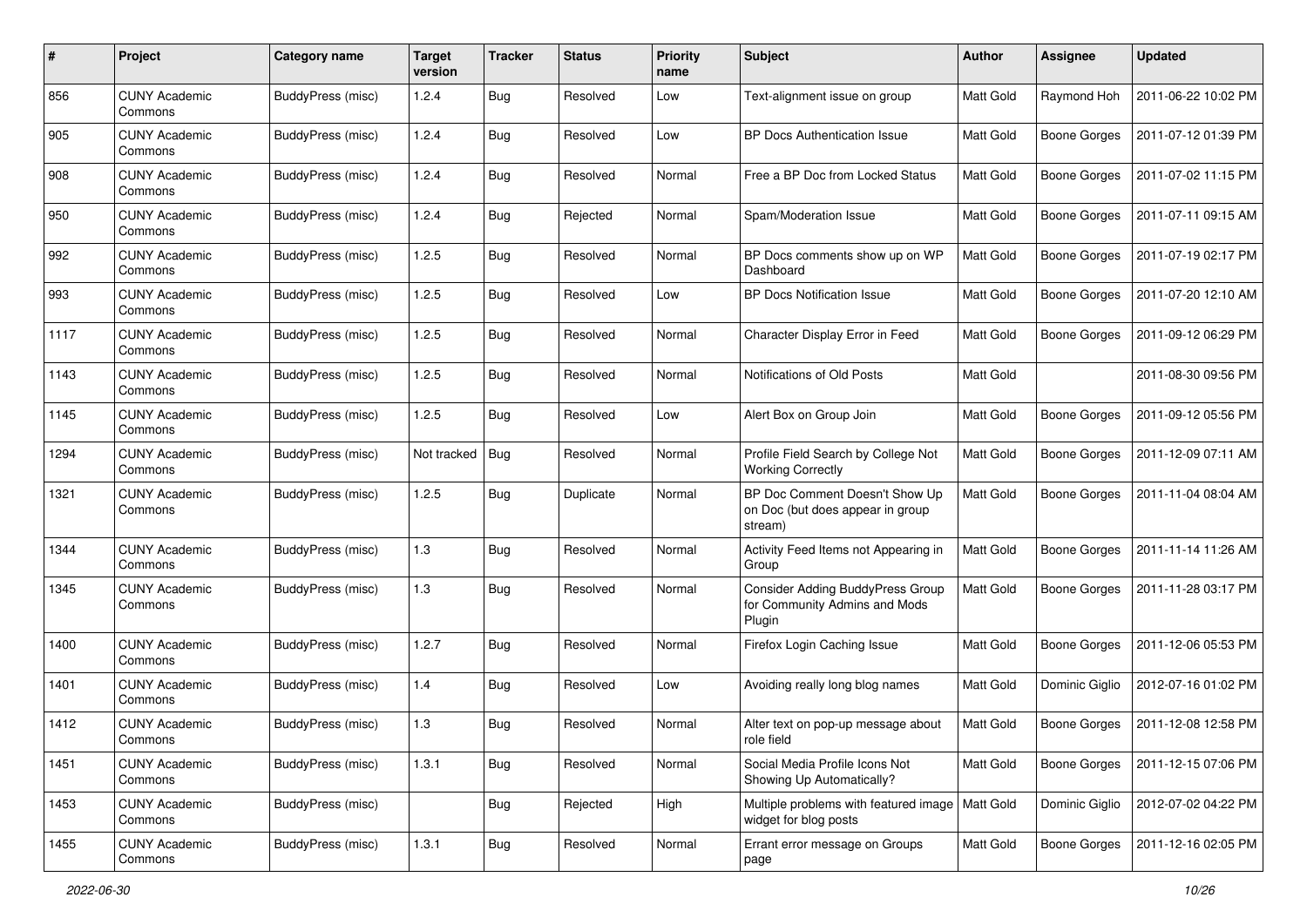| #    | Project                         | Category name            | <b>Target</b><br>version | <b>Tracker</b> | <b>Status</b> | <b>Priority</b><br>name | <b>Subject</b>                                            | Author    | <b>Assignee</b>     | <b>Updated</b>      |
|------|---------------------------------|--------------------------|--------------------------|----------------|---------------|-------------------------|-----------------------------------------------------------|-----------|---------------------|---------------------|
| 1488 | <b>CUNY Academic</b><br>Commons | BuddyPress (misc)        | 1.3.3                    | Bug            | Resolved      | Normal                  | Unable to edit forum post                                 | Matt Gold | <b>Boone Gorges</b> | 2012-01-10 07:20 PM |
| 1495 | <b>CUNY Academic</b><br>Commons | BuddyPress (misc)        | 1.3.3                    | Bug            | Rejected      | Low                     | Newest Member Filter on homepage<br>not working           | Matt Gold | <b>Boone Gorges</b> | 2011-12-22 11:29 AM |
| 1498 | <b>CUNY Academic</b><br>Commons | BuddyPress (misc)        | 1.3.3                    | Bug            | Resolved      | Normal                  | Non-Logged in User Redirect Feature<br>not working        | Matt Gold | <b>Boone Gorges</b> | 2012-01-11 04:57 PM |
| 1503 | <b>CUNY Academic</b><br>Commons | BuddyPress (misc)        | 1.3.3                    | <b>Bug</b>     | Resolved      | Normal                  | File list not showing file descriptions                   | Matt Gold | <b>Boone Gorges</b> | 2012-01-10 07:28 PM |
| 1545 | <b>CUNY Academic</b><br>Commons | BuddyPress (misc)        | 1.3.5                    | Bug            | Resolved      | Normal                  | Problem with BP Doc Comment Edit<br>Icon in Forums        | Matt Gold | <b>Boone Gorges</b> | 2012-01-16 06:14 PM |
| 1546 | <b>CUNY Academic</b><br>Commons | <b>BuddyPress (misc)</b> | 1.3.5                    | Bug            | Resolved      | Low                     | Unable to view comparative<br>document history in BP Docs | Matt Gold | <b>Boone Gorges</b> | 2012-01-17 06:13 PM |
| 1555 | <b>CUNY Academic</b><br>Commons | BuddyPress (misc)        | 1.3.6                    | Bug            | Resolved      | Low                     | Sticky forum post shows up twice in<br>post listings      | Matt Gold | <b>Boone Gorges</b> | 2012-02-08 06:44 PM |
| 1558 | <b>CUNY Academic</b><br>Commons | BuddyPress (misc)        | 1.3.6                    | Bug            | Resolved      | Normal                  | Login Issues                                              | Matt Gold | <b>Boone Gorges</b> | 2012-02-08 06:40 PM |
| 1568 | <b>CUNY Academic</b><br>Commons | BuddyPress (misc)        | Not tracked              | Bug            | Resolved      | Normal                  | Member reports problem with email<br>notifications        | Matt Gold |                     | 2012-02-28 10:51 AM |
| 1571 | <b>CUNY Academic</b><br>Commons | BuddyPress (misc)        | 1.3.6                    | Bug            | Resolved      | Low                     | Non-CUNY Sign-Up Code Pages<br>Published                  | Matt Gold | <b>Boone Gorges</b> | 2012-02-08 04:46 PM |
| 1614 | <b>CUNY Academic</b><br>Commons | BuddyPress (misc)        | 1.3.11                   | Bug            | Resolved      | Normal                  | Non-CUNY Sign-Up Code<br>Disappears After Creation        | Matt Gold | <b>Boone Gorges</b> | 2012-04-05 01:50 AM |
| 1616 | <b>CUNY Academic</b><br>Commons | BuddyPress (misc)        | 1.3.7                    | Bug            | Resolved      | Low                     | BP Docs timeout issue                                     | Matt Gold | <b>Boone Gorges</b> | 2012-02-21 03:23 PM |
| 1657 | <b>CUNY Academic</b><br>Commons | BuddyPress (misc)        | 1.3.10                   | <b>Bug</b>     | Resolved      | Normal                  | Caching Issues                                            | Matt Gold |                     | 2012-04-04 10:17 AM |
| 1672 | <b>CUNY Academic</b><br>Commons | BuddyPress (misc)        | 1.3.11                   | Bug            | Resolved      | Normal                  | Activity replies in groups                                | Matt Gold | <b>Boone Gorges</b> | 2012-04-04 09:37 AM |
| 1784 | <b>CUNY Academic</b><br>Commons | BuddyPress (misc)        | 1.3.11                   | <b>Bug</b>     | Resolved      | Normal                  | Date/Content Problems on Forum<br>digest emails           | Matt Gold | <b>Boone Gorges</b> | 2012-04-03 08:28 PM |
| 1794 | <b>CUNY Academic</b><br>Commons | BuddyPress (misc)        | 1.3.10                   | <b>Bug</b>     | Resolved      | Normal                  | Remove "Notice anything new"<br>notification              | Matt Gold | <b>Boone Gorges</b> | 2012-03-29 09:45 PM |
| 1859 | <b>CUNY Academic</b><br>Commons | BuddyPress (misc)        | 1.3.13                   | Bug            | Resolved      | Low                     | Orthographical error on page in the<br>sign-up process    | Matt Gold | <b>Boone Gorges</b> | 2012-05-02 11:43 AM |
| 1881 | <b>CUNY Academic</b><br>Commons | BuddyPress (misc)        | 1.3.13                   | Bug            | Resolved      | Low                     | Double forum notification received                        | Matt Gold | <b>Boone Gorges</b> | 2012-05-22 02:51 PM |
| 1953 | CUNY Academic<br>Commons        | BuddyPress (misc)        | 1.3.15                   | <b>Bug</b>     | Resolved      | Normal                  | Email forum notification formatting<br>issue              | Matt Gold | Boone Gorges        | 2012-06-21 03:32 PM |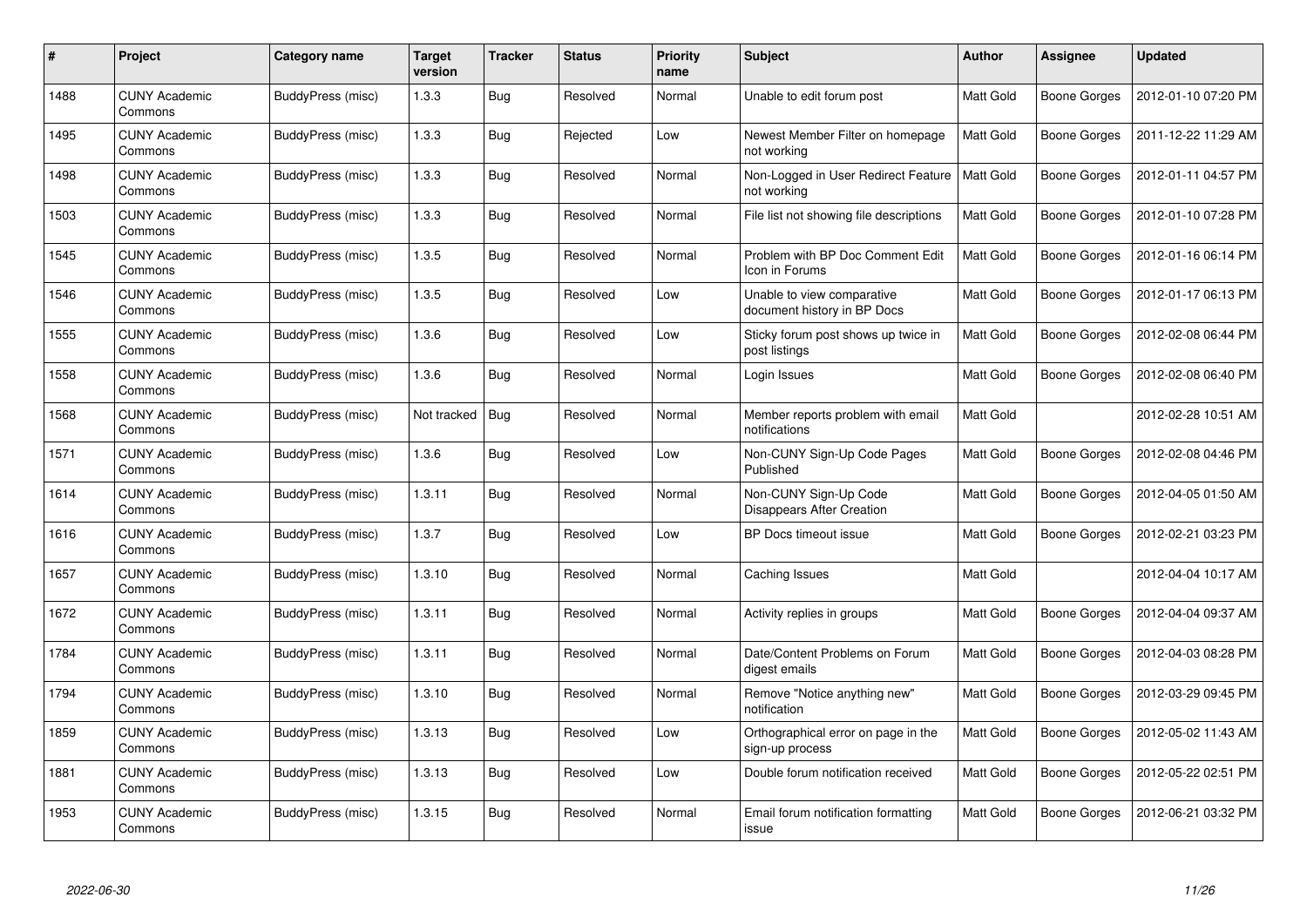| #    | Project                         | Category name            | <b>Target</b><br>version | <b>Tracker</b> | <b>Status</b> | <b>Priority</b><br>name | <b>Subject</b>                                                                      | <b>Author</b> | Assignee       | <b>Updated</b>      |
|------|---------------------------------|--------------------------|--------------------------|----------------|---------------|-------------------------|-------------------------------------------------------------------------------------|---------------|----------------|---------------------|
| 1979 | <b>CUNY Academic</b><br>Commons | BuddyPress (misc)        | 1.4                      | <b>Bug</b>     | Rejected      | Normal                  | Received two notifications of an<br>activity update                                 | Matt Gold     | Boone Gorges   | 2012-07-12 10:43 AM |
| 1990 | <b>CUNY Academic</b><br>Commons | BuddyPress (misc)        | 1.3.17                   | <b>Bug</b>     | Resolved      | Low                     | In Forum post list, member avatar<br>partially obscures member name                 | Matt Gold     | Boone Gorges   | 2012-07-29 08:42 PM |
| 1997 | <b>CUNY Academic</b><br>Commons | BuddyPress (misc)        | 1.4.6                    | <b>Bug</b>     | Resolved      | Normal                  | Forum post notification didn't indicate<br>image attachments                        | Matt Gold     | Boone Gorges   | 2012-09-23 05:03 PM |
| 2014 | <b>CUNY Academic</b><br>Commons | BuddyPress (misc)        | 1.5                      | <b>Bug</b>     | Resolved      | Normal                  | Improper margins on Members<br>Directory                                            | Matt Gold     | Dominic Giglio | 2012-12-18 10:37 AM |
| 2037 | <b>CUNY Academic</b><br>Commons | BuddyPress (misc)        | 1.4.5                    | Bug            | Resolved      | Normal                  | Special Character shows up in RBE<br>post                                           | Matt Gold     | Raymond Hoh    | 2012-09-17 07:12 PM |
| 2040 | <b>CUNY Academic</b><br>Commons | BuddyPress (misc)        | 1.4.2                    | <b>Bug</b>     | Resolved      | Normal                  | RBE on BP Docs Edits?                                                               | Matt Gold     | Boone Gorges   | 2012-08-14 08:13 AM |
| 2041 | <b>CUNY Academic</b><br>Commons | BuddyPress (misc)        | 1.4.2                    | <b>Bug</b>     | Resolved      | Low                     | Vertical Alignment on BP Doc "delete"<br>hoverlink                                  | Matt Gold     | Boone Gorges   | 2012-08-13 10:54 PM |
| 2045 | CUNY Academic<br>Commons        | BuddyPress (misc)        |                          | <b>Bug</b>     | Duplicate     | Normal                  | Double Post/RBE Notification                                                        | Matt Gold     | Boone Gorges   | 2012-08-15 08:53 AM |
| 2046 | <b>CUNY Academic</b><br>Commons | BuddyPress (misc)        | 1.4.3                    | <b>Bug</b>     | Resolved      | High                    | <b>RBE Delayed Post</b>                                                             | Matt Gold     | Raymond Hoh    | 2012-08-27 11:55 AM |
| 2052 | <b>CUNY Academic</b><br>Commons | BuddyPress (misc)        |                          | <b>Bug</b>     | Rejected      | Normal                  | <b>RBE Not Enabled?</b>                                                             | Matt Gold     | Boone Gorges   | 2012-08-18 09:16 PM |
| 2057 | CUNY Academic<br>Commons        | BuddyPress (misc)        | 1.4.3                    | <b>Bug</b>     | Resolved      | Normal                  | Newest/Active/Popular Filters Not<br>working on Homepage List of Groups,<br>Members | Matt Gold     | Boone Gorges   | 2012-08-23 03:18 PM |
| 2091 | <b>CUNY Academic</b><br>Commons | BuddyPress (misc)        | Not tracked              | Bug            | Resolved      | Normal                  | <b>RBE Down</b>                                                                     | Matt Gold     | Raymond Hoh    | 2012-09-02 06:00 PM |
| 2105 | <b>CUNY Academic</b><br>Commons | BuddyPress (misc)        | 1.4.9                    | <b>Bug</b>     | Resolved      | Normal                  | File name in a file uploaded to group<br>contains escape characters                 | Matt Gold     | Dominic Giglio | 2012-11-01 12:02 PM |
| 2116 | <b>CUNY Academic</b><br>Commons | BuddyPress (misc)        | 1.4.31                   | <b>Bug</b>     | Resolved      | Normal                  | Include failed message in RBE<br><b>Failure Notification</b>                        | Matt Gold     | Raymond Hoh    | 2013-07-08 11:01 PM |
| 2117 | <b>CUNY Academic</b><br>Commons | BuddyPress (misc)        | 1.4.8                    | <b>Bug</b>     | Resolved      | Normal                  | User reports double notification of<br>announcements                                | Matt Gold     | Dominic Giglio | 2012-10-22 09:37 AM |
| 2121 | <b>CUNY Academic</b><br>Commons | BuddyPress (misc)        | 1.4.6                    | <b>Bug</b>     | Resolved      | Low                     | Email notification of forum post omits<br>hyperlinked word                          | Matt Gold     | Boone Gorges   | 2012-09-30 09:05 AM |
| 2129 | <b>CUNY Academic</b><br>Commons | BuddyPress (misc)        | 1.4.6                    | Bug            | Resolved      | Low                     | […]                                                                                 | Matt Gold     | Boone Gorges   | 2012-09-30 09:53 AM |
| 2159 | <b>CUNY Academic</b><br>Commons | <b>BuddyPress (misc)</b> | 1.4.24                   | <b>Bug</b>     | Resolved      | Normal                  | Page redirection after accepting<br>group invite                                    | Matt Gold     | Dominic Giglio | 2013-04-11 08:00 PM |
| 2176 | <b>CUNY Academic</b><br>Commons | BuddyPress (misc)        | 1.4.9                    | <b>Bug</b>     | Rejected      | Normal                  | Page error upon accepting group<br>membership request                               | Matt Gold     | Dominic Giglio | 2012-11-01 09:48 PM |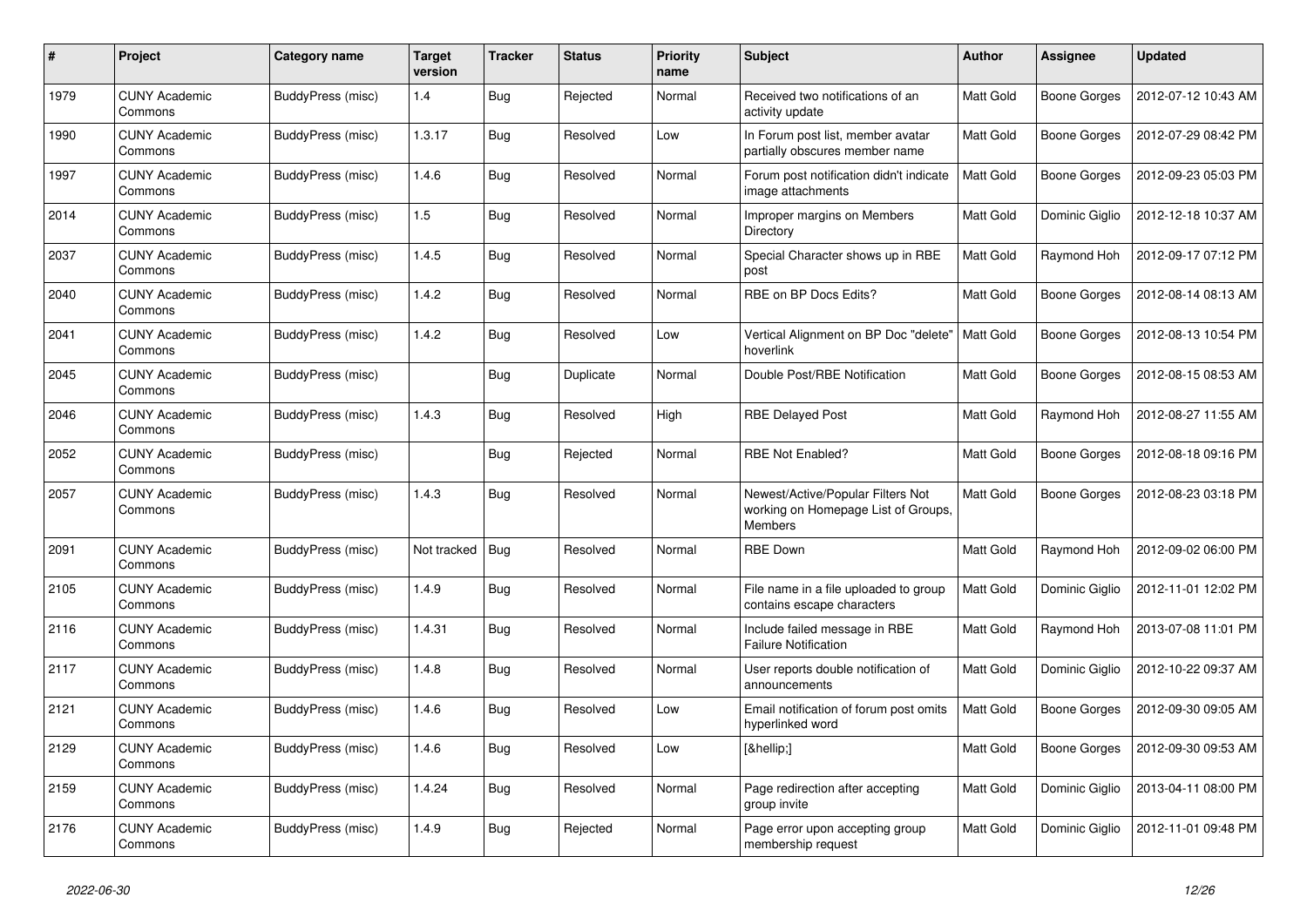| #    | Project                         | Category name            | <b>Target</b><br>version | <b>Tracker</b> | <b>Status</b> | <b>Priority</b><br>name | <b>Subject</b>                                                   | Author    | Assignee            | <b>Updated</b>      |
|------|---------------------------------|--------------------------|--------------------------|----------------|---------------|-------------------------|------------------------------------------------------------------|-----------|---------------------|---------------------|
| 2188 | <b>CUNY Academic</b><br>Commons | BuddyPress (misc)        | 1.4.9                    | <b>Bug</b>     | Resolved      | Normal                  | Line Spacing/Breaks on BP Docs                                   | Matt Gold | Chris Stein         | 2012-11-01 03:15 PM |
| 2191 | <b>CUNY Academic</b><br>Commons | BuddyPress (misc)        | 1.4.10                   | Bug            | Resolved      | Low                     | File upload to group doesn't register<br>as activity?            | Matt Gold | Dominic Giglio      | 2012-11-11 09:28 PM |
| 2220 | <b>CUNY Academic</b><br>Commons | BuddyPress (misc)        | 1.4.11                   | <b>Bug</b>     | Resolved      | Low                     | Spacing error on BP Doc comments                                 | Matt Gold | Dominic Giglio      | 2012-11-20 03:47 PM |
| 2221 | <b>CUNY Academic</b><br>Commons | <b>BuddyPress (misc)</b> |                          | <b>Bug</b>     | Duplicate     | Low                     | Spacing error on BP Doc comments                                 | Matt Gold | Boone Gorges        | 2012-10-30 10:03 AM |
| 2251 | <b>CUNY Academic</b><br>Commons | BuddyPress (misc)        | 1.4.13                   | <b>Bug</b>     | Resolved      | Low                     | From address of forum notifications                              | Matt Gold | Boone Gorges        | 2013-02-03 01:56 PM |
| 2385 | <b>CUNY Academic</b><br>Commons | <b>BuddyPress (misc)</b> | 1.4.18                   | Bug            | Resolved      | Normal                  | Sitewide nav bar not appearing                                   | Matt Gold | Boone Gorges        | 2013-01-24 10:21 AM |
| 2387 | <b>CUNY Academic</b><br>Commons | BuddyPress (misc)        | 1.4.19                   | <b>Bug</b>     | Resolved      | Low                     | File upload notifications contain<br>escape characters           | Matt Gold | Boone Gorges        | 2013-02-11 02:21 PM |
| 2415 | <b>CUNY Academic</b><br>Commons | BuddyPress (misc)        | 1.4.19                   | <b>Bug</b>     | Resolved      | Normal                  | Remove "Popular" link on homepage<br>members widget              | Matt Gold | <b>Boone Gorges</b> | 2013-02-12 10:05 PM |
| 2479 | <b>CUNY Academic</b><br>Commons | BuddyPress (misc)        | 1.4.21                   | Bug            | Resolved      | Urgent                  | Double posting, double notification of<br>message posted via RBE | Matt Gold | Raymond Hoh         | 2013-04-09 02:04 AM |
| 2519 | <b>CUNY Academic</b><br>Commons | BuddyPress (misc)        |                          | <b>Bug</b>     | Rejected      | Low                     | User doesn't show up in site search                              | Matt Gold | Boone Gorges        | 2014-05-01 08:33 PM |
| 2595 | <b>CUNY Academic</b><br>Commons | <b>BuddyPress (misc)</b> | 1.4.29                   | <b>Bug</b>     | Resolved      | Low                     | Group invitation script                                          | Matt Gold | Boone Gorges        | 2013-06-02 04:06 PM |
| 2596 | <b>CUNY Academic</b><br>Commons | BuddyPress (misc)        |                          | <b>Bug</b>     | Rejected      | Normal                  | Homepage Recent blog posts widget<br>display                     | Matt Gold | Boone Gorges        | 2013-05-23 10:50 PM |
| 2691 | <b>CUNY Academic</b><br>Commons | BuddyPress (misc)        |                          | Bug            | Rejected      | Normal                  | Problems inviting members to a group                             | Matt Gold | Dominic Giglio      | 2015-01-02 03:12 PM |
| 2706 | <b>CUNY Academic</b><br>Commons | BuddyPress (misc)        | 1.6.4                    | <b>Bug</b>     | Resolved      | Normal                  | Problem sending group invitations                                | Matt Gold | Boone Gorges        | 2014-05-18 11:36 AM |
| 2712 | <b>CUNY Academic</b><br>Commons | <b>BuddyPress (misc)</b> | 1.5.0.1                  | <b>Bug</b>     | Resolved      | Normal                  | Font Size in BP Profile Menu Should<br>be Larger                 | Matt Gold | Boone Gorges        | 2013-08-23 04:36 PM |
| 2714 | <b>CUNY Academic</b><br>Commons | <b>BuddyPress (misc)</b> | 1.5.0.1                  | <b>Bug</b>     | Resolved      | Normal                  | Font and Font Size Inconsistent in<br><b>Commons Profile</b>     | Matt Gold | Boone Gorges        | 2013-08-23 04:17 PM |
| 2729 | <b>CUNY Academic</b><br>Commons | BuddyPress (misc)        | 1.5.0.2                  | <b>Bug</b>     | Resolved      | Urgent                  | <b>Update Positions to Include Missing</b><br>Colleges           | Matt Gold | Boone Gorges        | 2013-08-26 09:54 AM |
| 2730 | <b>CUNY Academic</b><br>Commons | <b>BuddyPress (misc)</b> |                          | <b>Bug</b>     | Duplicate     | Normal                  | Limits on Publications Entry Field                               | Matt Gold | Boone Gorges        | 2013-08-29 09:36 AM |
| 2735 | <b>CUNY Academic</b><br>Commons | BuddyPress (misc)        | 1.5.1                    | <b>Bug</b>     | Resolved      | Normal                  | Profile Incorrectly Shortens About<br>You Field                  | Matt Gold | Boone Gorges        | 2013-08-28 11:36 AM |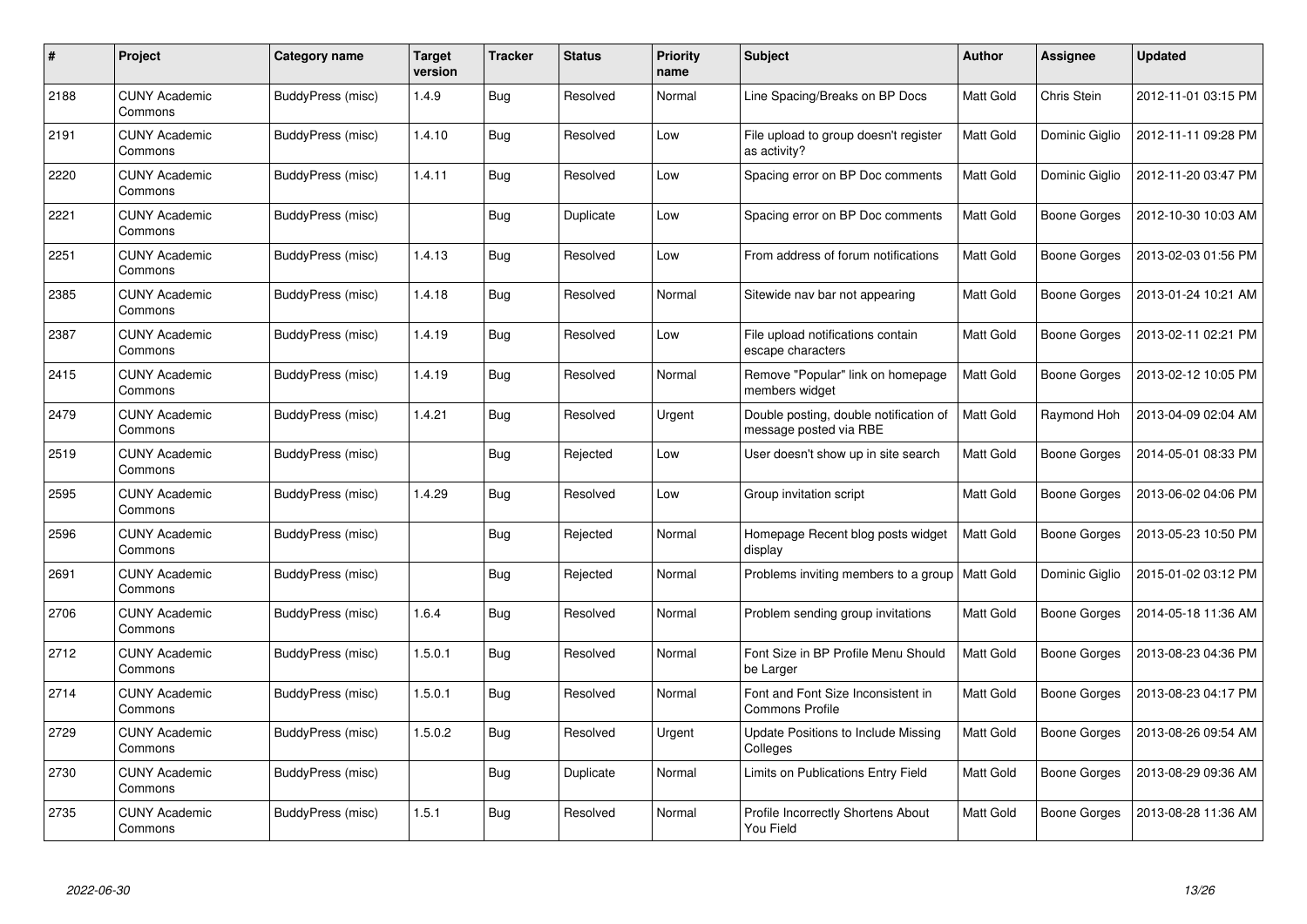| #    | <b>Project</b>                  | Category name            | <b>Target</b><br>version | <b>Tracker</b> | <b>Status</b> | <b>Priority</b><br>name | <b>Subject</b>                                                                | Author    | Assignee     | <b>Updated</b>      |
|------|---------------------------------|--------------------------|--------------------------|----------------|---------------|-------------------------|-------------------------------------------------------------------------------|-----------|--------------|---------------------|
| 2737 | <b>CUNY Academic</b><br>Commons | BuddyPress (misc)        | 1.5.0.2                  | <b>Bug</b>     | Resolved      | Urgent                  | CAC Not allowing CUNY Addresses<br>to Register                                | Matt Gold | Boone Gorges | 2013-08-26 05:43 PM |
| 2738 | <b>CUNY Academic</b><br>Commons | BuddyPress (misc)        | 1.5.0.2                  | <b>Bug</b>     | Resolved      | High                    | <b>Users Unable to Change Email</b><br>Address in Settings                    | Matt Gold | Boone Gorges | 2013-08-28 09:05 PM |
| 2755 | <b>CUNY Academic</b><br>Commons | BuddyPress (misc)        | 1.5.1                    | <b>Bug</b>     | Resolved      | Normal                  | Alphabetize list of colleges in<br>positions drop-down                        | Matt Gold | Boone Gorges | 2013-08-29 09:30 AM |
| 2763 | <b>CUNY Academic</b><br>Commons | BuddyPress (misc)        |                          | <b>Bug</b>     | Rejected      | Normal                  | Send Invites Page Hang                                                        | Matt Gold | Boone Gorges | 2013-08-29 09:33 AM |
| 2775 | <b>CUNY Academic</b><br>Commons | <b>BuddyPress (misc)</b> | 1.5.1.1                  | <b>Bug</b>     | Resolved      | High                    | Add Lehman College to List of<br><b>Colleges in Profiles</b>                  | Matt Gold | Boone Gorges | 2013-09-06 04:40 PM |
| 2776 | <b>CUNY Academic</b><br>Commons | BuddyPress (misc)        | 1.5.2                    | <b>Bug</b>     | Resolved      | Normal                  | Change Name of SPS in College list                                            | Matt Gold | Boone Gorges | 2013-09-11 08:19 PM |
| 2785 | <b>CUNY Academic</b><br>Commons | BuddyPress (misc)        | Not tracked              | <b>Bug</b>     | Resolved      | Normal                  | Don't see cuny is shortlink for myself                                        | Matt Gold | Boone Gorges | 2013-09-12 10:56 AM |
| 2786 | <b>CUNY Academic</b><br>Commons | BuddyPress (misc)        | 1.5.3                    | <b>Bug</b>     | Resolved      | Normal                  | Move position of close window<br>checkbox on overlay                          | Matt Gold | Boone Gorges | 2013-09-19 12:07 PM |
| 2791 | <b>CUNY Academic</b><br>Commons | <b>BuddyPress (misc)</b> | 1.5.19                   | <b>Bug</b>     | Rejected      | Normal                  | Modify yellow profile bar alert                                               | Matt Gold | Chris Stein  | 2014-02-21 03:52 PM |
| 2795 | <b>CUNY Academic</b><br>Commons | BuddyPress (misc)        | 1.6                      | Bug            | Resolved      | Normal                  | <b>Friendship Request Acceptance</b><br>interface                             | Matt Gold | Chris Stein  | 2014-03-27 03:07 PM |
| 2798 | <b>CUNY Academic</b><br>Commons | BuddyPress (misc)        | 1.5.4                    | Bug            | Resolved      | Normal                  | IE10 Profile Display Errors                                                   | Matt Gold | Raymond Hoh  | 2013-09-25 03:33 PM |
| 2816 | <b>CUNY Academic</b><br>Commons | BuddyPress (misc)        | Future<br>release        | <b>Bug</b>     | Resolved      | Normal                  | Double posting/email notification                                             | Matt Gold | Raymond Hoh  | 2013-11-01 08:04 PM |
| 2821 | <b>CUNY Academic</b><br>Commons | BuddyPress (misc)        |                          | <b>Bug</b>     | Duplicate     | Normal                  | RBE attempted double posts                                                    | Matt Gold | Raymond Hoh  | 2013-10-11 01:53 PM |
| 2827 | <b>CUNY Academic</b><br>Commons | <b>BuddyPress (misc)</b> |                          | <b>Bug</b>     | Duplicate     | Normal                  | Double email notification                                                     | Matt Gold | Raymond Hoh  | 2013-10-11 01:53 PM |
| 2845 | <b>CUNY Academic</b><br>Commons | BuddyPress (misc)        | 1.5.7                    | Bug            | Resolved      | Normal                  | Anchor errors with bp activity items<br>created from associated blog postings | Matt Gold | Boone Gorges | 2013-11-01 08:15 PM |
| 2857 | <b>CUNY Academic</b><br>Commons | BuddyPress (misc)        | Not tracked              | Bug            | Resolved      | Normal                  | Double posting via RBE                                                        | Matt Gold | Boone Gorges | 2013-11-01 02:55 PM |
| 2858 | <b>CUNY Academic</b><br>Commons | <b>BuddyPress (misc)</b> | 1.5.7                    | <b>Bug</b>     | Resolved      | Normal                  | […] redux                                                                     | Matt Gold | Boone Gorges | 2013-10-30 10:08 PM |
| 2892 | <b>CUNY Academic</b><br>Commons | BuddyPress (misc)        |                          | <b>Bug</b>     | Rejected      | High                    | Commons homepage - blog column                                                | Matt Gold | Boone Gorges | 2013-11-14 01:00 PM |
| 2906 | <b>CUNY Academic</b><br>Commons | BuddyPress (misc)        | 1.5.10                   | Bug            | Resolved      | Normal                  | Unable to delete file attachment from<br>forum post                           | Matt Gold | Boone Gorges | 2013-12-01 09:35 PM |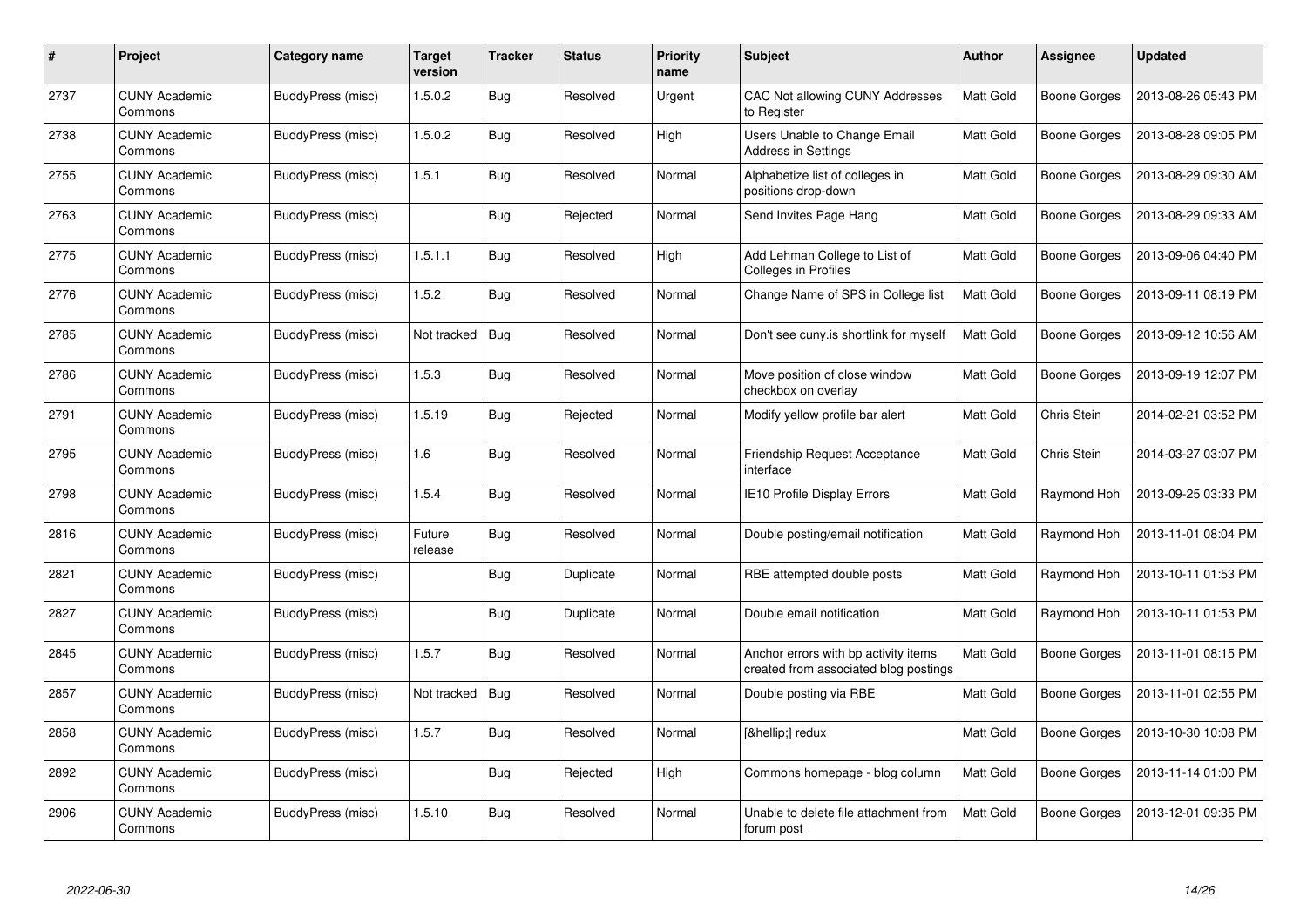| #     | Project                         | Category name            | <b>Target</b><br>version | <b>Tracker</b> | <b>Status</b> | <b>Priority</b><br>name | <b>Subject</b>                                                                                         | <b>Author</b> | Assignee     | <b>Updated</b>      |
|-------|---------------------------------|--------------------------|--------------------------|----------------|---------------|-------------------------|--------------------------------------------------------------------------------------------------------|---------------|--------------|---------------------|
| 2922  | <b>CUNY Academic</b><br>Commons | <b>BuddyPress (misc)</b> |                          | <b>Bug</b>     | Rejected      | Normal                  | Unconfirmed Plugin error - user could<br>not be activated                                              | Matt Gold     | Boone Gorges | 2013-12-10 04:47 PM |
| 2944  | <b>CUNY Academic</b><br>Commons | BuddyPress (misc)        | 1.5.13                   | Bug            | Resolved      | Normal                  | Long load time on send invites group<br>pages                                                          | Matt Gold     | Boone Gorges | 2014-01-02 02:50 PM |
| 2979  | <b>CUNY Academic</b><br>Commons | BuddyPress (misc)        |                          | <b>Bug</b>     | Resolved      | Normal                  | Frame error in Invite Anyone                                                                           | Matt Gold     | Boone Gorges | 2014-01-29 03:53 PM |
| 3058  | <b>CUNY Academic</b><br>Commons | BuddyPress (misc)        | 1.5.18.1                 | <b>Bug</b>     | Resolved      | Urgent                  | Main navigation bar not working                                                                        | Matt Gold     | Boone Gorges | 2014-02-21 09:28 AM |
| 3190  | <b>CUNY Academic</b><br>Commons | <b>BuddyPress (misc)</b> | 1.6.3                    | <b>Bug</b>     | Resolved      | Normal                  | Mention link on Member Profile Leads<br>to SiteWide activity stream                                    | Matt Gold     | Boone Gorges | 2014-05-12 02:53 PM |
| 3219  | <b>CUNY Academic</b><br>Commons | <b>BuddyPress (misc)</b> | 1.6.7                    | <b>Bug</b>     | Resolved      | Normal                  | new_groupblog_post emails not being<br>sent as HTML                                                    | Matt Gold     | Raymond Hoh  | 2014-06-23 08:36 AM |
| 3293  | <b>CUNY Academic</b><br>Commons | BuddyPress (misc)        |                          | <b>Bug</b>     | Rejected      | Normal                  | 'Page Not Found' Message Received<br>After Clicking on View/Reply Link in<br><b>Email Notification</b> | Matt Gold     | Boone Gorges | 2014-07-02 08:47 PM |
| 3343  | <b>CUNY Academic</b><br>Commons | BuddyPress (misc)        | 1.6.11                   | Bug            | Resolved      | Low                     | Minor Email display error                                                                              | Matt Gold     | Boone Gorges | 2014-08-01 10:01 AM |
| 3809  | <b>CUNY Academic</b><br>Commons | BuddyPress (misc)        | 1.7.17                   | Bug            | Resolved      | Normal                  | BuddyPress member filters not<br>working correctly                                                     | Matt Gold     | Matt Gold    | 2015-03-22 01:03 AM |
| 3853  | <b>CUNY Academic</b><br>Commons | BuddyPress (misc)        | 1.7.16                   | <b>Bug</b>     | Resolved      | High                    | Post erroneously ascribed to wrong<br>author in activity feed                                          | Matt Gold     | Raymond Hoh  | 2015-03-21 01:13 PM |
| 3995  | <b>CUNY Academic</b><br>Commons | BuddyPress (misc)        | Not tracked              | Bug            | Resolved      | Normal                  | Possible People Page filter error                                                                      | Matt Gold     | Boone Gorges | 2015-04-16 07:51 AM |
| 10209 | <b>CUNY Academic</b><br>Commons | <b>BuddyPress (misc)</b> | 1.13.8                   | <b>Bug</b>     | Resolved      | Normal                  | Additional login prompt                                                                                | Matt Gold     | Raymond Hoh  | 2018-08-29 03:23 PM |
| 11209 | <b>CUNY Academic</b><br>Commons | BuddyPress (misc)        | 1.14.11                  | <b>Bug</b>     | Resolved      | Normal                  | Activity timestamp errors                                                                              | Matt Gold     | Raymond Hoh  | 2019-04-23 12:27 PM |
| 12353 | <b>CUNY Academic</b><br>Commons | BuddyPress (misc)        | Not tracked              | Bug            | Abandoned     | Normal                  | Member filtering not working                                                                           | Matt Gold     | Boone Gorges | 2020-03-10 11:14 AM |
| 15228 | <b>CUNY Academic</b><br>Commons | BuddyPress (misc)        | 1.19.3                   | <b>Bug</b>     | Resolved      | Normal                  | Broken site icon in "Sites Across"<br><b>CUNY Listing</b>                                              | Matt Gold     | Raymond Hoh  | 2022-01-26 07:48 PM |
| 1542  | <b>CUNY Academic</b><br>Commons | <b>BuddyPress Docs</b>   | 1.6                      | <b>Bug</b>     | Resolved      | Normal                  | Group Docs Locked                                                                                      | Matt Gold     | Boone Gorges | 2014-03-21 03:38 PM |
| 3581  | <b>CUNY Academic</b><br>Commons | <b>BuddyPress Docs</b>   | 1.7.1                    | <b>Bug</b>     | Resolved      | Normal                  | <b>BuddyPress Docs Line Break issue</b>                                                                | Matt Gold     | Boone Gorges | 2014-10-20 02:56 PM |
| 3599  | <b>CUNY Academic</b><br>Commons | <b>BuddyPress Docs</b>   | 1.7.2                    | <b>Bug</b>     | Resolved      | Normal                  | Silent BP Docs edits                                                                                   | Matt Gold     | Boone Gorges | 2014-11-01 02:20 PM |
| 3688  | <b>CUNY Academic</b><br>Commons | <b>BuddyPress Docs</b>   | 1.7.6                    | <b>Bug</b>     | Resolved      | Normal                  | Doc creation didn't create email<br>notification                                                       | Matt Gold     | Boone Gorges | 2014-12-12 08:57 AM |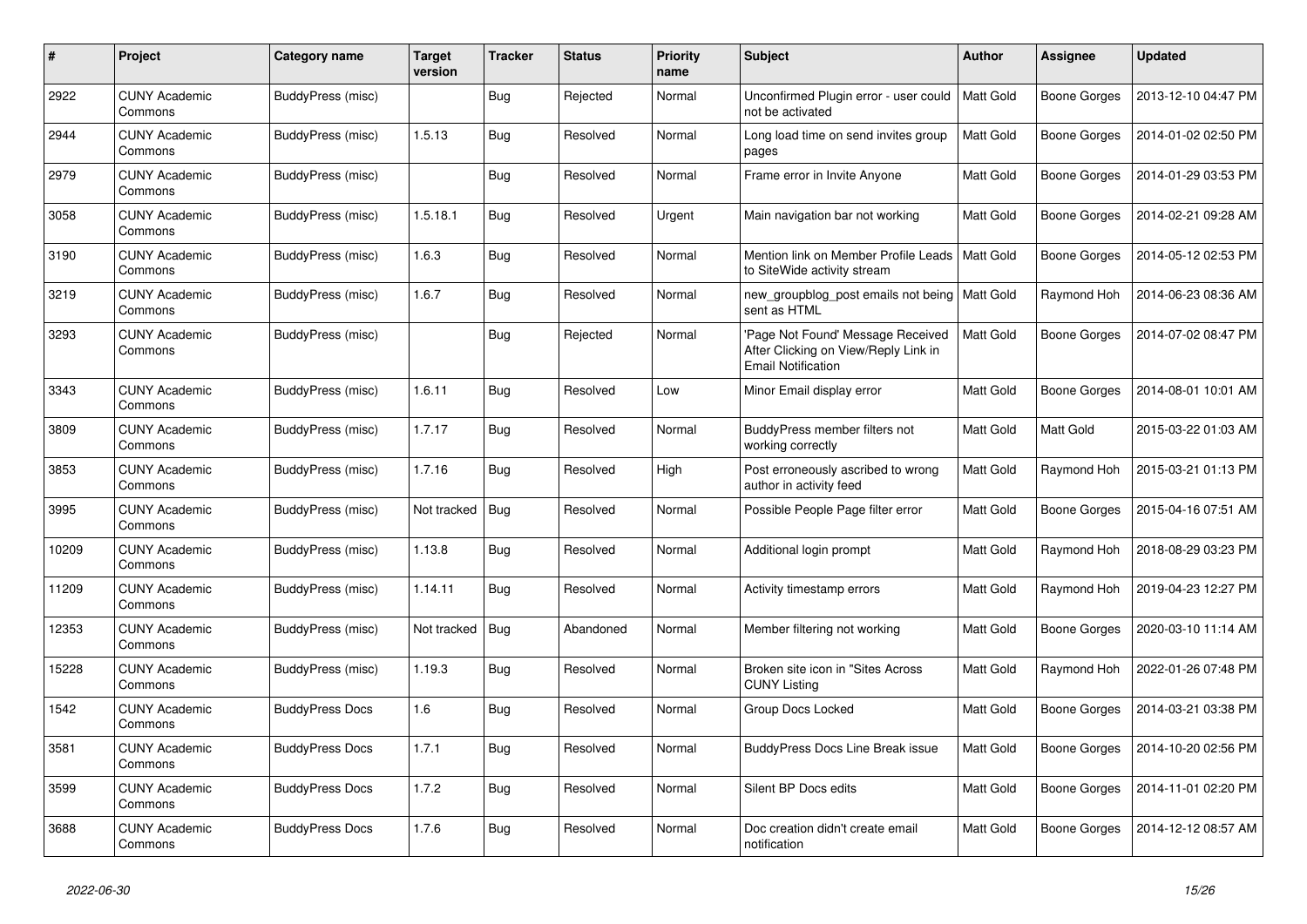| #    | Project                         | Category name          | <b>Target</b><br>version | <b>Tracker</b> | <b>Status</b> | <b>Priority</b><br>name | <b>Subject</b>                                                                         | <b>Author</b> | Assignee            | <b>Updated</b>      |
|------|---------------------------------|------------------------|--------------------------|----------------|---------------|-------------------------|----------------------------------------------------------------------------------------|---------------|---------------------|---------------------|
| 4057 | <b>CUNY Academic</b><br>Commons | <b>BuddyPress Docs</b> | 1.8.1                    | Bug            | Resolved      | Normal                  | Canceling edit mode of BP Doc<br>reloads editing screen                                | Matt Gold     | <b>Boone Gorges</b> | 2015-06-01 03:08 PM |
| 4722 | <b>CUNY Academic</b><br>Commons | <b>BuddyPress Docs</b> | Not tracked              | Bug            | Rejected      | Normal                  | Doc listing overflow issue                                                             | Matt Gold     | <b>Boone Gorges</b> | 2015-10-11 10:09 PM |
| 5486 | <b>CUNY Academic</b><br>Commons | <b>BuddyPress Docs</b> | 1.9.15                   | Bug            | Resolved      | Low                     | Doc history not showing up                                                             | Matt Gold     | <b>Boone Gorges</b> | 2016-04-24 11:50 AM |
| 9105 | <b>CUNY Academic</b><br>Commons | <b>BuddyPress Docs</b> | 1.12.7                   | Bug            | Resolved      | Urgent                  | BP doc titles/dates messed up                                                          | Matt Gold     | <b>Boone Gorges</b> | 2018-01-23 11:00 AM |
| 9149 | <b>CUNY Academic</b><br>Commons | <b>BuddyPress Docs</b> | 1.12.8                   | <b>Bug</b>     | Resolved      | Normal                  | Doc listing layout issue                                                               | Matt Gold     | <b>Boone Gorges</b> | 2018-02-13 10:36 AM |
| 3205 | <b>CUNY Academic</b><br>Commons | <b>Commons Profile</b> | 1.6.3                    | <b>Bug</b>     | Resolved      | High                    | Email profile field not showing up                                                     | Matt Gold     | <b>Boone Gorges</b> | 2014-05-12 02:18 PM |
| 5890 | <b>CUNY Academic</b><br>Commons | <b>Commons Profile</b> | 1.9.24                   | <b>Bug</b>     | Resolved      | Normal                  | Commons user profile erroneously<br>indicates a group for a member                     | Matt Gold     | <b>Boone Gorges</b> | 2016-08-11 11:53 PM |
| 2231 | <b>CUNY Academic</b><br>Commons | commonsinabox.org      | Not tracked              | <b>Bug</b>     | Resolved      | Normal                  | Fix Header issue on<br>Commonsinabox.org                                               | Matt Gold     | <b>Boone Gorges</b> | 2014-05-01 07:51 PM |
| 2264 | <b>CUNY Academic</b><br>Commons | commonsinabox.org      |                          | Bug            | Rejected      | Normal                  | Update CBOX logo on welcome<br>message                                                 | Matt Gold     | <b>Boone Gorges</b> | 2012-11-19 02:46 AM |
| 2266 | <b>CUNY Academic</b><br>Commons | commonsinabox.org      |                          | Bug            | Resolved      | Normal                  | Demo slider                                                                            | Matt Gold     | <b>Boone Gorges</b> | 2012-11-18 11:26 PM |
| 2269 | <b>CUNY Academic</b><br>Commons | commonsinabox.org      | Not tracked              | Bug            | Rejected      | Normal                  | Replace Default CBOX Icon for<br>Groups                                                | Matt Gold     | <b>Boone Gorges</b> | 2012-11-20 01:53 PM |
| 2270 | <b>CUNY Academic</b><br>Commons | commonsinabox.org      | Not tracked              | <b>Bug</b>     | Rejected      | Normal                  | CBOX group sign up - default email<br>setting                                          | Matt Gold     | <b>Boone Gorges</b> | 2012-11-20 03:51 PM |
| 2273 | <b>CUNY Academic</b><br>Commons | commonsinabox.org      | Not tracked   Bug        |                | Resolved      | Normal                  | <b>Add Hosting</b><br>recommendations/minimum<br>requirements to CBOX<br>documentation | Matt Gold     | scott voth          | 2014-02-09 11:37 AM |
| 2274 | <b>CUNY Academic</b><br>Commons | commonsinabox.org      | Not tracked              | Bug            | Rejected      | Normal                  | CBOX - group names on group pages                                                      | Matt Gold     | <b>Boone Gorges</b> | 2012-11-20 02:05 PM |
| 2275 | <b>CUNY Academic</b><br>Commons | commonsinabox.org      | Not tracked   Bug        |                | Resolved      | Normal                  | CBOX support requests                                                                  | Matt Gold     | <b>Boone Gorges</b> | 2012-11-20 02:05 PM |
| 2279 | <b>CUNY Academic</b><br>Commons | commonsinabox.org      | Not tracked   Bug        |                | Resolved      | Low                     | CBOX mention system rewrites twitter<br><b>IINKS</b>                                   | Matt Gold     | Boone Gorges        | 2012-11-20 07:41 PM |
| 2280 | <b>CUNY Academic</b><br>Commons | commonsinabox.org      | Not tracked   Bug        |                | Resolved      | High                    | Forum links not working                                                                | Matt Gold     | Boone Gorges        | 2012-11-20 12:33 PM |
| 2284 | <b>CUNY Academic</b><br>Commons | commonsinabox.org      |                          | Bug            | Rejected      | Normal                  | cbox.org forum link error from profile<br>page                                         | Matt Gold     | Boone Gorges        | 2012-11-20 08:02 PM |
| 2288 | <b>CUNY Academic</b><br>Commons | commonsinabox.org      |                          | <b>Bug</b>     | Rejected      | Normal                  | […] issue occurring on<br>commonsinabox.org                                            | Matt Gold     | Boone Gorges        | 2012-12-11 01:17 AM |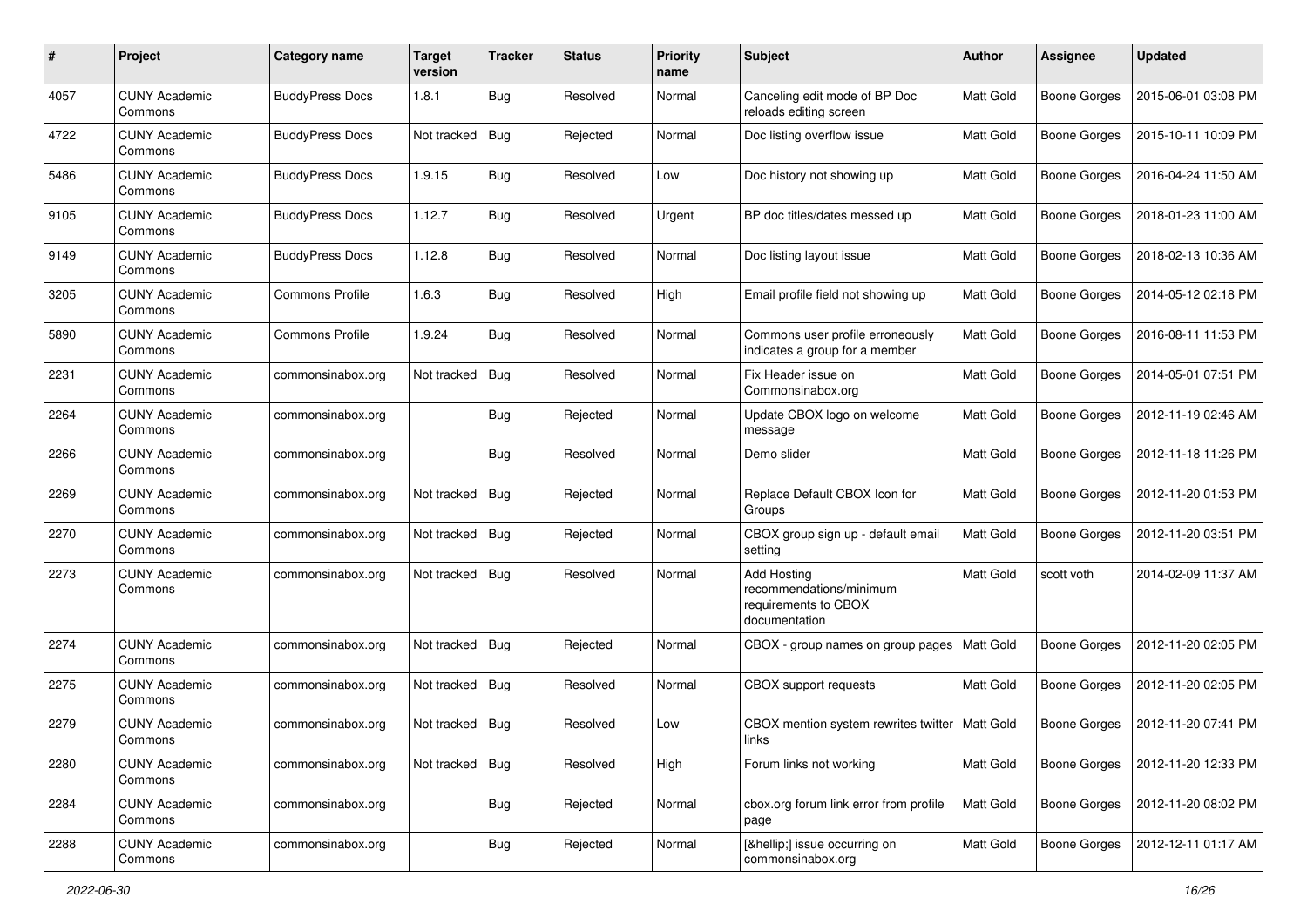| $\#$  | Project                         | Category name     | <b>Target</b><br>version | <b>Tracker</b> | <b>Status</b> | <b>Priority</b><br>name | <b>Subject</b>                                                   | <b>Author</b> | Assignee                | <b>Updated</b>      |
|-------|---------------------------------|-------------------|--------------------------|----------------|---------------|-------------------------|------------------------------------------------------------------|---------------|-------------------------|---------------------|
| 2293  | <b>CUNY Academic</b><br>Commons | commonsinabox.org |                          | <b>Bug</b>     | Resolved      | Normal                  | Building community on<br>commonsinabox.org - add members<br>page | Matt Gold     | Chris Stein             | 2012-11-25 03:43 PM |
| 2295  | <b>CUNY Academic</b><br>Commons | commonsinabox.org |                          | Bug            | Rejected      | Normal                  | Glitch in CBOX Logo                                              | Matt Gold     | Boone Gorges            | 2012-12-11 01:08 AM |
| 2339  | <b>CUNY Academic</b><br>Commons | commonsinabox.org | Not tracked              | Bug            | Resolved      | Normal                  | Email forum notification includes<br>relative link to post       | Matt Gold     | Raymond Hoh             | 2013-01-08 04:24 PM |
| 2343  | <b>CUNY Academic</b><br>Commons | commonsinabox.org | Not tracked              | <b>Bug</b>     | Rejected      | Normal                  | Double Notifications from<br>commonsinabox.org                   | Matt Gold     | <b>Boone Gorges</b>     | 2013-03-20 01:45 PM |
| 2349  | <b>CUNY Academic</b><br>Commons | commonsinabox.org |                          | Bug            | Resolved      | High                    | CBOX header image position off                                   | Matt Gold     | Boone Gorges            | 2012-12-15 10:21 PM |
| 2354  | <b>CUNY Academic</b><br>Commons | commonsinabox.org |                          | <b>Bug</b>     | Rejected      | Low                     | CBOX header mouseover issue                                      | Matt Gold     | <b>Bowe</b><br>Frankema | 2014-05-01 08:02 PM |
| 2356  | <b>CUNY Academic</b><br>Commons | commonsinabox.org | Not tracked              | Bug            | Resolved      | Low                     | Responsive header on<br>cbox/commonsinabox.org                   | Matt Gold     | Dominic Giglio          | 2013-08-11 12:20 PM |
| 2380  | <b>CUNY Academic</b><br>Commons | commonsinabox.org |                          | Bug            | Resolved      | High                    | Add search to Commonsinabox.org                                  | Matt Gold     | Boone Gorges            | 2013-03-20 11:41 AM |
| 2551  | <b>CUNY Academic</b><br>Commons | commonsinabox.org | Not tracked              | Bug            | Resolved      | Normal                  | RBE on CBOX.org not working?                                     | Matt Gold     | Raymond Hoh             | 2013-08-15 07:58 AM |
| 2645  | <b>CUNY Academic</b><br>Commons | commonsinabox.org | Not tracked              | Bug            | Resolved      | Normal                  | Add CASCI site to Showcase                                       | Matt Gold     | scott voth              | 2014-02-08 11:07 AM |
| 2654  | <b>CUNY Academic</b><br>Commons | commonsinabox.org | Not tracked              | Bug            | Resolved      | Normal                  | Forum creation step in group setup<br>doesn't stick              | Matt Gold     | Boone Gorges            | 2013-08-11 11:51 AM |
| 2660  | <b>CUNY Academic</b><br>Commons | commonsinabox.org | Not tracked              | Bug            | Resolved      | Normal                  | Forum Role Display errors                                        | Matt Gold     | Raymond Hoh             | 2013-08-11 11:48 AM |
| 2903  | <b>CUNY Academic</b><br>Commons | commonsinabox.org | Not tracked              | Bug            | Resolved      | Normal                  | Turning off activity commenting on<br>commonsinabox.org?         | Matt Gold     | <b>Boone Gorges</b>     | 2013-11-29 03:43 PM |
| 2950  | <b>CUNY Academic</b><br>Commons | commonsinabox.org | Not tracked              | Bug            | Resolved      | Normal                  | Layout broken on<br>commonsinabox.org forum 404                  | Matt Gold     | Boone Gorges            | 2014-05-06 02:59 PM |
| 3201  | <b>CUNY Academic</b><br>Commons | commonsinabox.org | Not tracked              | Bug            | Resolved      | Normal                  | Add MuseCommons to the Showcase                                  | Matt Gold     | scott voth              | 2014-07-12 01:29 PM |
| 3823  | <b>CUNY Academic</b><br>Commons | commonsinabox.org | Not tracked              | Bug            | Resolved      | Normal                  | CBOX styling issue                                               | Matt Gold     | <b>Boone Gorges</b>     | 2015-02-23 03:33 PM |
| 4111  | <b>CUNY Academic</b><br>Commons | commonsinabox.org | Not tracked              | Bug            | Resolved      | Normal                  | Add Virginia DH site to CBOX<br>showcase                         | Matt Gold     | scott voth              | 2015-06-08 10:01 PM |
| 14450 | <b>CUNY Academic</b><br>Commons | Courses           | Not tracked              | <b>Bug</b>     | Rejected      | Low                     | Misclassified site                                               | Matt Gold     | Boone Gorges            | 2021-09-15 10:53 PM |
| 3046  | <b>CUNY Academic</b><br>Commons | cuny.is           | Not tracked              | Bug            | Resolved      | Urgent                  | Create CUNY.IS                                                   | Matt Gold     | Boone Gorges            | 2014-02-18 06:55 PM |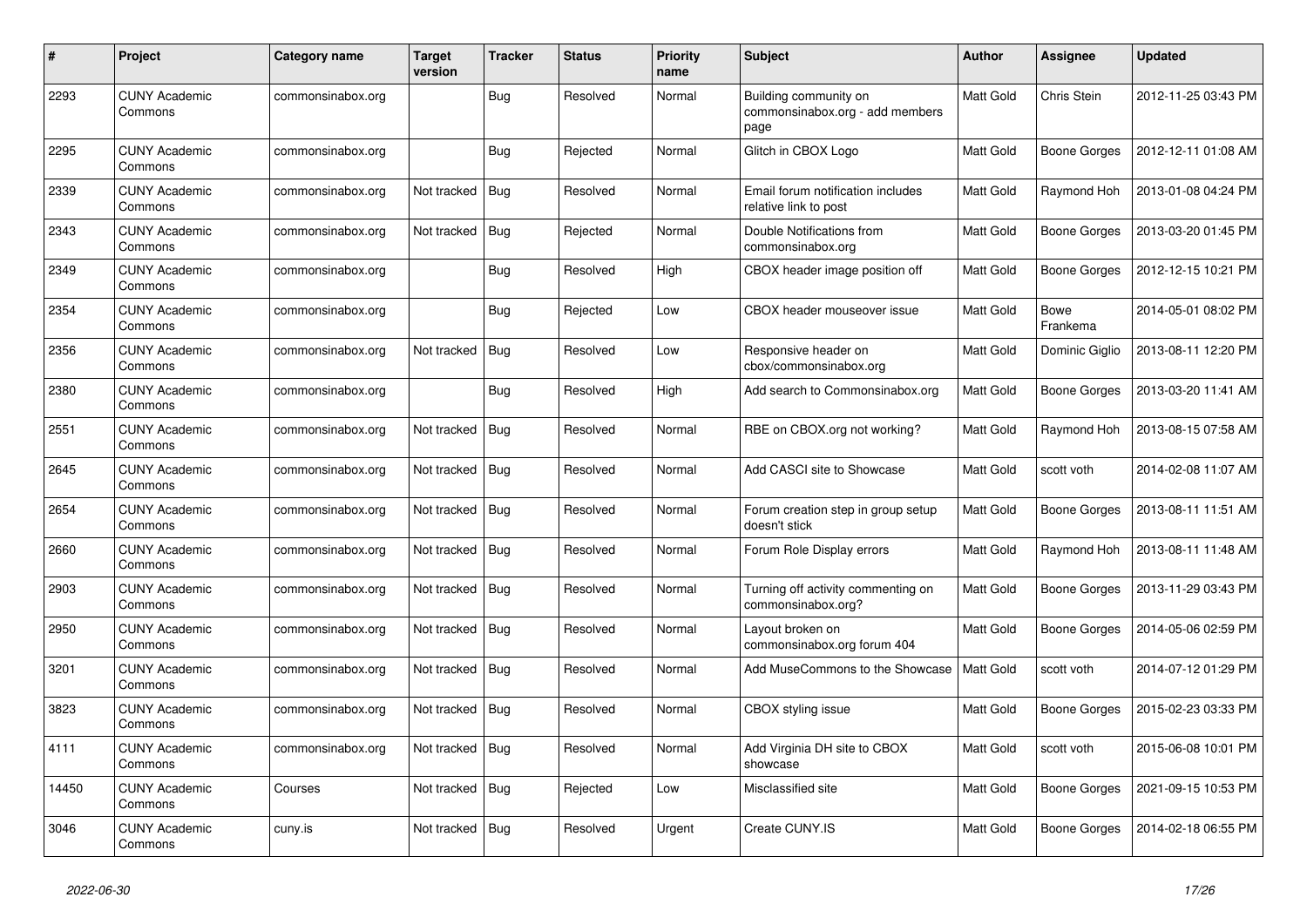| #     | Project                         | <b>Category name</b> | <b>Target</b><br>version | <b>Tracker</b> | <b>Status</b> | <b>Priority</b><br>name | <b>Subject</b>                                                             | <b>Author</b>    | <b>Assignee</b>     | <b>Updated</b>      |
|-------|---------------------------------|----------------------|--------------------------|----------------|---------------|-------------------------|----------------------------------------------------------------------------|------------------|---------------------|---------------------|
| 3079  | <b>CUNY Academic</b><br>Commons | cuny.is              | Not tracked              | Bug            | Resolved      | Urgent                  | cuny.is request                                                            | <b>Matt Gold</b> | <b>Boone Gorges</b> | 2014-02-26 07:47 PM |
| 3648  | <b>CUNY Academic</b><br>Commons | cuny.is              | Not tracked              | Bug            | Resolved      | High                    | cuny.is request                                                            | <b>Matt Gold</b> | Boone Gorges        | 2014-11-11 06:54 PM |
| 3788  | <b>CUNY Academic</b><br>Commons | cuny.is              | 1.8.11                   | Bug            | Resolved      | Normal                  | CUNY.is default links?                                                     | Matt Gold        | <b>Boone Gorges</b> | 2015-09-25 12:53 AM |
| 3799  | <b>CUNY Academic</b><br>Commons | cuny.is              | 1.7.12                   | Bug            | Resolved      | Normal                  | cuny.is issue                                                              | Matt Gold        | <b>Boone Gorges</b> | 2015-02-10 09:07 PM |
| 5442  | <b>CUNY Academic</b><br>Commons | cuny.is              | 1.9.14                   | <b>Bug</b>     | Resolved      | Normal                  | Shortlink creation problem                                                 | Matt Gold        | <b>Boone Gorges</b> | 2016-04-12 11:03 PM |
| 10597 | <b>CUNY Academic</b><br>Commons | cuny.is              | Not tracked              | Bug            | Resolved      | Normal                  | cuny.is admin unavailable                                                  | Matt Gold        | Boone Gorges        | 2018-10-25 01:44 PM |
| 12335 | <b>CUNY Academic</b><br>Commons | cuny.is              |                          | <b>Bug</b>     | Rejected      | Normal                  | cuny.is issue                                                              | Matt Gold        | <b>Boone Gorges</b> | 2020-01-30 12:47 AM |
| 12581 | <b>CUNY Academic</b><br>Commons | cuny.is              | Not tracked              | Bug            | Rejected      | High                    | YOURLS shortlinks not working                                              | Matt Gold        | Boone Gorges        | 2020-03-27 10:25 AM |
| 13242 | <b>CUNY Academic</b><br>Commons | cuny.is              |                          | <b>Bug</b>     | Rejected      | Normal                  | Unable to edit a cuny is shortlink                                         | Matt Gold        | Boone Gorges        | 2020-08-26 01:30 AM |
| 13934 | <b>CUNY Academic</b><br>Commons | cuny.is              | 1.18.4                   | Bug            | Resolved      | Low                     | Error message on group settings<br>change                                  | Matt Gold        | Boone Gorges        | 2021-02-09 11:05 AM |
| 3124  | <b>CUNY Academic</b><br>Commons | Design               | 1.6                      | Bug            | Resolved      | Normal                  | Create small version of horizontal<br>logo image to include in HTML Emails | Matt Gold        | <b>Boone Gorges</b> | 2014-04-01 03:40 PM |
| 3865  | <b>CUNY Academic</b><br>Commons | Design               | 1.7.15                   | Bug            | Resolved      | Normal                  | DiRT Tools listing in Group > Manage                                       | Matt Gold        | <b>Boone Gorges</b> | 2015-03-12 10:35 AM |
| 11121 | <b>CUNY Academic</b><br>Commons | Design               | 1.15                     | Bug            | Resolved      | Low                     | Overlapping elements on mobile view<br>of CAC                              | Matt Gold        | <b>Boone Gorges</b> | 2019-04-23 03:55 PM |
| 13739 | <b>CUNY Academic</b><br>Commons | <b>Directories</b>   | 2.0.0                    | Bug            | Resolved      | Normal                  | My Sites and My Groups take user to<br>the profile page                    | Matt Gold        | Boone Gorges        | 2022-05-26 11:36 AM |
| 3864  | <b>CUNY Academic</b><br>Commons | DiRT Integration     | 1.7.15                   | Bug            | Resolved      | Normal                  | DiRT Tools Group sidebar label<br>display                                  | Matt Gold        | <b>Boone Gorges</b> | 2015-03-11 09:30 PM |
| 3933  | <b>CUNY Academic</b><br>Commons | DiRT Integration     | Not tracked   Bug        |                | Rejected      | Normal                  | DiRT Directory 'tool' directory shows<br>blank page                        | Matt Gold        | Boone Gorges        | 2015-03-20 08:47 AM |
| 4367  | <b>CUNY Academic</b><br>Commons | DiRT Integration     | 1.8.6                    | <b>Bug</b>     | Resolved      | Normal                  | Thumbnail images broken on DiRT<br>tool listing                            | Matt Gold        | <b>Boone Gorges</b> | 2015-08-02 12:55 AM |
| 4798  | <b>CUNY Academic</b><br>Commons | DiRT Integration     | Not tracked              | Bug            | Resolved      | Normal                  | DiRT plugin seems to have<br>disappeared                                   | Matt Gold        | Boone Gorges        | 2015-10-20 10:05 PM |
| 13669 | <b>CUNY Academic</b><br>Commons | DiRT Integration     | 1.18.1                   | <b>Bug</b>     | Resolved      | Normal                  | Digital Research Tools showing up in<br>top nav for logged out users       | Matt Gold        | <b>Boone Gorges</b> | 2020-12-08 05:11 PM |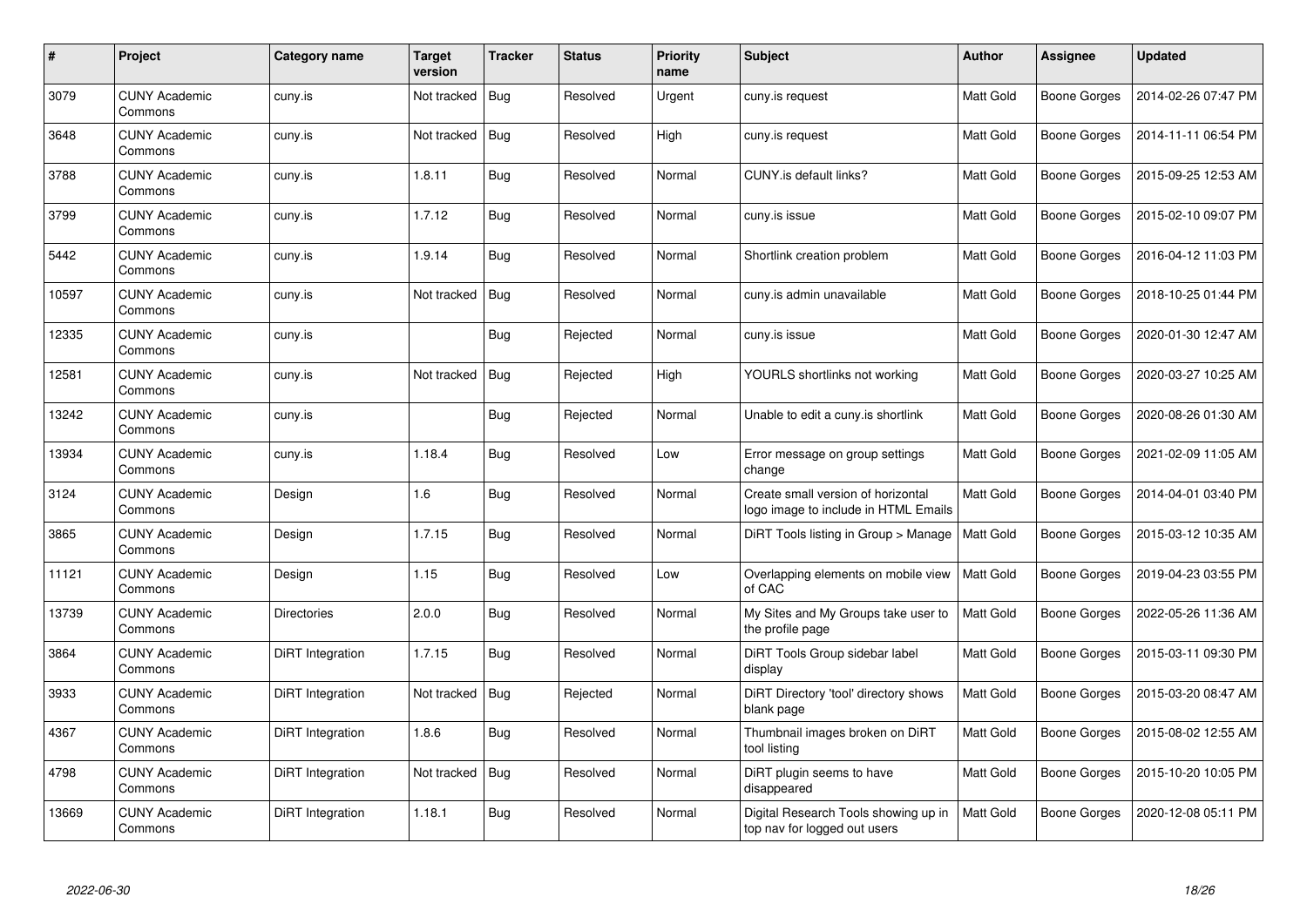| $\pmb{\#}$ | Project                         | Category name              | <b>Target</b><br>version | <b>Tracker</b> | <b>Status</b> | <b>Priority</b><br>name | <b>Subject</b>                                                                                  | <b>Author</b> | Assignee            | <b>Updated</b>      |
|------------|---------------------------------|----------------------------|--------------------------|----------------|---------------|-------------------------|-------------------------------------------------------------------------------------------------|---------------|---------------------|---------------------|
| 2059       | <b>CUNY Academic</b><br>Commons | Domain Mapping             | 1.9.6                    | <b>Bug</b>     | Resolved      | Low                     | Domain Mapping Issue                                                                            | Matt Gold     | Boone Gorges        | 2016-01-25 11:54 PM |
| 2239       | <b>CUNY Academic</b><br>Commons | <b>Email Notifications</b> | 1.7                      | <b>Bug</b>     | Resolved      | Normal                  | Login redirects when clicking on<br>private group addresses not working                         | Matt Gold     | Raymond Hoh         | 2014-11-01 11:41 AM |
| 3165       | <b>CUNY Academic</b><br>Commons | <b>Email Notifications</b> |                          | Bug            | Rejected      | Normal                  | HTML notification of post with<br>attachments didn't include mention<br>of/links to attachments | Matt Gold     | Boone Gorges        | 2015-03-21 09:05 PM |
| 3342       | <b>CUNY Academic</b><br>Commons | <b>Email Notifications</b> |                          | <b>Bug</b>     | Duplicate     | Normal                  | Group Invitation Email Links<br>Incorrect/Non-Working                                           | Matt Gold     | Boone Gorges        | 2015-04-01 09:04 PM |
| 3420       | <b>CUNY Academic</b><br>Commons | <b>Email Notifications</b> | 1.6.14                   | Bug            | Resolved      | Normal                  | Membership approval link in email<br>notifications                                              | Matt Gold     | Boone Gorges        | 2014-09-01 09:31 PM |
| 3427       | <b>CUNY Academic</b><br>Commons | <b>Email Notifications</b> |                          | <b>Bug</b>     | Rejected      | Normal                  | Multiple email notifications received                                                           | Matt Gold     | Boone Gorges        | 2014-08-30 05:02 PM |
| 3547       | <b>CUNY Academic</b><br>Commons | <b>Email Notifications</b> | Not tracked              | Bug            | Resolved      | Urgent                  | Email notifications not working                                                                 | Matt Gold     | <b>Matt Gold</b>    | 2016-01-26 05:11 PM |
| 3601       | <b>CUNY Academic</b><br>Commons | <b>Email Notifications</b> | 1.7.3                    | Bug            | Resolved      | High                    | Forum replies do not show up on the<br>group homepage                                           | Matt Gold     | Raymond Hoh         | 2014-11-10 01:24 PM |
| 3608       | <b>CUNY Academic</b><br>Commons | <b>Email Notifications</b> | 1.7.3                    | <b>Bug</b>     | Resolved      | High                    | Group email plain-text formatting<br>problem                                                    | Matt Gold     | Raymond Hoh         | 2014-11-11 12:19 PM |
| 3866       | <b>CUNY Academic</b><br>Commons | <b>Email Notifications</b> | 1.7.15                   | Bug            | Resolved      | Normal                  | Email notification does not indicate<br>presence of an attachment                               | Matt Gold     | Boone Gorges        | 2015-03-12 10:35 AM |
| 3954       | <b>CUNY Academic</b><br>Commons | <b>Email Notifications</b> | 1.7.18                   | Bug            | Resolved      | Normal                  | Issues with Email notifications for<br>Groups w/RSS Feeds attached                              | Matt Gold     | Raymond Hoh         | 2015-04-08 05:04 PM |
| 4072       | <b>CUNY Academic</b><br>Commons | <b>Email Notifications</b> | 1.8.1                    | Bug            | Resolved      | Normal                  | Double email notification                                                                       | Matt Gold     | Raymond Hoh         | 2015-05-26 03:05 AM |
| 4760       | <b>CUNY Academic</b><br>Commons | <b>Email Notifications</b> | Not tracked              | Bug            | Rejected      | Normal                  | email notification contains broken<br>image                                                     | Matt Gold     | <b>Boone Gorges</b> | 2015-10-11 10:24 PM |
| 5127       | <b>CUNY Academic</b><br>Commons | <b>Email Notifications</b> | 1.9.7                    | <b>Bug</b>     | Resolved      | Normal                  | Forum posts to multiple groups -- no<br>notice in attachment                                    | Matt Gold     | Daniel Jones        | 2016-02-07 10:08 PM |
| 6623       | <b>CUNY Academic</b><br>Commons | <b>Email Notifications</b> | 1.10.1                   | Bug            | Resolved      | Normal                  | Add blank line in cross-posted email<br>notifications                                           | Matt Gold     | Daniel Jones        | 2016-11-08 01:07 PM |
| 6629       | <b>CUNY Academic</b><br>Commons | <b>Email Notifications</b> | 1.10.2                   | Bug            | Resolved      | Normal                  | email footer demphasizes RBE                                                                    | Matt Gold     | Raymond Hoh         | 2016-11-20 09:23 AM |
| 6869       | <b>CUNY Academic</b><br>Commons | <b>Email Notifications</b> |                          | <b>Bug</b>     | Resolved      | Urgent                  | Report: Email notifications not going<br>out                                                    | Matt Gold     | Raymond Hoh         | 2016-11-29 09:44 PM |
| 8692       | <b>CUNY Academic</b><br>Commons | <b>Email Notifications</b> | 1.11.15                  | Bug            | Resolved      | Normal                  | HTML not rendering in email<br>notifications                                                    | Matt Gold     | Raymond Hoh         | 2017-10-11 11:08 AM |
| 9085       | <b>CUNY Academic</b><br>Commons | <b>Email Notifications</b> | 1.12.7                   | <b>Bug</b>     | Resolved      | Normal                  | Email notification for group doc<br>creation                                                    | Matt Gold     | Raymond Hoh         | 2018-01-23 11:11 AM |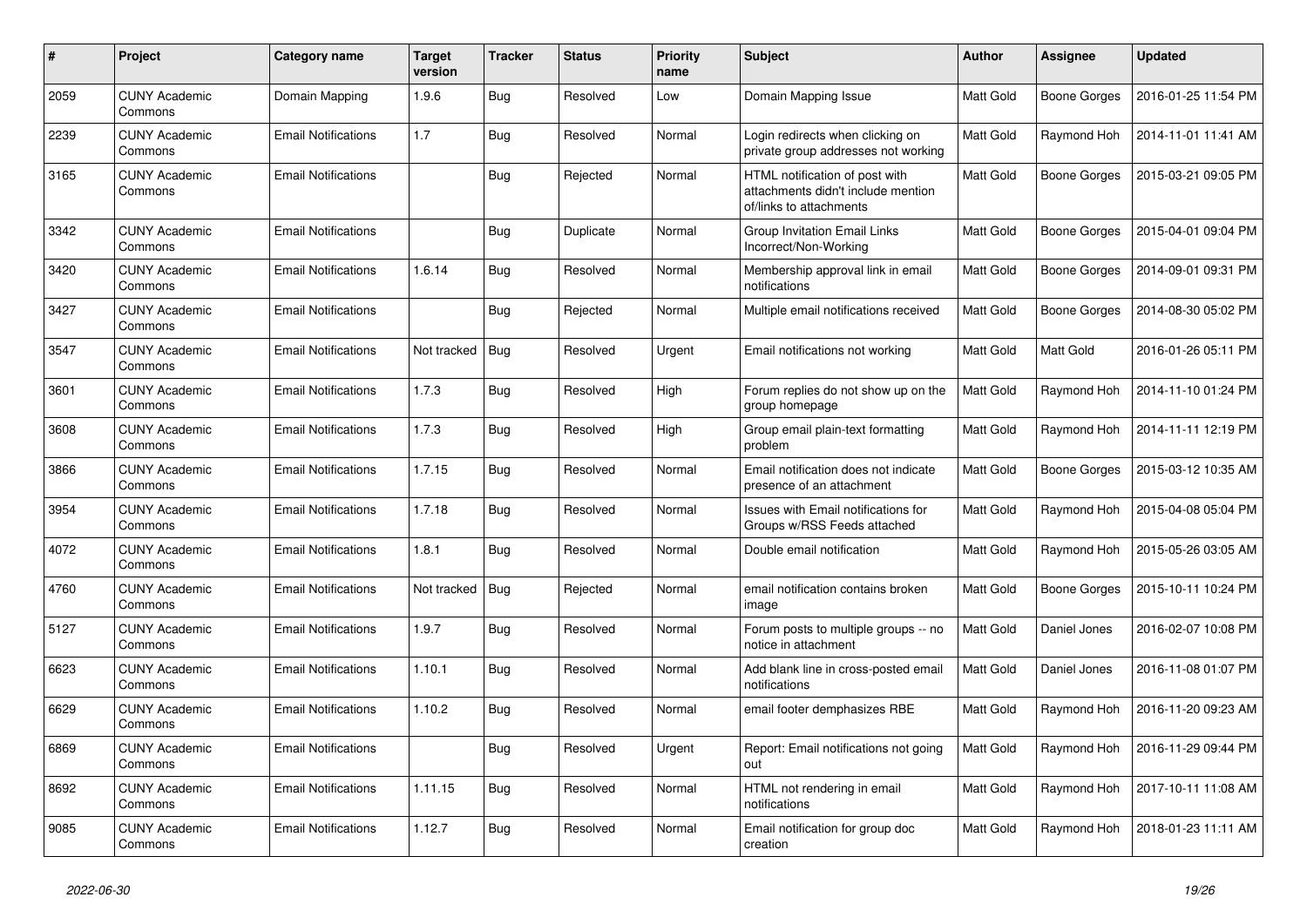| #     | Project                         | <b>Category name</b>       | <b>Target</b><br>version | <b>Tracker</b> | <b>Status</b>        | <b>Priority</b><br>name | Subject                                                                                                          | <b>Author</b> | Assignee            | <b>Updated</b>      |
|-------|---------------------------------|----------------------------|--------------------------|----------------|----------------------|-------------------------|------------------------------------------------------------------------------------------------------------------|---------------|---------------------|---------------------|
| 9095  | <b>CUNY Academic</b><br>Commons | <b>Email Notifications</b> |                          | <b>Bug</b>     | Rejected             | Normal                  | Email notifications of events may not<br>be going out                                                            | Matt Gold     | Raymond Hoh         | 2018-01-19 04:58 PM |
| 9979  | <b>CUNY Academic</b><br>Commons | <b>Email Notifications</b> | Not tracked              | <b>Bug</b>     | Reporter<br>Feedback | Normal                  | Reports of slow email activation<br>emails                                                                       | Matt Gold     | <b>Boone Gorges</b> | 2018-08-29 09:40 PM |
| 10381 | <b>CUNY Academic</b><br>Commons | <b>Email Notifications</b> | 1.13.11                  | Bug            | Resolved             | Normal                  | Group Blog Comment notification<br>doesn't include username                                                      | Matt Gold     | Raymond Hoh         | 2018-10-09 10:36 AM |
| 10789 | <b>CUNY Academic</b><br>Commons | <b>Email Notifications</b> | 1.14.2                   | <b>Bug</b>     | Resolved             | High                    | Forum Posts not generating email<br>notifications                                                                | Matt Gold     | <b>Boone Gorges</b> | 2018-12-10 07:19 PM |
| 11086 | <b>CUNY Academic</b><br>Commons | <b>Email Notifications</b> | 1.15                     | <b>Bug</b>     | Resolved             | Normal                  | Users clicking "unsubscribe" on a<br>forwarded CAC group email can<br>unsubscribe a another user from a<br>group | Matt Gold     | Raymond Hoh         | 2019-04-16 12:40 PM |
| 11174 | <b>CUNY Academic</b><br>Commons | <b>Email Notifications</b> | 1.14.8                   | Bug            | Resolved             | High                    | Email notifications of spammed<br>comment on groupblog                                                           | Matt Gold     | Raymond Hoh         | 2019-03-11 11:42 PM |
| 12351 | <b>CUNY Academic</b><br>Commons | <b>Email Notifications</b> | 1.16.5                   | <b>Bug</b>     | Resolved             | Normal                  | No email notification for forum post                                                                             | Matt Gold     | <b>Boone Gorges</b> | 2020-02-03 02:33 PM |
| 12471 | <b>CUNY Academic</b><br>Commons | <b>Email Notifications</b> | 1.16.7                   | Bug            | Resolved             | Normal                  | forum notificaiton not sent                                                                                      | Matt Gold     | Raymond Hoh         | 2020-03-10 10:59 AM |
| 12499 | <b>CUNY Academic</b><br>Commons | <b>Email Notifications</b> | 1.16.7                   | <b>Bug</b>     | Resolved             | Normal                  | no email notification                                                                                            | Matt Gold     | Raymond Hoh         | 2020-03-03 09:31 PM |
| 12545 | <b>CUNY Academic</b><br>Commons | <b>Email Notifications</b> | Not tracked              | Bug            | Resolved             | Normal                  | Notifications of replies by email not<br>able to be posted                                                       | Matt Gold     | Raymond Hoh         | 2020-03-24 10:27 AM |
| 13274 | <b>CUNY Academic</b><br>Commons | <b>Email Notifications</b> | 1.17.8                   | <b>Bug</b>     | Resolved             | Normal                  | Messy links in CAC email notifications                                                                           | Matt Gold     | Raymond Hoh         | 2020-11-17 12:31 PM |
| 13429 | <b>CUNY Academic</b><br>Commons | <b>Email Notifications</b> | Not tracked              | <b>Bug</b>     | Resolved             | Normal                  | Multiple forum notifications                                                                                     | Matt Gold     | Raymond Hoh         | 2020-10-13 05:24 PM |
| 13500 | <b>CUNY Academic</b><br>Commons | <b>Email Notifications</b> |                          | Bug            | Rejected             | High                    | Received multiple notifications for a<br>single post                                                             | Matt Gold     | Raymond Hoh         | 2022-04-27 04:29 PM |
| 13890 | <b>CUNY Academic</b><br>Commons | <b>Email Notifications</b> | Not tracked              | <b>Bug</b>     | Resolved             | Low                     | Not sure email notification went out                                                                             | Matt Gold     | Raymond Hoh         | 2021-09-14 10:42 AM |
| 14199 | <b>CUNY Academic</b><br>Commons | <b>Email Notifications</b> |                          | <b>Bug</b>     | Resolved             | Normal                  | Email replies delayed                                                                                            | Matt Gold     | Raymond Hoh         | 2021-03-24 12:17 PM |
| 4079  | <b>CUNY Academic</b><br>Commons | Events                     | 1.8.6                    | Bug            | Resolved             | Normal                  | Change ical label for Events Calendar                                                                            | Matt Gold     | Raymond Hoh         | 2015-07-22 04:16 PM |
| 4080  | <b>CUNY Academic</b><br>Commons | Events                     | 1.9                      | Bug            | Resolved             | Normal                  | Events Calendar: Allow sites to<br>embed calendars from groups<br>(perhaps via BP group blog)                    | Matt Gold     | Raymond Hoh         | 2015-12-03 06:24 PM |
| 4081  | <b>CUNY Academic</b><br>Commons | Events                     | 1.9                      | <b>Bug</b>     | Duplicate            | Normal                  | Events Calendar: Allow restriction of<br>event creation ability to admins on<br>groups                           | Matt Gold     | Samantha<br>Raddatz | 2015-11-09 12:37 PM |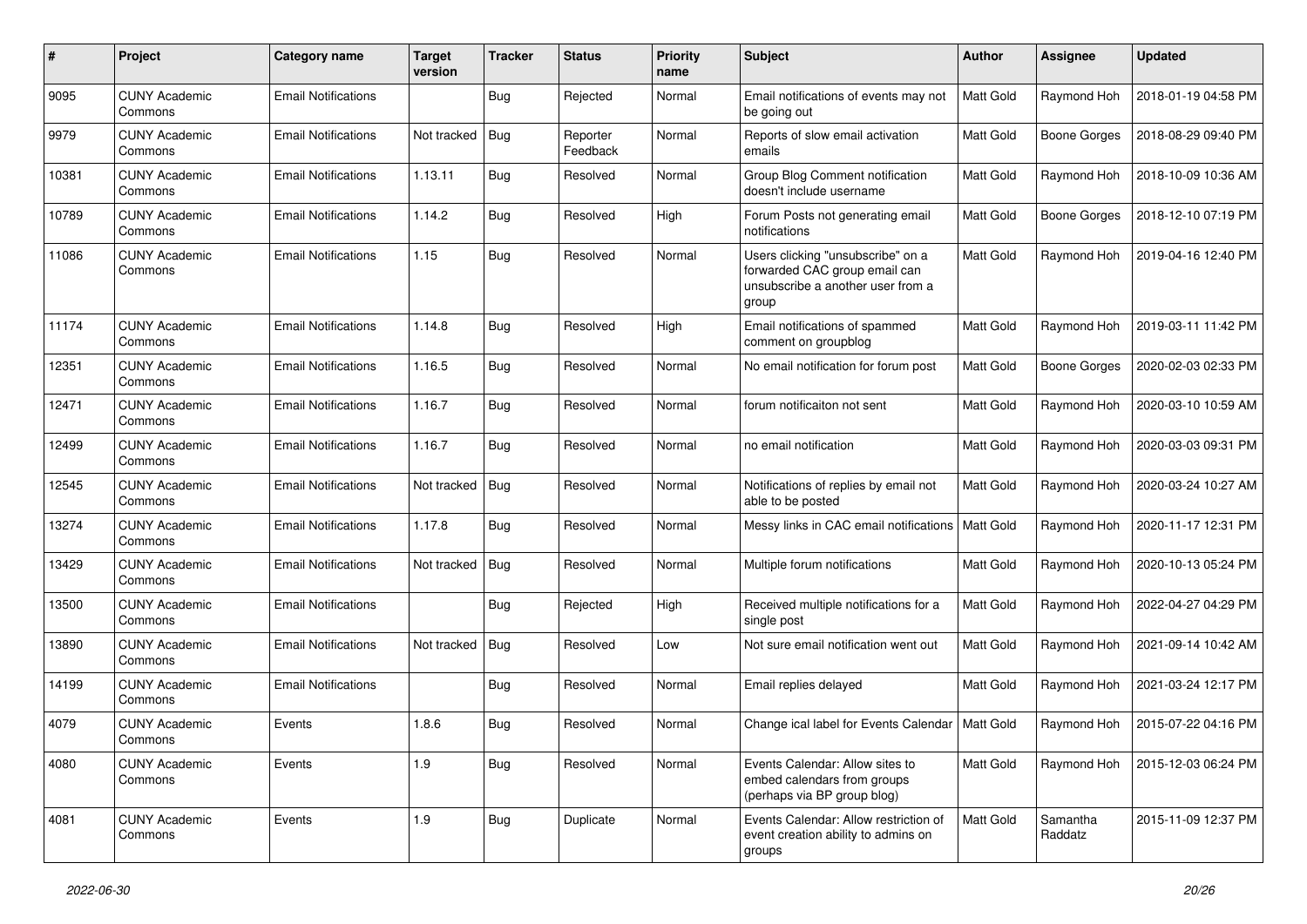| $\#$  | <b>Project</b>                  | Category name      | <b>Target</b><br>version | <b>Tracker</b> | <b>Status</b> | <b>Priority</b><br>name | <b>Subject</b>                                                  | Author    | Assignee            | <b>Updated</b>      |
|-------|---------------------------------|--------------------|--------------------------|----------------|---------------|-------------------------|-----------------------------------------------------------------|-----------|---------------------|---------------------|
| 4660  | <b>CUNY Academic</b><br>Commons | Events             | Not tracked              | Bug            | Resolved      | High                    | Creating new event leads to<br>whitescreen                      | Matt Gold | <b>Boone Gorges</b> | 2015-09-22 05:56 PM |
| 4662  | <b>CUNY Academic</b><br>Commons | Events             |                          | Bug            | Resolved      | Normal                  | Events ICS download not working                                 | Matt Gold | Raymond Hoh         | 2015-09-23 05:37 PM |
| 5717  | <b>CUNY Academic</b><br>Commons | Events             | 1.10                     | Bug            | Resolved      | Normal                  | Events not showing up on sitewide<br>events calendar            | Matt Gold | Raymond Hoh         | 2016-10-27 11:49 AM |
| 12847 | <b>CUNY Academic</b><br>Commons | Events             | 1.16.12                  | <b>Bug</b>     | Resolved      | Normal                  | Error message in event description                              | Matt Gold | Raymond Hoh         | 2020-05-26 11:54 AM |
| 6695  | <b>CUNY Academic</b><br>Commons | Group Announcments | 1.10.3                   | Bug            | Duplicate     | Normal                  | Member reply to announcement goes<br>to Commons address         | Matt Gold | Raymond Hoh         | 2016-11-22 01:46 AM |
| 5878  | <b>CUNY Academic</b><br>Commons | Group Blogs        | 1.10                     | Bug            | Resolved      | Normal                  | Group Blog creation improvements                                | Matt Gold | Boone Gorges        | 2016-08-10 09:36 PM |
| 8183  | <b>CUNY Academic</b><br>Commons | Group Blogs        | 1.11.2                   | Bug            | Resolved      | Normal                  | Edit of Post creates notification<br>emails                     | Matt Gold | Boone Gorges        | 2017-08-15 05:14 PM |
| 8225  | <b>CUNY Academic</b><br>Commons | Group Blogs        | 1.13                     | Bug            | Resolved      | Normal                  | replies to a blog post activity item                            | Matt Gold | Raymond Hoh         | 2018-05-07 12:32 PM |
| 9319  | <b>CUNY Academic</b><br>Commons | Group Blogs        |                          | Bug            | Duplicate     | Normal                  | Question about group/site<br>connections                        | Matt Gold | <b>Boone Gorges</b> | 2018-02-28 01:45 PM |
| 14017 | <b>CUNY Academic</b><br>Commons | Group Blogs        | 1.18.8                   | Bug            | Resolved      | Normal                  | Editing of blog post leads to group<br>notification             | Matt Gold | Raymond Hoh         | 2021-04-13 11:21 AM |
| 14738 | <b>CUNY Academic</b><br>Commons | Group cloning      | 1.18.18                  | Bug            | Resolved      | Normal                  | unclear language during group/site<br>clone                     | Matt Gold | Jeremy Felt         | 2021-09-14 11:22 AM |
| 726   | <b>CUNY Academic</b><br>Commons | Group Files        |                          | <b>Bug</b>     | Rejected      | Normal                  | Group Docs - New Doc Deletion<br>Notifications?                 | Matt Gold | Matt Gold           | 2014-05-01 09:42 AM |
| 2833  | <b>CUNY Academic</b><br>Commons | <b>Group Files</b> | 1.6                      | Bug            | Resolved      | Normal                  | Allow silent file deletions                                     | Matt Gold | Boone Gorges        | 2014-03-21 03:50 PM |
| 3180  | <b>CUNY Academic</b><br>Commons | Group Files        | 1.6.2                    | Bug            | Resolved      | Normal                  | Silent Edit of File Title Produces<br><b>Email Notification</b> | Matt Gold | Boone Gorges        | 2014-05-01 11:19 PM |
| 3544  | <b>CUNY Academic</b><br>Commons | Group Files        | 1.7                      | <b>Bug</b>     | Resolved      | Normal                  | Files list upload button placement<br>after upload              | Matt Gold | Boone Gorges        | 2014-10-10 09:09 AM |
| 6872  | <b>CUNY Academic</b><br>Commons | <b>Group Files</b> | Not tracked              | Bug            | Resolved      | Normal                  | Seeing a red PHP warning                                        | Matt Gold | Boone Gorges        | 2016-11-29 02:39 PM |
| 10553 | <b>CUNY Academic</b><br>Commons | Group Files        | 1.13.12                  | Bug            | Resolved      | Normal                  | File category view persists after<br>clicking away              | Matt Gold | Boone Gorges        | 2018-10-23 11:47 AM |
| 12136 | <b>CUNY Academic</b><br>Commons | <b>Group Files</b> | 1.18.0                   | Bug            | Resolved      | Normal                  | "You must login" group file warning<br>shows after log in       | Matt Gold | Boone Gorges        | 2020-12-08 11:31 AM |
| 22    | <b>CUNY Academic</b><br>Commons | Group Forums       |                          | <b>Bug</b>     | Resolved      | Low                     | New BP Groups Created under the<br>Help Category in BBPress     | Matt Gold | Boone Gorges        | 2009-09-19 01:09 PM |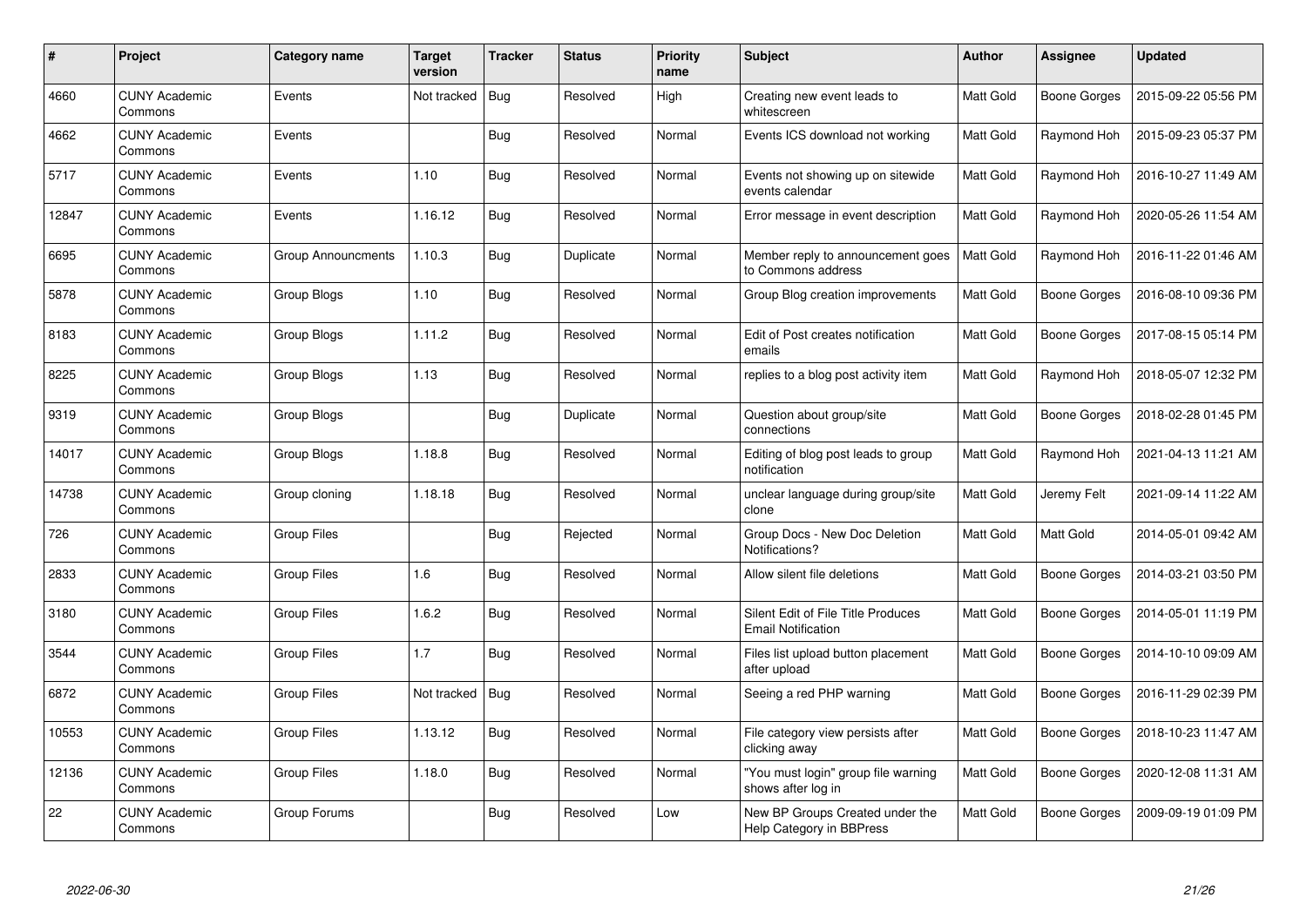| #    | Project                         | <b>Category name</b> | <b>Target</b><br>version | <b>Tracker</b> | <b>Status</b> | <b>Priority</b><br>name | <b>Subject</b>                                                                       | <b>Author</b> | <b>Assignee</b>       | <b>Updated</b>      |
|------|---------------------------------|----------------------|--------------------------|----------------|---------------|-------------------------|--------------------------------------------------------------------------------------|---------------|-----------------------|---------------------|
| 25   | <b>CUNY Academic</b><br>Commons | Group Forums         |                          | <b>Bug</b>     | Resolved      | Low                     | Group Page "Active Forum Topics"<br>not displaying                                   | Matt Gold     | <b>Boone Gorges</b>   | 2009-09-28 05:25 PM |
| 29   | <b>CUNY Academic</b><br>Commons | Group Forums         |                          | <b>Bug</b>     | Resolved      | Low                     | Change user name display on<br><b>BbPress</b>                                        | Matt Gold     | <b>Boone Gorges</b>   | 2009-10-19 03:27 PM |
| 33   | <b>CUNY Academic</b><br>Commons | Group Forums         |                          | Bug            | Resolved      | Low                     | New Groups Added to Help Category                                                    | Matt Gold     | <b>Boone Gorges</b>   | 2009-10-19 04:06 PM |
| 35   | <b>CUNY Academic</b><br>Commons | Group Forums         |                          | Bug            | Resolved      | Normal                  | 404 Email Notification Settings Links                                                | Matt Gold     | <b>Boone Gorges</b>   | 2009-12-10 09:24 PM |
| 44   | <b>CUNY Academic</b><br>Commons | Group Forums         |                          | Bug            | Resolved      | Normal                  | WPMu avatars don't show up on<br><b>BbPress</b>                                      | Matt Gold     | <b>Lucas Thurston</b> | 2009-12-13 10:45 AM |
| 48   | <b>CUNY Academic</b><br>Commons | Group Forums         |                          | Bug            | Resolved      | High                    | Unsubscribed Users Receiving<br>Commons Forum Posts via Email                        | Matt Gold     | <b>Boone Gorges</b>   | 2009-10-17 07:01 PM |
| 71   | <b>CUNY Academic</b><br>Commons | Group Forums         |                          | Bug            | Resolved      | Urgent                  | Forum of Private Group Not Hidden                                                    | Matt Gold     | <b>Boone Gorges</b>   | 2009-11-24 10:15 PM |
| 147  | <b>CUNY Academic</b><br>Commons | Group Forums         |                          | Bug            | Resolved      | Normal                  | <b>Character Limit on Forum Post Titles</b>                                          | Matt Gold     | <b>Boone Gorges</b>   | 2009-12-22 10:38 PM |
| 3150 | <b>CUNY Academic</b><br>Commons | Group Forums         | 1.6.1                    | Bug            | Resolved      | Low                     | "Post New Topic" Button Shows Up<br>for Non-Logged in Users on Group<br>Forum Pages  | Matt Gold     | <b>Boone Gorges</b>   | 2014-04-21 04:49 PM |
| 3652 | <b>CUNY Academic</b><br>Commons | Group Forums         | 1.8                      | <b>Bug</b>     | Resolved      | Low                     | Forum preview doesn't show live link                                                 | Matt Gold     | Raymond Hoh           | 2015-04-21 06:46 PM |
| 3654 | <b>CUNY Academic</b><br>Commons | Group Forums         | 1.7.4                    | Bug            | Resolved      | Normal                  | can only attached one file to a forum<br>post                                        | Matt Gold     | <b>Boone Gorges</b>   | 2014-11-21 10:42 AM |
| 3655 | <b>CUNY Academic</b><br>Commons | Group Forums         | Not tracked              | Bug            | Resolved      | High                    | xlsx attachments not allowed in<br>forums                                            | Matt Gold     | <b>Boone Gorges</b>   | 2014-11-21 10:41 AM |
| 3859 | <b>CUNY Academic</b><br>Commons | Group Forums         | 1.7.14                   | Bug            | Resolved      | Normal                  | Group Forum Button Layout                                                            | Matt Gold     | <b>Boone Gorges</b>   | 2015-03-05 10:57 AM |
| 4155 | <b>CUNY Academic</b><br>Commons | Group Forums         |                          | <b>Bug</b>     | Duplicate     | Normal                  | Don't see forum search                                                               | Matt Gold     | <b>Boone Gorges</b>   | 2015-06-16 12:32 PM |
| 4602 | <b>CUNY Academic</b><br>Commons | Group Forums         | Future<br>release        | Bug            | Duplicate     | Normal                  | "Home" button in forum search leads<br>to CAC homepage rather than group<br>homepage | Matt Gold     | Raymond Hoh           | 2015-11-09 06:43 PM |
| 4636 | <b>CUNY Academic</b><br>Commons | Group Forums         | 1.8.18                   | Bug            | Resolved      | Normal                  | Silent edit option for editing forum<br>posts                                        | Matt Gold     | Raymond Hoh           | 2015-11-29 04:20 PM |
| 4765 | <b>CUNY Academic</b><br>Commons | Group Forums         | 1.8.13                   | <b>Bug</b>     | Resolved      | Normal                  | Forum preview not showing HTML<br>tags                                               | Matt Gold     | Boone Gorges          | 2015-10-11 10:30 PM |
| 4979 | <b>CUNY Academic</b><br>Commons | Group Forums         | Not tracked              | Bug            | Resolved      | Normal                  | File size limit exceeded?                                                            | Matt Gold     | Matt Gold             | 2016-01-26 05:16 PM |
| 5128 | <b>CUNY Academic</b><br>Commons | Group Forums         | 1.9.5                    | <b>Bug</b>     | Resolved      | Normal                  | Botched forum display of posting to<br>multiple groups info                          | Matt Gold     | Daniel Jones          | 2016-01-19 03:13 PM |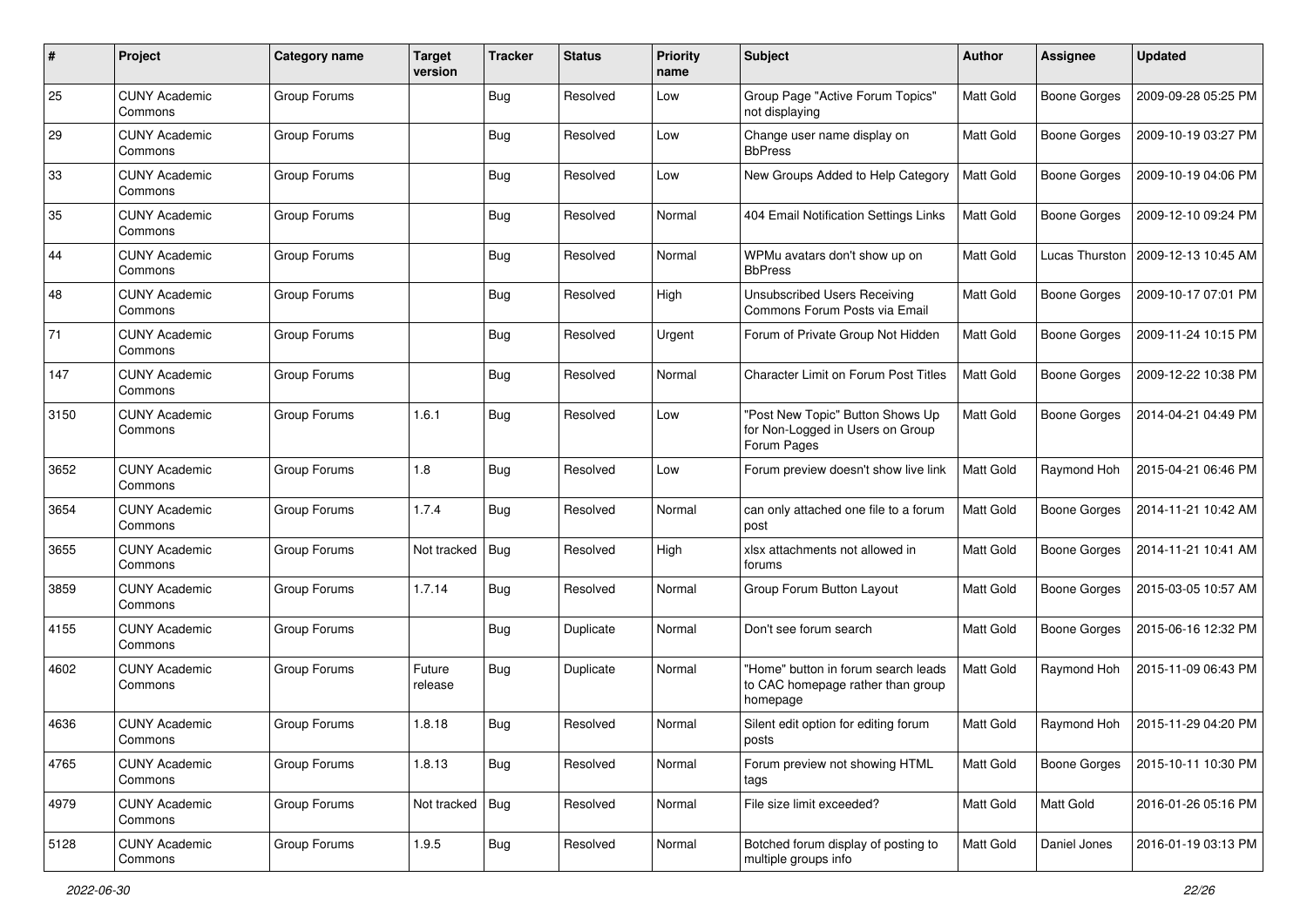| #     | Project                         | Category name     | <b>Target</b><br>version | <b>Tracker</b> | <b>Status</b>       | <b>Priority</b><br>name | <b>Subject</b>                                                                                     | <b>Author</b>    | Assignee            | <b>Updated</b>      |
|-------|---------------------------------|-------------------|--------------------------|----------------|---------------------|-------------------------|----------------------------------------------------------------------------------------------------|------------------|---------------------|---------------------|
| 5738  | <b>CUNY Academic</b><br>Commons | Group Forums      |                          | <b>Bug</b>     | Rejected            | Normal                  | Forum post list formatting didn't come<br>through                                                  | Matt Gold        | <b>Boone Gorges</b> | 2016-07-02 01:09 PM |
| 8025  | <b>CUNY Academic</b><br>Commons | Group Forums      | 1.11.11                  | Bug            | Resolved            | Normal                  | HTML markup in group forum<br>notification                                                         | Matt Gold        | Daniel Jones        | 2017-08-25 11:38 AM |
| 8121  | <b>CUNY Academic</b><br>Commons | Group Forums      |                          | Bug            | Rejected            | Normal                  | Forum reply oddities -- RBE/Hidden<br>replies                                                      | Matt Gold        | Raymond Hoh         | 2017-05-10 01:39 PM |
| 10144 | <b>CUNY Academic</b><br>Commons | Group Forums      | 1.13.10                  | Bug            | Resolved            | Normal                  | Subscription set to "no email"                                                                     | Matt Gold        | Raymond Hoh         | 2018-09-25 10:26 AM |
| 10164 | <b>CUNY Academic</b><br>Commons | Group Forums      | 1.13.8                   | Bug            | Resolved            | Normal                  | A few oddities related to a<br>cross-posted forum post                                             | Matt Gold        | <b>Boone Gorges</b> | 2018-08-17 10:12 AM |
| 15087 | <b>CUNY Academic</b><br>Commons | Group Forums      | 1.18.24                  | <b>Bug</b>     | Resolved            | Normal                  | Forum file limit                                                                                   | Matt Gold        | Boone Gorges        | 2021-12-14 11:39 AM |
| 15239 | <b>CUNY Academic</b><br>Commons | Group Forums      | 1.19.3                   | Bug            | Resolved            | High                    | multiple notifications of forum post                                                               | Matt Gold        | Raymond Hoh         | 2022-02-01 10:10 PM |
| 1295  | <b>CUNY Academic</b><br>Commons | Group Invitations |                          | Bug            | Rejected            | Normal                  | Invite to Group Ajax Search Buggy                                                                  | Matt Gold        | Matt Gold           | 2014-05-01 10:31 AM |
| 3307  | CUNY Academic<br>Commons        | Group Invitations |                          | Bug            | Rejected            | Normal                  | Group Invites Sent before clicking<br>"send invites"                                               | Matt Gold        | <b>Boone Gorges</b> | 2014-07-14 11:09 AM |
| 3419  | <b>CUNY Academic</b><br>Commons | Group Invitations | 1.6.14                   | Bug            | Testing<br>Required | Normal                  | Neatening the display of messages<br>on group requests                                             | Matt Gold        | <b>Boone Gorges</b> | 2014-09-01 09:29 PM |
| 3589  | <b>CUNY Academic</b><br>Commons | Group Invitations | 1.7.2                    | Bug            | Resolved            | Normal                  | User not appearing in group invitation<br>autocomplete                                             | <b>Matt Gold</b> | <b>Boone Gorges</b> | 2014-11-01 02:58 PM |
| 4816  | <b>CUNY Academic</b><br>Commons | Group Invitations | 1.8.15                   | Bug            | Resolved            | High                    | Group invite email notifications not<br>received                                                   | Matt Gold        | <b>Boone Gorges</b> | 2015-10-26 11:56 AM |
| 6686  | <b>CUNY Academic</b><br>Commons | Group Invitations | 1.10.3                   | <b>Bug</b>     | Resolved            | Normal                  | Problems with auto-complete on<br>Send Invites tab                                                 | Matt Gold        | Boone Gorges        | 2016-12-01 03:14 PM |
| 10410 | <b>CUNY Academic</b><br>Commons | Group Invitations | 1.13.11                  | <b>Bug</b>     | Resolved            | Normal                  | Navigating to another user's 'invites'<br>page leads to portfolio page without<br>redirect message | Matt Gold        | Raymond Hoh         | 2018-10-09 10:43 AM |
| 13581 | <b>CUNY Academic</b><br>Commons | Group Library     |                          | Bug            | Rejected            | Normal                  | Adding link to library didn't generate<br>notification email                                       | Matt Gold        | Raymond Hoh         | 2020-11-17 12:33 PM |
| 3097  | <b>CUNY Academic</b><br>Commons | Groups (misc)     | Future<br>release        | Bug            | Rejected            | Normal                  | Page not found error encountered<br>after requesting membership in a<br>group                      | Matt Gold        | <b>Boone Gorges</b> | 2014-03-19 03:03 PM |
| 3226  | <b>CUNY Academic</b><br>Commons | Groups (misc)     | 1.6.4.1                  | <b>Bug</b>     | Resolved            | Normal                  | Group home: content pushed below<br>sidebar                                                        | Matt Gold        | Boone Gorges        | 2014-05-23 09:55 AM |
| 3448  | <b>CUNY Academic</b><br>Commons | Groups (misc)     | 1.7                      | <b>Bug</b>     | Resolved            | Normal                  | Group changes email slug/link issue                                                                | Matt Gold        | Raymond Hoh         | 2014-09-15 08:29 PM |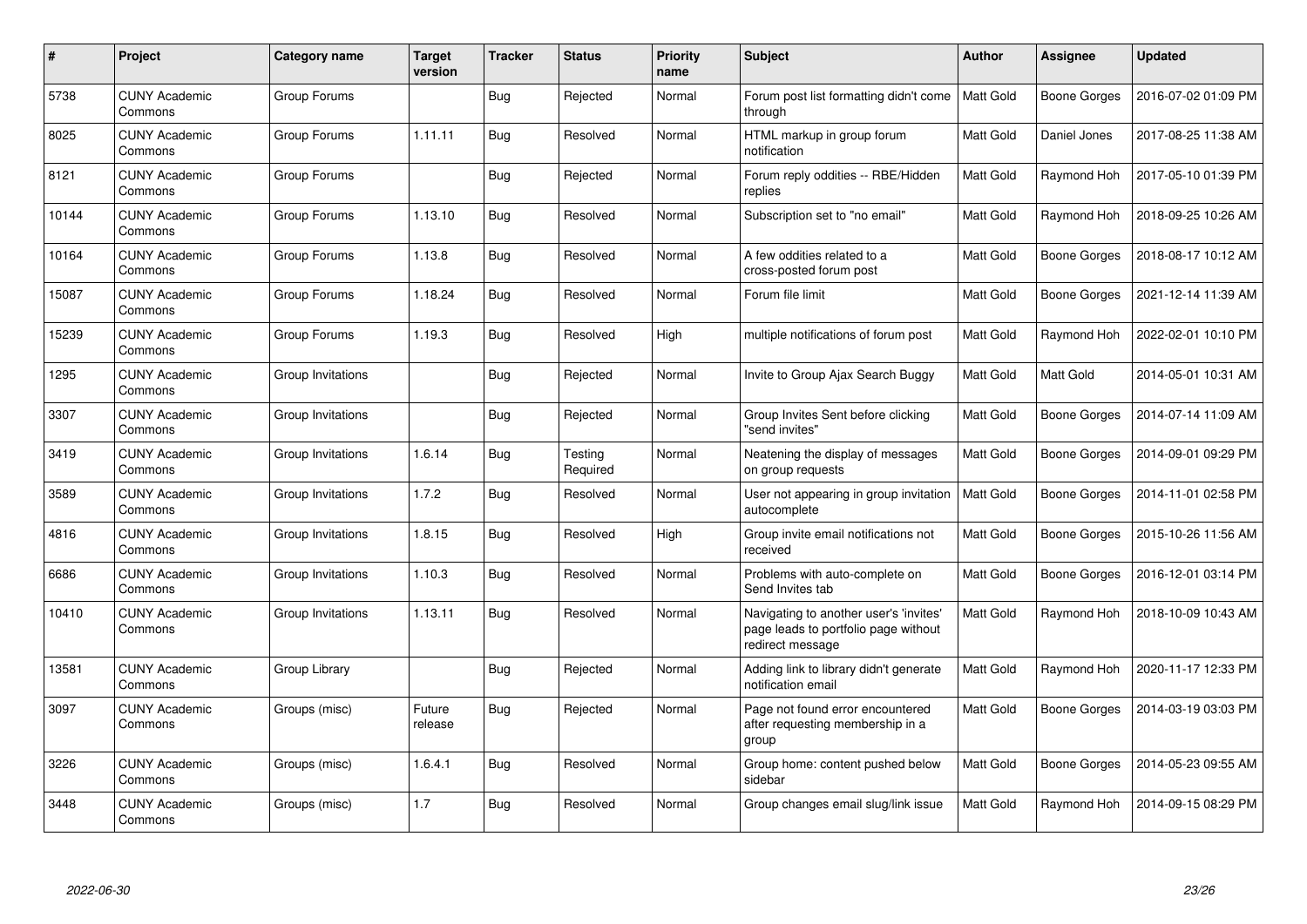| #     | <b>Project</b>                  | Category name | <b>Target</b><br>version | <b>Tracker</b> | <b>Status</b> | <b>Priority</b><br>name | <b>Subject</b>                                                                                           | <b>Author</b>    | Assignee            | Updated             |
|-------|---------------------------------|---------------|--------------------------|----------------|---------------|-------------------------|----------------------------------------------------------------------------------------------------------|------------------|---------------------|---------------------|
| 3449  | <b>CUNY Academic</b><br>Commons | Groups (misc) | 1.7                      | Bug            | Resolved      | Normal                  | Make Default Option for "Create<br>Forum" in Group Creation Process<br>"Yes"                             | <b>Matt Gold</b> | Boone Gorges        | 2014-09-22 08:39 PM |
| 3588  | <b>CUNY Academic</b><br>Commons | Groups (misc) | 1.7.2                    | Bug            | Resolved      | Normal                  | Hidden group not appearing in search<br>results                                                          | <b>Matt Gold</b> | Boone Gorges        | 2014-11-01 02:57 PM |
| 3717  | <b>CUNY Academic</b><br>Commons | Groups (misc) | 1.7.7                    | Bug            | Resolved      | Normal                  | Member invitations to Group<br>Members error alert                                                       | <b>Matt Gold</b> | Boone Gorges        | 2014-12-22 02:25 PM |
| 5880  | <b>CUNY Academic</b><br>Commons | Groups (misc) | 1.10                     | <b>Bug</b>     | Resolved      | Normal                  | Option to send invites to group shown<br>in group creation process even when<br>no invitees are selected | Matt Gold        | Paige Dupont        | 2016-08-11 11:55 AM |
| 5881  | <b>CUNY Academic</b><br>Commons | Groups (misc) | 1.9.24                   | Bug            | Resolved      | Normal                  | shown "Request membership" button<br>when admin/creator of group                                         | <b>Matt Gold</b> | Boone Gorges        | 2016-08-11 10:56 PM |
| 9051  | <b>CUNY Academic</b><br>Commons | Groups (misc) | 1.13                     | Bug            | Duplicate     | Normal                  | Difficult to know how to change group<br>email address                                                   | <b>Matt Gold</b> | Raymond Hoh         | 2018-04-13 05:01 PM |
| 9782  | <b>CUNY Academic</b><br>Commons | Groups (misc) | 1.13.2                   | Bug            | Resolved      | Normal                  | Site loads/skips last step of group<br>creation                                                          | <b>Matt Gold</b> | Boone Gorges        | 2018-05-22 10:45 AM |
| 9814  | <b>CUNY Academic</b><br>Commons | Groups (misc) | Not tracked              | Bug            | Resolved      | Normal                  | Group email settings "No Email" issue   Matt Gold                                                        |                  | Raymond Hoh         | 2018-05-22 11:45 AM |
| 10854 | <b>CUNY Academic</b><br>Commons | Groups (misc) | 1.14.3                   | <b>Bug</b>     | Resolved      | Normal                  | Group membership request not<br>appearing on Requests admin tab                                          | Matt Gold        |                     | 2018-12-21 04:12 PM |
| 11800 | <b>CUNY Academic</b><br>Commons | Groups (misc) | 1.15.9                   | <b>Bug</b>     | Resolved      | Normal                  | 'CUNY-wide' Campus option not<br>saving on groups/sites                                                  | <b>Matt Gold</b> | Boone Gorges        | 2019-08-27 04:17 PM |
| 11801 | <b>CUNY Academic</b><br>Commons | Groups (misc) | 1.16                     | Bug            | Resolved      | Normal                  | Selecting 'CUNY-wide' when creating<br>group/site forbids selection of other<br>campuses                 | Matt Gold        | Sonja Leix          | 2019-11-14 11:14 AM |
| 13913 | <b>CUNY Academic</b><br>Commons | Groups (misc) |                          | Bug            | Rejected      | Normal                  | Group Avatar lost after group creation<br>process                                                        | <b>Matt Gold</b> | Boone Gorges        | 2021-02-23 10:45 AM |
| 7755  | <b>CUNY Academic</b><br>Commons | Help/Codex    | Not tracked              | <b>Bug</b>     | Resolved      | Normal                  | help page not loading                                                                                    | <b>Matt Gold</b> | scott voth          | 2017-03-25 11:10 AM |
| 8659  | <b>CUNY Academic</b><br>Commons | Help/Codex    | 1.11.16                  | Bug            | Resolved      | Normal                  | Help email us link not working                                                                           | Matt Gold        | Raymond Hoh         | 2017-10-11 03:51 PM |
| 8793  | <b>CUNY Academic</b><br>Commons | Help/Codex    | 1.12.3                   | <b>Bug</b>     | Resolved      | Normal                  | Bold email address on help page                                                                          | Matt Gold        | Paige Dupont        | 2017-11-28 11:21 AM |
| 3614  | <b>CUNY Academic</b><br>Commons | Home Page     | 1.7.2                    | Bug            | Resolved      | Normal                  | Homepage member widget filter<br>feature not working                                                     | <b>Matt Gold</b> | Boone Gorges        | 2014-11-01 02:24 PM |
| 3802  | <b>CUNY Academic</b><br>Commons | Home Page     | 1.7.14                   | <b>Bug</b>     | Resolved      | Normal                  | Long user name causes problems<br>with Who's Online homepage display                                     | Matt Gold        | Daniel Jones        | 2015-02-23 03:39 PM |
| 3910  | <b>CUNY Academic</b><br>Commons | Home Page     | 1.7.15.2                 | <b>Bug</b>     | Resolved      | High                    | Home Page Display Errors                                                                                 | <b>Matt Gold</b> | <b>Boone Gorges</b> | 2015-03-17 10:21 AM |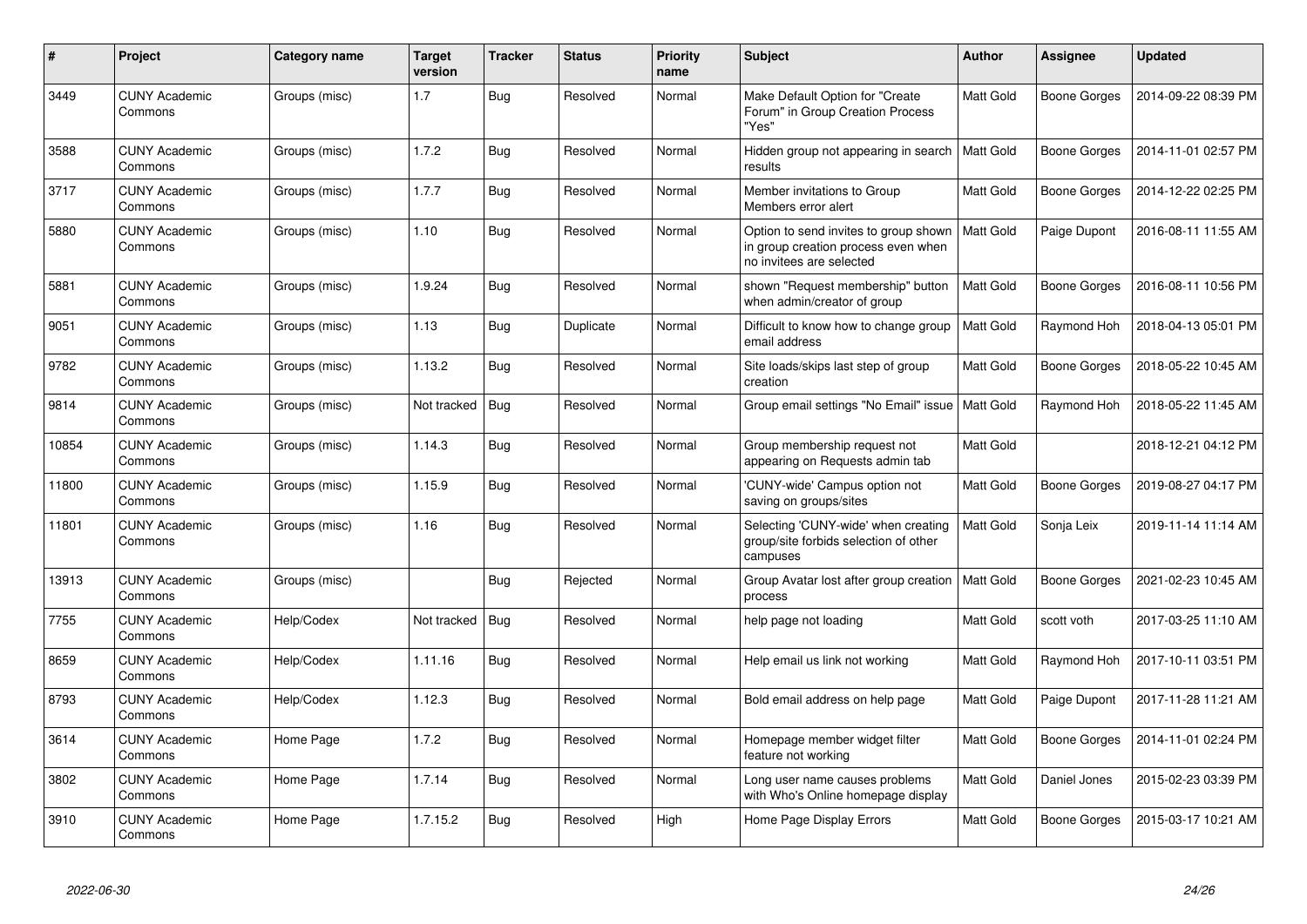| $\#$  | Project                         | Category name   | <b>Target</b><br>version | <b>Tracker</b> | <b>Status</b> | <b>Priority</b><br>name | <b>Subject</b>                                                                     | <b>Author</b> | Assignee            | <b>Updated</b>      |
|-------|---------------------------------|-----------------|--------------------------|----------------|---------------|-------------------------|------------------------------------------------------------------------------------|---------------|---------------------|---------------------|
| 3917  | <b>CUNY Academic</b><br>Commons | Home Page       | 1.7.16                   | Bug            | Resolved      | Normal                  | New homepage display errors                                                        | Matt Gold     | Raymond Hoh         | 2015-03-18 11:15 AM |
| 4639  | <b>CUNY Academic</b><br>Commons | Home Page       | Not tracked              | Bug            | Resolved      | Urgent                  | Front page slider stopped working                                                  | Matt Gold     | Boone Gorges        | 2015-09-21 03:44 PM |
| 6995  | <b>CUNY Academic</b><br>Commons | Home Page       | Not tracked              | Bug            | Assigned      | Normal                  | member filter on homepage not<br>working                                           | Matt Gold     | Raymond Hoh         | 2016-12-11 09:46 PM |
| 9114  | <b>CUNY Academic</b><br>Commons | Home Page       | 1.12.8                   | Bug            | Resolved      | Normal                  | group with long name messes up<br>homepage layout                                  | Matt Gold     | Boone Gorges        | 2018-01-24 05:17 PM |
| 11016 | <b>CUNY Academic</b><br>Commons | Home Page       | 1.14.7                   | Bug            | Resolved      | Normal                  | Activity timestamps on homepage are<br>borked                                      | Matt Gold     | Raymond Hoh         | 2019-02-26 02:04 PM |
| 5179  | <b>CUNY Academic</b><br>Commons | Homepage Slides | 1.9.6                    | <b>Bug</b>     | Resolved      | High                    | homepage slider image broken                                                       | Matt Gold     | Raymond Hoh         | 2016-02-01 11:26 PM |
| 8702  | <b>CUNY Academic</b><br>Commons | Homepage Slides | 1.11.13                  | <b>Bug</b>     | Resolved      | Normal                  | Homepage slider doesn't offer option<br>to move through slides                     | Matt Gold     | Boone Gorges        | 2017-09-14 11:37 PM |
| 3344  | <b>CUNY Academic</b><br>Commons | Layout          | 1.6.11                   | Bug            | Resolved      | Normal                  | Double display of menu on profile<br>settings                                      | Matt Gold     | Boone Gorges        | 2014-08-01 09:58 AM |
| 3345  | <b>CUNY Academic</b><br>Commons | Layout          | 1.6.11                   | Bug            | Resolved      | Normal                  | Text/Icon Styling Error/Overlap on<br>Profile pages                                | Matt Gold     | <b>Boone Gorges</b> | 2014-08-01 09:05 AM |
| 9148  | <b>CUNY Academic</b><br>Commons | Layout          | 1.12.11                  | <b>Bug</b>     | Resolved      | Normal                  | CAC on Microsoft Edge                                                              | Matt Gold     | Matt Gold           | 2018-03-27 11:34 AM |
| 13230 | <b>CUNY Academic</b><br>Commons | Layout          | 1.17.2                   | <b>Bug</b>     | Resolved      | Normal                  | Overlapping notifications on group<br>management member acceptance                 | Matt Gold     | Raymond Hoh         | 2020-08-25 11:27 AM |
| 13459 | <b>CUNY Academic</b><br>Commons | Layout          | 1.17.6                   | Bug            | Resolved      | Normal                  | Line spacing on forum post title is too<br>small                                   | Matt Gold     | Raymond Hoh         | 2020-10-27 11:00 AM |
| 15196 | <b>CUNY Academic</b><br>Commons | Layout          | 1.19.2                   | Bug            | Resolved      | Normal                  | footer positioning on GCDI site                                                    | Matt Gold     | Raymond Hoh         | 2022-01-25 11:33 AM |
| 9875  | <b>CUNY Academic</b><br>Commons | Messages        | 1.13.3                   | <b>Bug</b>     | Resolved      | Low                     | Can't mark message as read                                                         | Matt Gold     | Boone Gorges        | 2018-06-01 07:54 PM |
| 9876  | <b>CUNY Academic</b><br>Commons | Messages        | 1.13.3                   | Bug            | Resolved      | Normal                  | System erroneously indicates<br>super-admin is part of private<br>message exchange | Matt Gold     | <b>Boone Gorges</b> | 2018-06-01 07:36 PM |
| 11808 | <b>CUNY Academic</b><br>Commons | Messages        | 1.15.9                   | <b>Bug</b>     | Resolved      | Normal                  | Search function on messages not<br>working                                         | Matt Gold     | <b>Boone Gorges</b> | 2019-08-30 11:03 AM |
| 16306 | <b>CUNY Academic</b><br>Commons | Messages        | 2.0.2                    | <b>Bug</b>     | Resolved      | Normal                  | Confusing messaging on send<br>message page                                        | Matt Gold     | Raymond Hoh         | 2022-06-29 11:31 AM |
| 3557  | <b>CUNY Academic</b><br>Commons | My Commons      | 1.7.1                    | Bug            | Resolved      | Urgent                  | Fix typo on My Commons overlay                                                     | Matt Gold     | Boone Gorges        | 2014-10-15 11:02 PM |
| 3574  | <b>CUNY Academic</b><br>Commons | My Commons      |                          | <b>Bug</b>     | Duplicate     | Normal                  | Address awkward possessive cases<br>on My Commons page                             | Matt Gold     | Raymond Hoh         | 2015-04-13 04:41 PM |